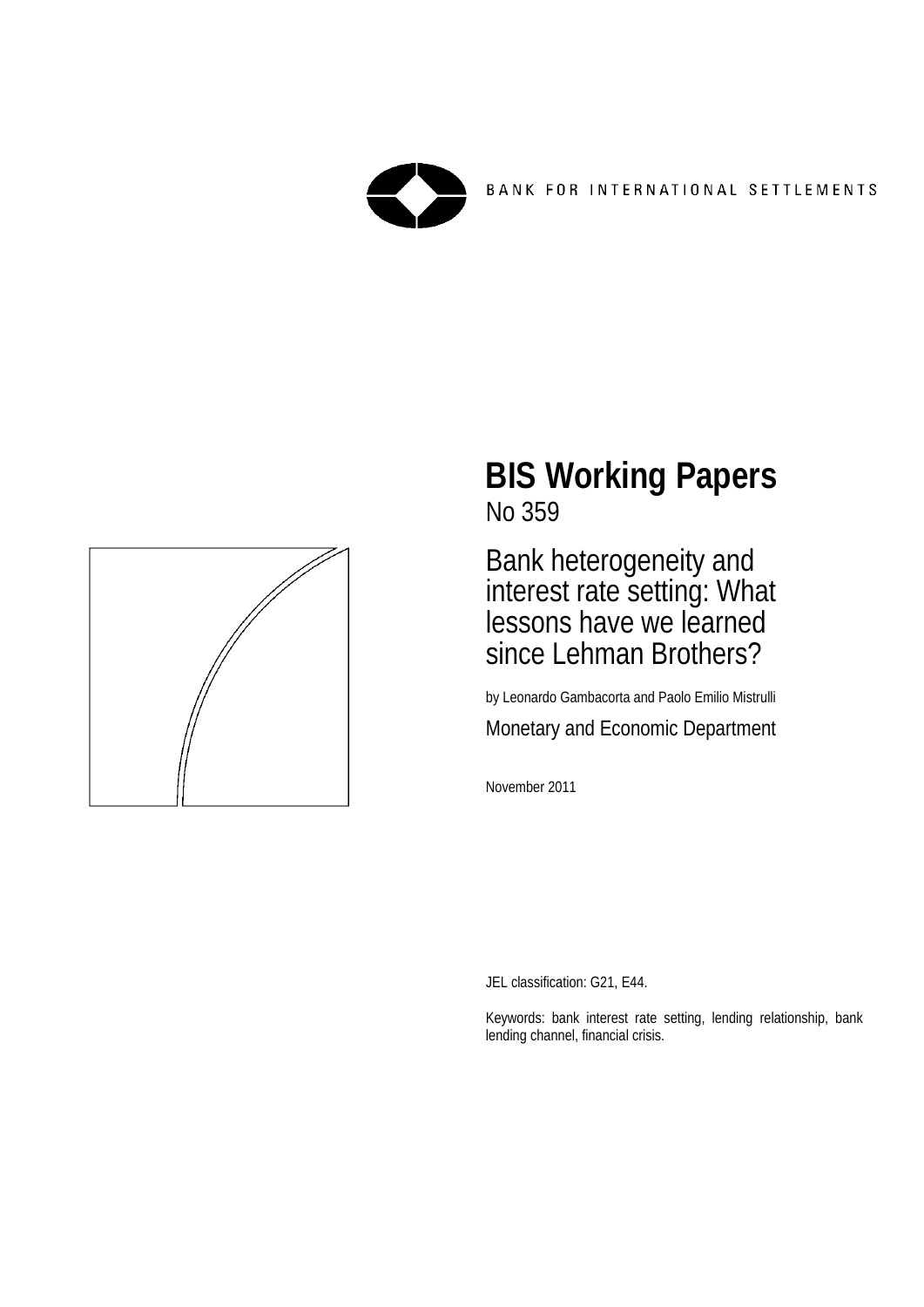BIS Working Papers are written by members of the Monetary and Economic Department of the Bank for International Settlements, and from time to time by other economists, and are published by the Bank. The papers are on subjects of topical interest and are technical in character. The views expressed in them are those of their authors and not necessarily the views of the BIS.

This publication is available on the BIS website [\(www.bis.org\)](http://www.bis.org/).

© *Bank for International Settlements 2011. All rights reserved. Brief excerpts may be reproduced or translated provided the source is stated.*

ISSN 1020-0959 (print) ISBN 1682-7678 (online)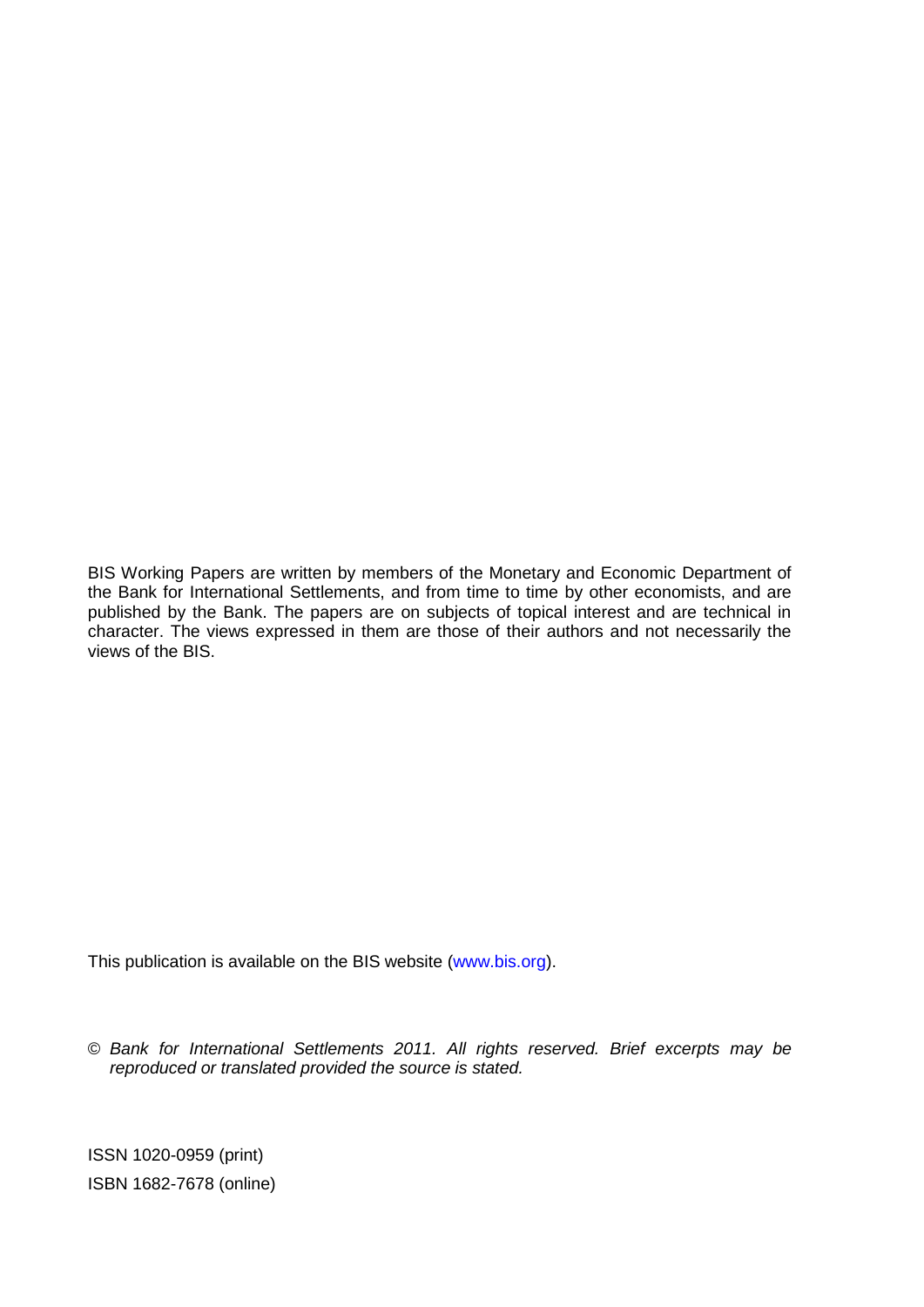#### **BANK HETEROGENEITY AND INTEREST RATE SETTING: WHAT LESSONS HAVE WE LEARNED SINCE LEHMAN BROTHERS?**

by Leonardo Gambacorta\* and Paolo Emilio Mistrulli<sup>\*</sup>

#### **Abstract**

A substantial literature has investigated the role of relationship lending in shielding borrowers from idiosyncratic shocks. Much less is known about how lending relationships and bank-specific characteristics affect the functioning of the credit market in an economywide crisis, when banks may find it difficult to perform the role of shock absorbers. We investigate how bank-specific characteristics (size, liquidity, capitalization, funding structure) and the bank-firm relationship have influenced interest rate setting since the collapse of Lehman Brothers. Unlike the existing literature, which has focused chiefly on the amount of credit granted during the crisis, we look at its cost. The data on a large sample of loans from Italian banks to non-financial firms suggest that close lending relationships kept firms more insulated from the financial crisis. Further, spreads increased by less for the customers of well-capitalized, liquid banks and those engaged mainly in traditional lending business.

#### **JEL classification:** G21, E44.

**Keywords:** bank interest rate setting, lending relationship, bank lending channel, financial crisis.

| <b>Contents</b> |  |
|-----------------|--|
|                 |  |
|                 |  |
|                 |  |
|                 |  |
|                 |  |
|                 |  |
|                 |  |
|                 |  |
|                 |  |
|                 |  |
|                 |  |
|                 |  |
|                 |  |
|                 |  |
|                 |  |
|                 |  |

 <sup>\*</sup> Bank for International Settlements, Monetary and Economic Department.

<span id="page-2-0"></span><sup>♣</sup> Bank of Italy, Potenza Branch.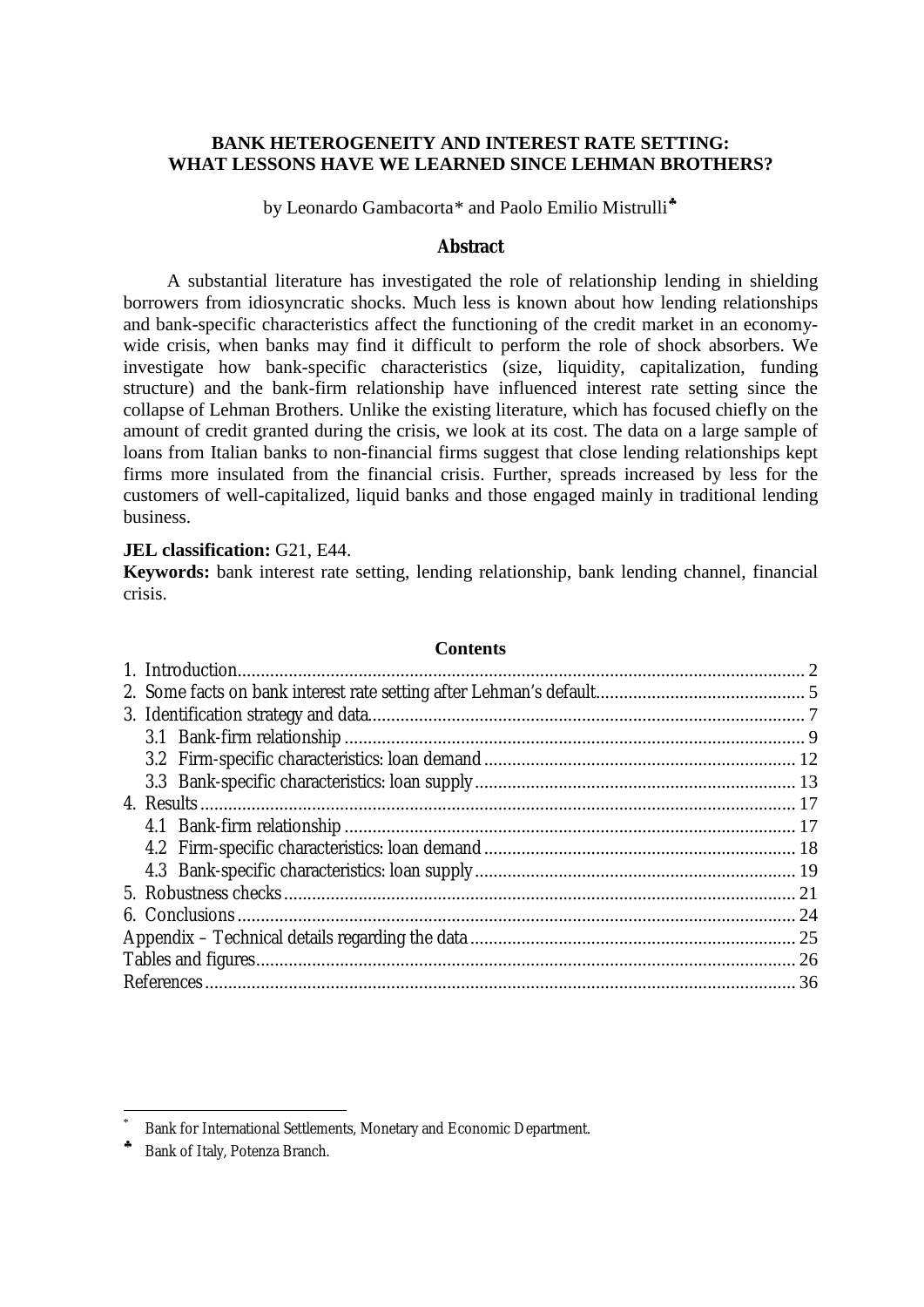#### **1. Introduction**[1](#page-3-0)

 $\overline{a}$ 

The recent financial crisis has dramatically shown how banks, by modifying their behaviour in the credit market, may propagate and amplify the economic consequences of the turmoil. The public debate has been mainly focused on banks' ability to lend enough money to households and firms in order to finance their consumption and investment activities. By contrast, less attention has been paid to the dynamic of the cost of bank lending in a severe financial crisis. This seems quite odd since the response of bank interest rates to systemic shocks is another channel through which banks may affect the level of economic activity.

An analysis of bank interest rate setting behaviour during the crisis has also been largely absent from the existing literature. The majority of studies focus on the response of credit aggregates and output (the existence of a credit crunch), but pay limited attention to the effects on prices. One relevant exception is Santos (2011); however, that paper analyzes the market for syndicated corporate loans, which is a quite specific segment of the credit market, highly dominated by large firms. The scant evidence on the effects of the crisis on the cost of credit in retail banking is mainly due to the lack of micro data at the bank-firm level. As far as we are aware, data on loan interest rates at the bank-firm level are available with a comprehensive degree of detail only from the credit registers of a few countries.

This paper studies the price setting behaviour of Italian banks during the recent financial crisis. Using a unique dataset, containing information at the bank-firm level, we are able to tackle two main issues. First, we test whether lending relationship characteristics played a role in containing the effect on the cost of credit during the crisis. In particular, our aim is to verify whether relationship lending helps firms be, at least partially, shielded against the consequences of the financial crisis. Second, we test whether banks' characteristics such as size, liquidity, capitalization and fund-raising structure affected loan interest rate setting during the recent crisis.

We argue that, in a severe financial crisis, lending relationships may affect the functioning of the credit market differently than in normal times when firms are hit by a specific shock. In

<span id="page-3-0"></span><sup>1</sup> We wish to thank Michele Benvenuti, Claudio Borio, Enisse Kharroubi, Michael King, Danilo Liberati, Petra Gerlach-Kristen, Pat McGuire, Kostas Tsatsaronis and, in particular, one anonymous referee for very helpful comments. The opinions expressed in this paper are those of the authors only and do not necessarily reflect those of the Bank of Italy or the Bank for International Settlements. Email: leonardo.gambacorta@bis.org; [paoloemilio.mistrulli@bancaditalia.it.](mailto:paoloemilio.mistrulli@bancaditalia.it)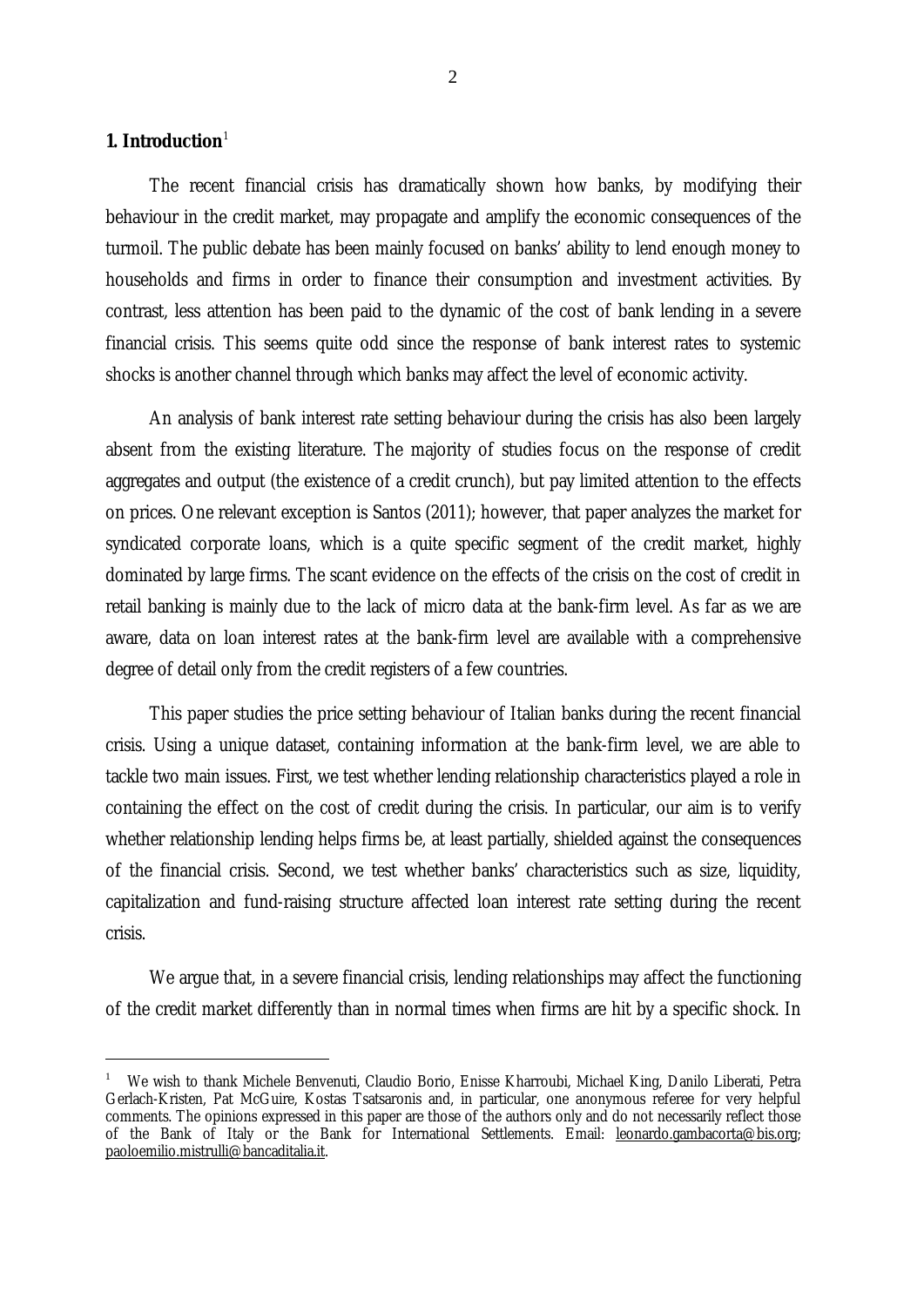an economy-wide crisis, banks are also distressed, and they might not be able to insulate firms from shocks. Thus, comparing the case of a firm-specific shock to that of an economy-wide crisis, one might expect that relationship banks in the latter case lower the cost of credit by less than in a firm-specific shock. This may be due to the fact that close lending relationships are not enough to shield firms from shocks since banks might also be not able to perform their insurer role, and this, ultimately, depends on their endowments of capital and liquidity.

Along these lines, Santos (2011) finds that firms that obtained a syndicated loan after the onset of the crisis paid an additional spread over Libor compared to similar loans they took out from the same bank prior to the crisis. Moreover, he finds that these banks increased the interest rates on their syndicated loans to bank-dependent borrowers by more than they did on their loans to borrowers that have access to the bond market. No significant effect of bank-firm relationship on interest rate setting is found in the case of the syndicated loan market. The presence of similar mechanisms in the bank retail market during the last crisis is therefore an issue that needs to be investigated empirically.

The case of Italy is an excellent laboratory for three reasons. First, the crisis had a different impact on different categories of banks (De Mitri et al. 2010), which allows us to exploit the cross-sectional dimension to test for heterogeneity in the response to the banking crisis. The coefficient of variation calculated on interest rates on credit lines applied to firms passed from 25% before the Lehman crisis to 40% in the first quarter of 2010. Second, and most importantly, Italy is a bank-based economy so that distortions in credit supply may have a sizeable impact, especially for small and medium-sized enterprises (SMEs) that are highly dependent on bank financing. Third, the detailed data available for Italy allow us to test hypothesis without making strong assumptions.

We focus on multiple lending only, which is the situation in which a firm has a business relationship with more than one bank. Multiple lending is a long-standing characteristic of the bank-firm relationship in Italy (Foglia et al., 1998; Detragiache et al., 2000). The reference to multiple lending is very useful because in this way, even in a cross-sectional analysis, we are able to include in our econometric model bank or firm fixed effects, which allow us to control for all (observable and unobservable) lender or borrower characteristics. Around 80% of Italian nonfinancial firms have multiple lending relationships, so the study is also relevant from a macroeconomic point of view.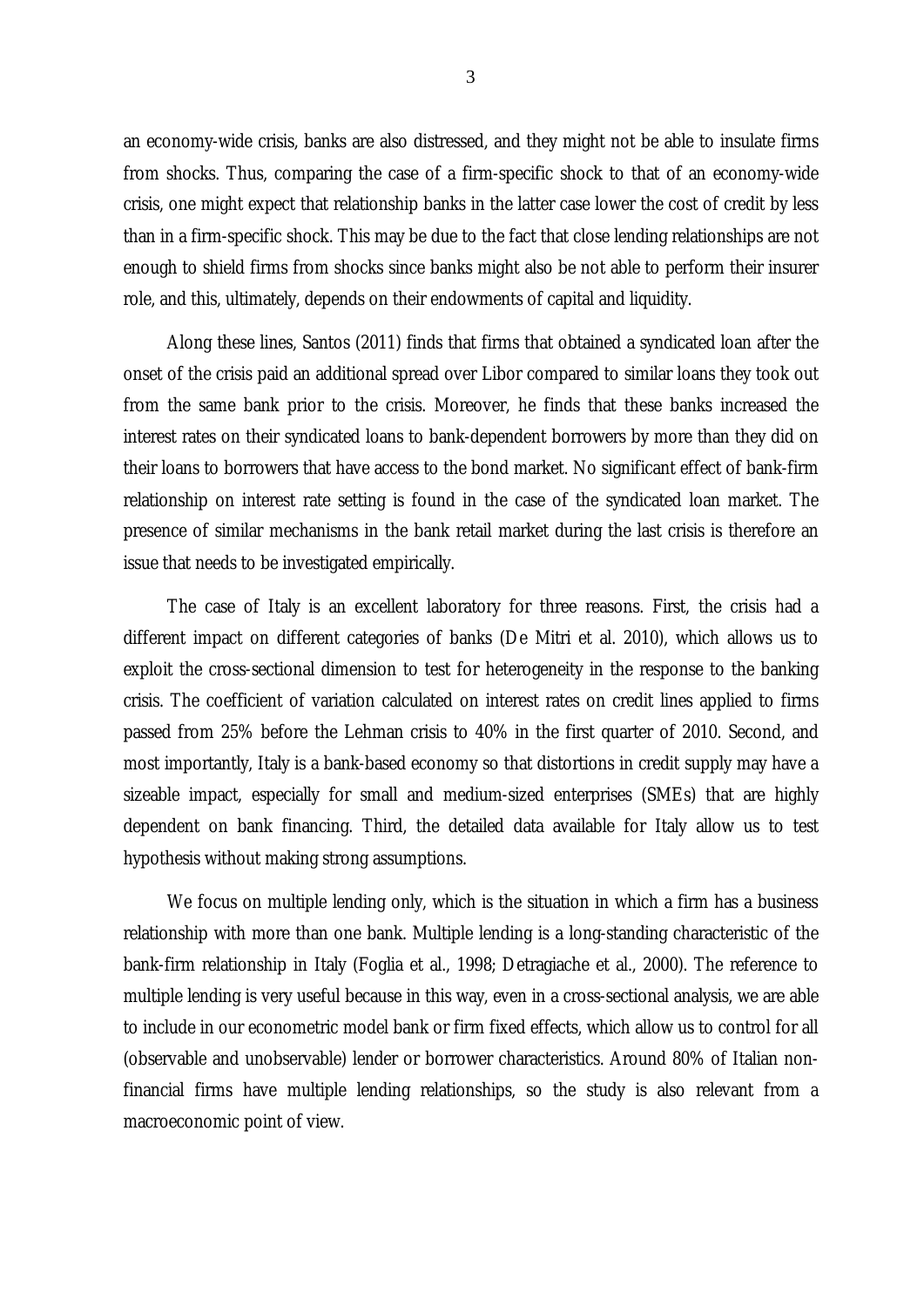Since bank interest rates could be sluggish in adjusting, we analyze the interest rates on overdraft loans that are modified unilaterally and at very short intervals by credit intermediaries; this allows us to fully capture in our quarterly data the effects of the shocks in the interbank market or a change in banks' behaviour due to a repricing of credit risk. Moreover, since our analysis takes into account the change in banks' price conditions over a two-year horizon (2008:q2–2010:q1), it is reasonable to believe that the repricing for changes in risk perceptions is completely included in our sample. [2](#page-5-0)

We investigate overdraft facilities (i.e. credit lines) also for three other reasons. First, this kind of lending represents the main liquidity management tool for firms – especially the small ones (with fewer than 20 employees) that are prevalent in Italy – which cannot afford more sophisticated instruments. Second, since these loans are highly standardized among banks, comparing the cost of credit among firms is not affected by unobservable (to the econometrician) loan-contract-specific covenants. Third, overdraft facilities are loans granted neither for some specific purpose, as is the case for mortgages, nor on the basis of a specific transaction, as is the case for advances against trade credit receivables. As a consequence, according to Berger and Udell (1995) the pricing of these loans is highly associated with the borrower-lender relationship, thus providing us with a better tool for testing the role of lending relationships in bank interest rate setting.

The data come from four sources:

- i) the Credit Register (CR) maintained by the Bank of Italy, containing detailed information on all loan contracts granted to each borrower whose total debt from a bank is above 75,000 euros (30,000 euros since January 2009; no threshold is required for bad loans);
- ii) the Bank of Italy Loan Interest Rate Survey, including information on interest rates charged on each loan reported to the CR and granted by a sample of about 200 Italian banks; this sample accounts for more than 80% of loans to non-financial firms and is highly representative of the universe of Italian banks in terms of bank size, category and location;
- iii) the CERVED database, which contains firms' balance sheet information;

<span id="page-5-0"></span>The nominal interest rate applied to overdrafts is typically the sum of a spread and the one-month policy rate. Current account contracts establish that changes in the policy rates are incorporated automatically, while the spread is revised at discrete intervals, typically every year, or when a valid motivation, such as significant changes in the economic condition of the client, takes place (art. 118 of the 1993 Consolidated Law on Banking). The period analyzed (more than two years) is therefore sufficient to capture changes in the spread.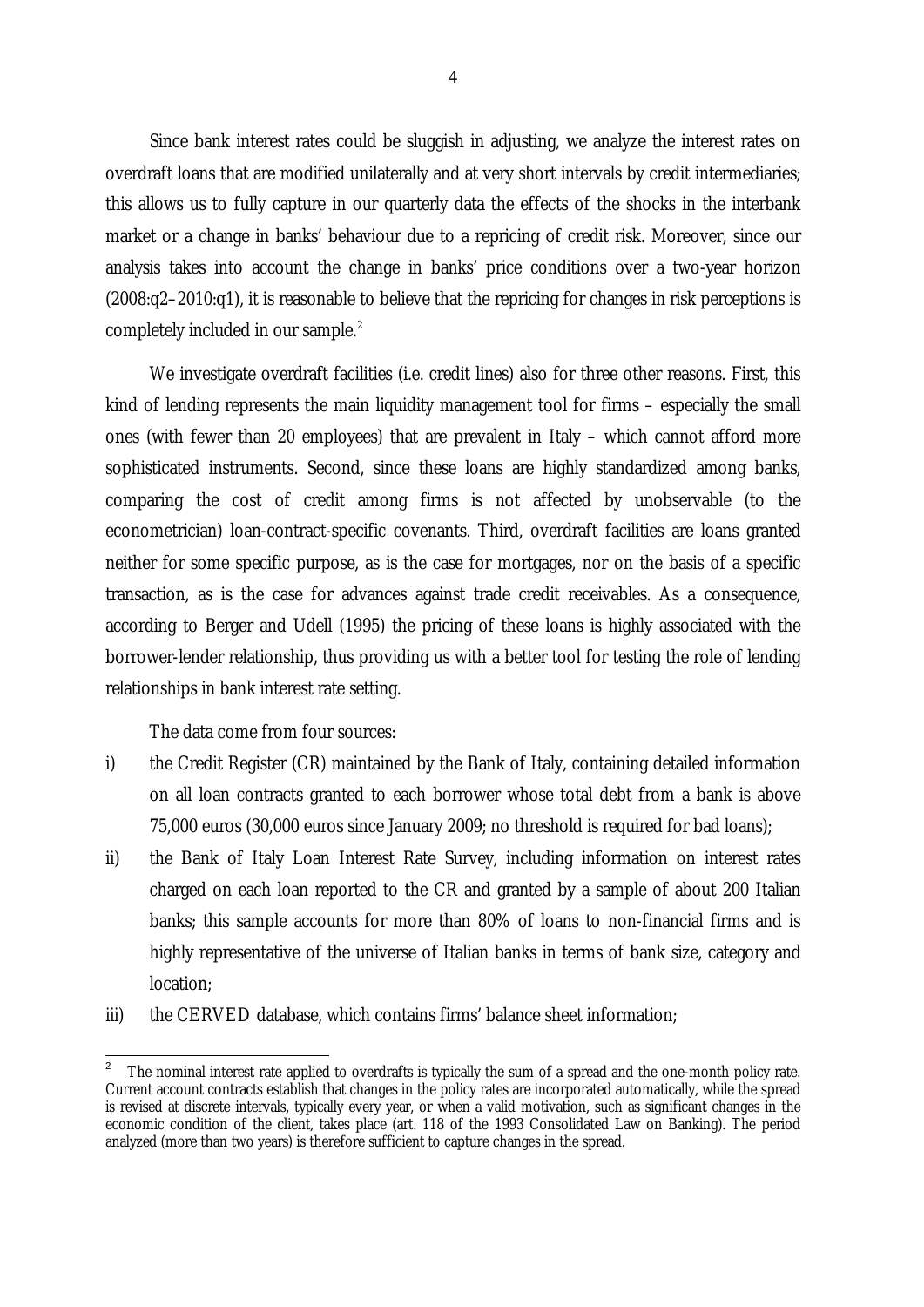iv) the Supervisory Reports of the Bank of Italy, from which we obtain the bank-specific characteristics.

Our main findings are that close lending relationships allowed firms to be more insulated from the financial crisis. This holds regardless of how lending relationships are measured (i.e. using the functional distance between the bank and the borrower; the concentration of lenders; the length of borrowers' credit history; and the event that, during the period under investigation, a new lending relationship was established or a pre-existing one terminated). We also find that the effects of the crisis on interest rate spreads were lower for clients of well capitalized and liquid banks or of intermediaries whose business model is more focused on traditional lending.

To tackle the endogeneity issue that typically arise in trying to disentangle demand and supply factors, we also control for the effect of the financial crisis on interest rates by estimating a two-equation system that also models the impact on lending quantities. This also helps to control for possible forms of cross-subsidization, i.e. banks could modify the spread charged on current accounts while modifying, at the same time, the overall lending supply.

The paper is organized as follows. Section 2 describes some stylised facts on bank interest rate setting after Lehman's collapse. After a description of the econometric model and the data in Section 3, Section 4 shows the empirical results. Robustness checks are presented in Section 5. The last section summarizes the main conclusions.

#### **2. Some facts on bank interest rate setting after Lehman's default**

Before discussing the main channels that have affected banks' price setting during the crisis, it is important to analyze some stylized facts that could have influenced the loan interest rate pattern. The level of the interest rate on overdrafts is quite strongly correlated with the three-month interbank rate (Figure 1). Therefore, as a result of the drop in money market rates after Lehman's default, the level of interest rates paid on overdrafts was also significantly reduced. This obviously lowered firms' cost of financing in a period of weak demand and subdued economic activity. However, the reduction in the interest rates charged to firms was significantly lower than that experienced by money market rates, and therefore the spread between the two rates, typically considered a measure of credit risk (together with monopolistic power), increased to a level (slightly less than 4 per cent) similar to that reached in 2003 in connection with the default of two important [multinational](http://en.wikipedia.org/wiki/Multinational_corporation) [Italian](http://en.wikipedia.org/wiki/Italy) [dairy](http://en.wikipedia.org/wiki/Dairy) and food corporations (Parmalat and Cirio).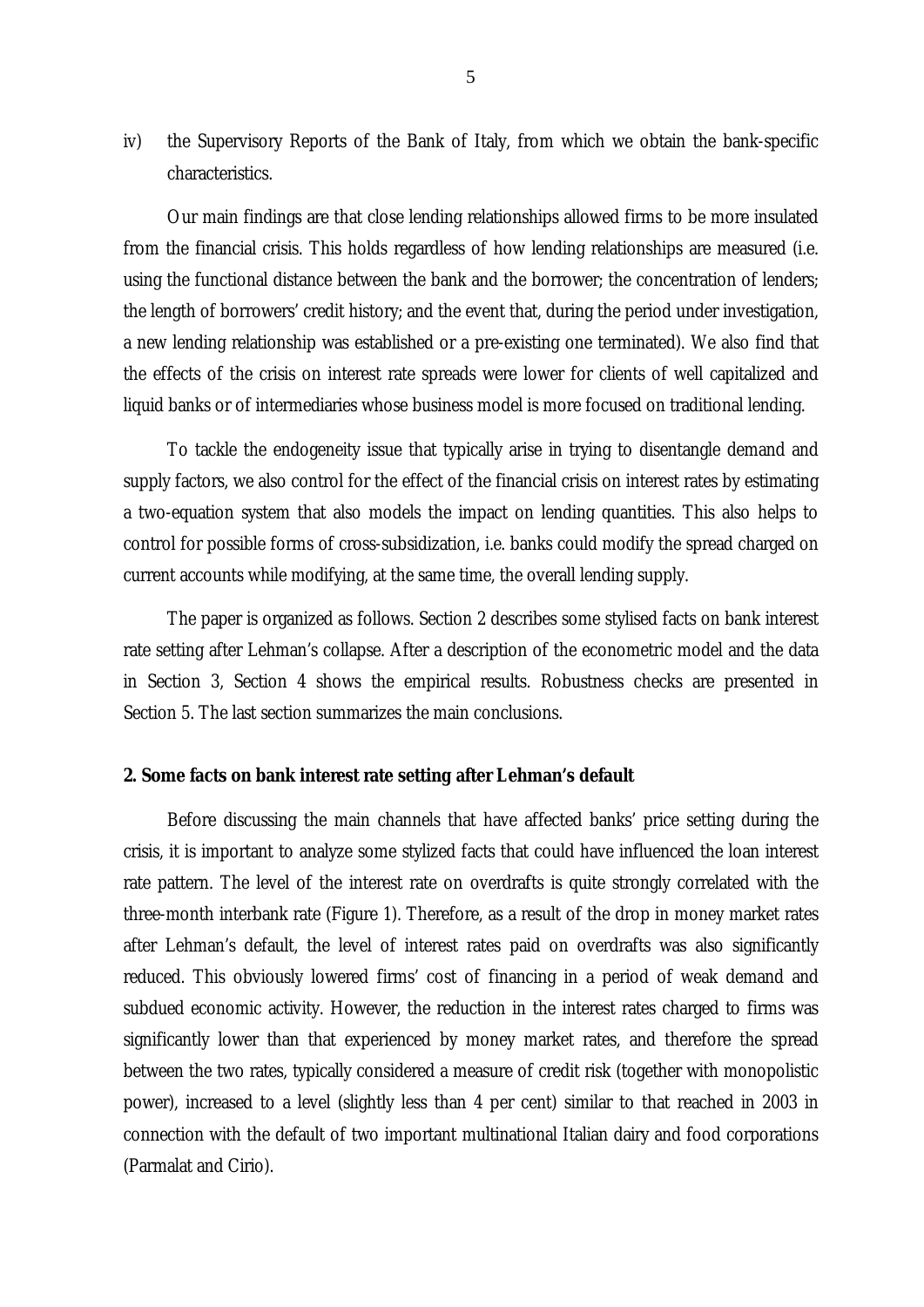The rise of the spread was due to an increase in expected credit risk that materialized soon afterwards. After Lehman's default, the bad debt flow ratio for non-financial corporations doubled, on average, from 1.2 to 2.7 per cent (Figure 2). That increase was larger in magnitude than the one recorded during the 2003 crisis, when the ratio rose to 2.6 per cent, from 1.4 per cent at the end of 2002. The drop in bank lending was very large for medium-sized and large firms, while loans to small non-financial firms stagnated (Figure 3).

A glance at Figures 1-3 clearly reveals that the effects of the crisis started in the third quarter of 2008. In the econometric analysis, therefore, we will investigate the change in bank interest rates and lending in the period 2008:q2–2010:q1.

Following Albertazzi and Marchetti (2010) and De Mitri et al. (2010), we focus on the period after Lehman's default, which can reasonably be considered an unexpected shock. After Lehman's collapse, the uncertainty regarding banks' potential losses increased sharply, along with market risk aversion (Angelini et al., 2011). Italian credit intermediaries in this period experienced a sudden, strong shock to their desired capital level, at a time when adjusting capital was extremely difficult if possible at all, so that the banks with lower capital ratios pre-Lehman were likely to be those with more inadequate capital ratios post-Lehman. We thus use the pre-Lehman cross-bank variation in bank capital levels and other bank-specific characteristics to investigate post-Lehman bank interest rate setting. The choice of 2008 as starting year of the crisis in Italy is also consistent with Schularick and Taylor (2011).

Figure 4 provides a preliminary analysis of the heterogeneity in banks' repricing policies during the period 2008:q2–2010:q1. The analysis suggests that both bank-firm lending relationships and bank-specific characteristics matter, but to a somewhat different extent. Panel (a) shows that the increase in the spread between loan rates on credit lines and money market rates differed among firms depending on the length of the credit history. In particular, firms with a longer credit history benefited more from the reduction in money market interest rates. Panel (b) shows whether the pass-through was affected by the distance between banks' headquarters and firms (functional distance). Functional distance affects the ability of banks to collect soft information (Agarwal and Hauswald, 2010) and is negatively correlated with the "closeness" of the lending relationship. For firms that are closest to the bank's headquarters (i.e. the bank and the firm are headquartered in the same province) the increase in the interest rate spread was lowest. Apart from the case in which the bank is headquartered at the maximum distance from the firm, i.e. outside the firm's geographical area (North-East, North-West,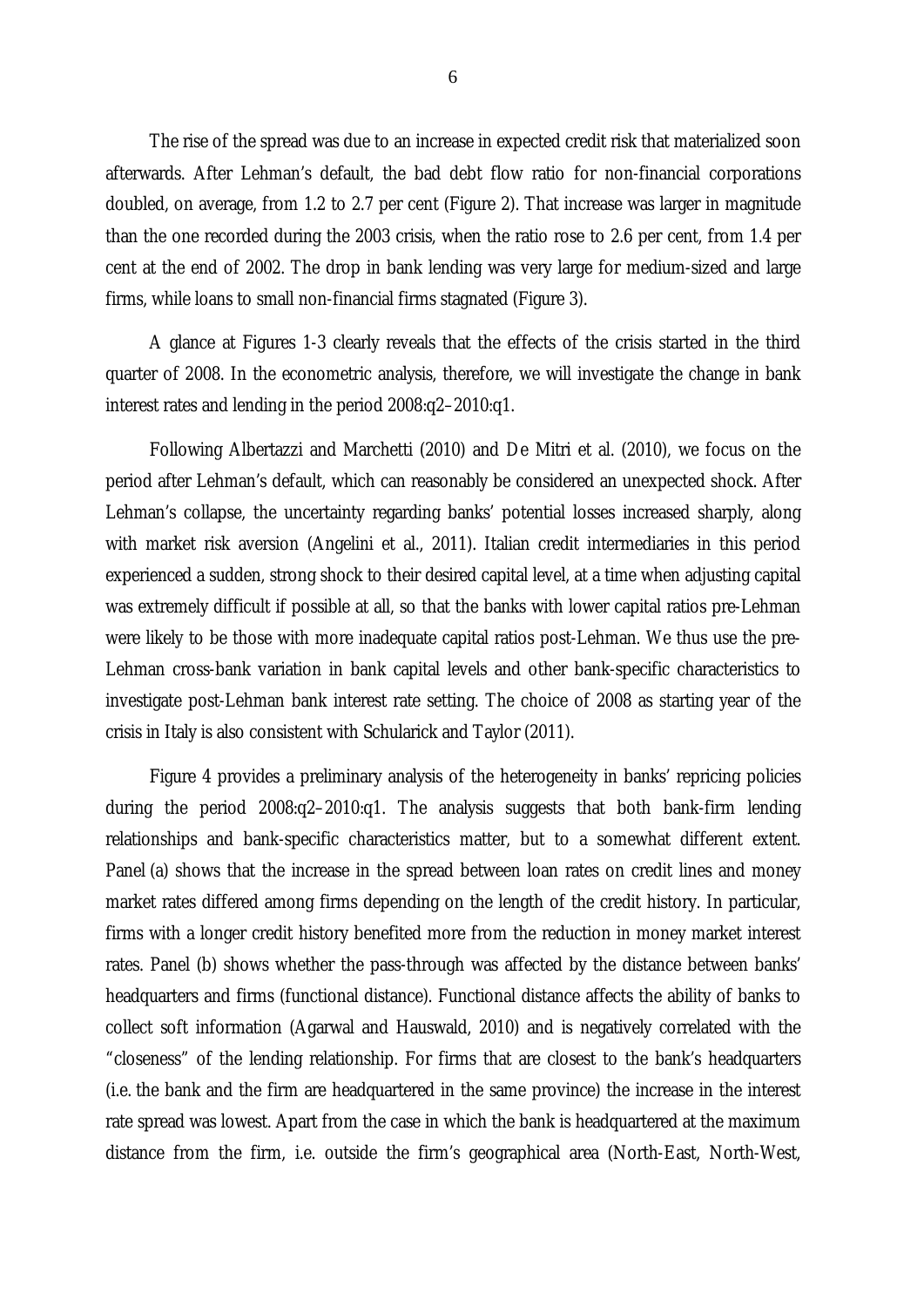Centre, South or Islands), the spread pass-through shows a positive correlation with the functional distance. All in all, these results suggest that functionally close lending relationships are beneficial to borrowers.

Panel (c) indicates that firm characteristics also matter, in particular firms' creditworthiness. The graph shows that during the crisis Italian banks tried to apply higher spreads to riskier firms: the increase in the spread was more pronounced for more risky firms (i.e. firms with high *Z*-scores, used to predict their default) compared to other firms.<sup>[3](#page-8-0)</sup>

The propensity of credit intermediaries to pass on changes in spread conditions also depends on their specific characteristics. First of all, we find that (panel (d)) small banks increased their spread by less than larger banks. This interpretation is consistent with a wellestablished literature indicating that small banks have closer ties with their borrowers and stand by them more in a financial crisis. More generally, we find that banks more oriented toward traditional lending activity (we measure this by computing the ratio of loans over total assets) increased their spread by less than other banks (panel (e)).

Panel (f) indicates that banks active in the securitization market had on average a higher ability to smooth the effects of the financial crisis on their clients. This result deserves further attention because during the crisis the ability of banks to sell loans to the market was drastically reduced. However, in the euro area ABSs were typically self-retained and used as collateral in refinancing operations with the central bank. This seems to imply that the insulation effect of securitization is strictly linked with banks' decisions on liquidity and capital positions. For this reason, in the last two panels of Figure 5 we focus on the effects of liquidity and capital on those banks that were not particularly active in the securitization market (those with a level of activity below the median). Indeed, for those banks capital and liquidity positions are more binding since they can less easily securitize their loans than other banks. Panels (g) and (h) show that liquid and well-capitalized banks insulated their clients more in the financial crisis.

#### **3. Identification strategy and data**

The financial crisis that unfolded after the default of Lehman Brothers was largely unexpected. Starting in September 2008, disruptions in interbank markets multiplied and credit started decelerating at a fast pace (see Section 2). Therefore, by comparing bank interest rates

<span id="page-8-0"></span><sup>&</sup>lt;sup>3</sup> On Italian banks' repricing during the crisis, see Vacca (2011).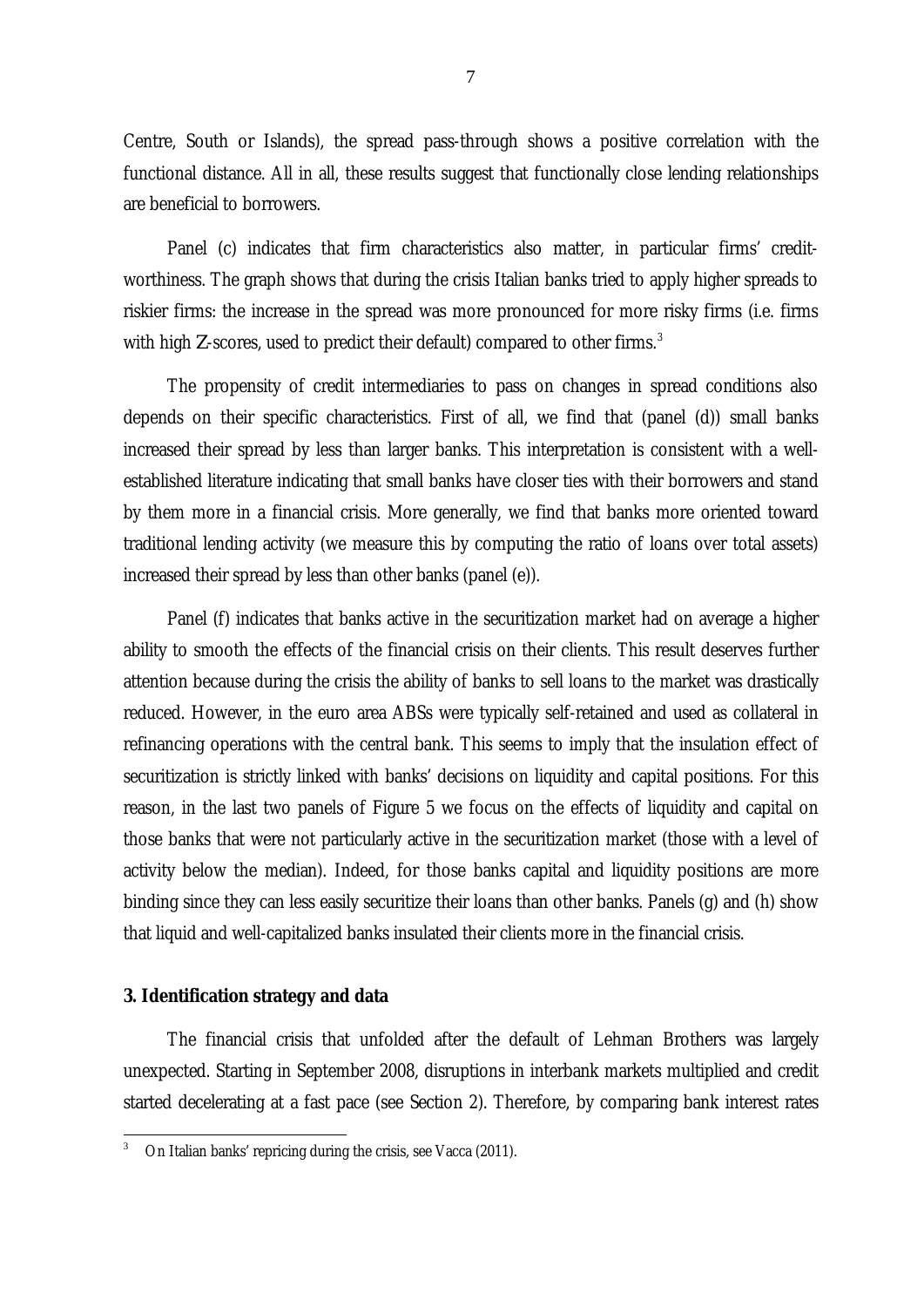for each firm in the second quarter of 2008 with those in the first quarter of 2010, we can investigate the effect of an unexpected shock on banks' interest rate setting behaviour.

The baseline cross-section equation estimates the change in the interest rate applied by bank *j* on the credit line of firm *k* between June 2008 and March 2010 ( $\Delta i_{jk}$ ):

$$
\Delta i_{j,k} = \alpha + \Psi r_{j,k} + \Gamma d_k + \Pi s_j + \varepsilon_{j,k} \tag{1}
$$

The literature that studies banks' interest rate setting behaviour generally assumes that banks operate under oligopolistic market conditions.[4](#page-9-0) This means that a bank does not act as a pricetaker but sets its loan rates taking into account the kind of relationship it has with the borrower  $(r_{j,k})$ , the demand for loans it faces  $(d_k)$  and its specific balance sheet characteristics  $(s_j)$ . In equation (1)  $r_{ik}$  represents a vector of variables that control for the bank-firm relationship,  $d_k$  is a vector of firm-specific characteristics that take into account loan demand effects, and  $s_i$  is a vector of bank-specific characteristics that influence loan supply shifts.

Changes in banks' pricing could influence some of the firm and bank characteristics and determine an endogeneity problem. For example, an increase in the interest spread could cause a default or very simply a change in a firm's *Z*-score. In order to avoid such an endogeneity bias, all variables  $r_{j,k}$ ,  $d_k$ ,  $s_j$  are considered prior to the start of the crisis (with some exceptions as the dummy that highlights those banks that benefited from rescue packages during the crisis). In other words, our strategy is to look at how changes in interest rates were affected by bank and firm characteristics prior to the crisis. The main cost of this strategy is that we do not capture all the forces at work during the crisis, but the results are clean and not subject to the endogeneity problem.

Since the model analyzes the change in the interest rates over a cross-section of overdraft contracts over the same period of time (June 2008–March 2010) all explanatory variables that have the same impact for the bank-firm relationship during this period, such as general changes in macroeconomic conditions (policy rates, real GDP, inflation, interest rate volatility), are captured by the constant  $\alpha$ . Following Albertazzi and Marchetti (2010) and Hale and Santos

 $\overline{a}$ 

<span id="page-9-0"></span><sup>4</sup> For a survey on modelling the banking firm, see Santomero (1984), Green (1998) and Lim (2000).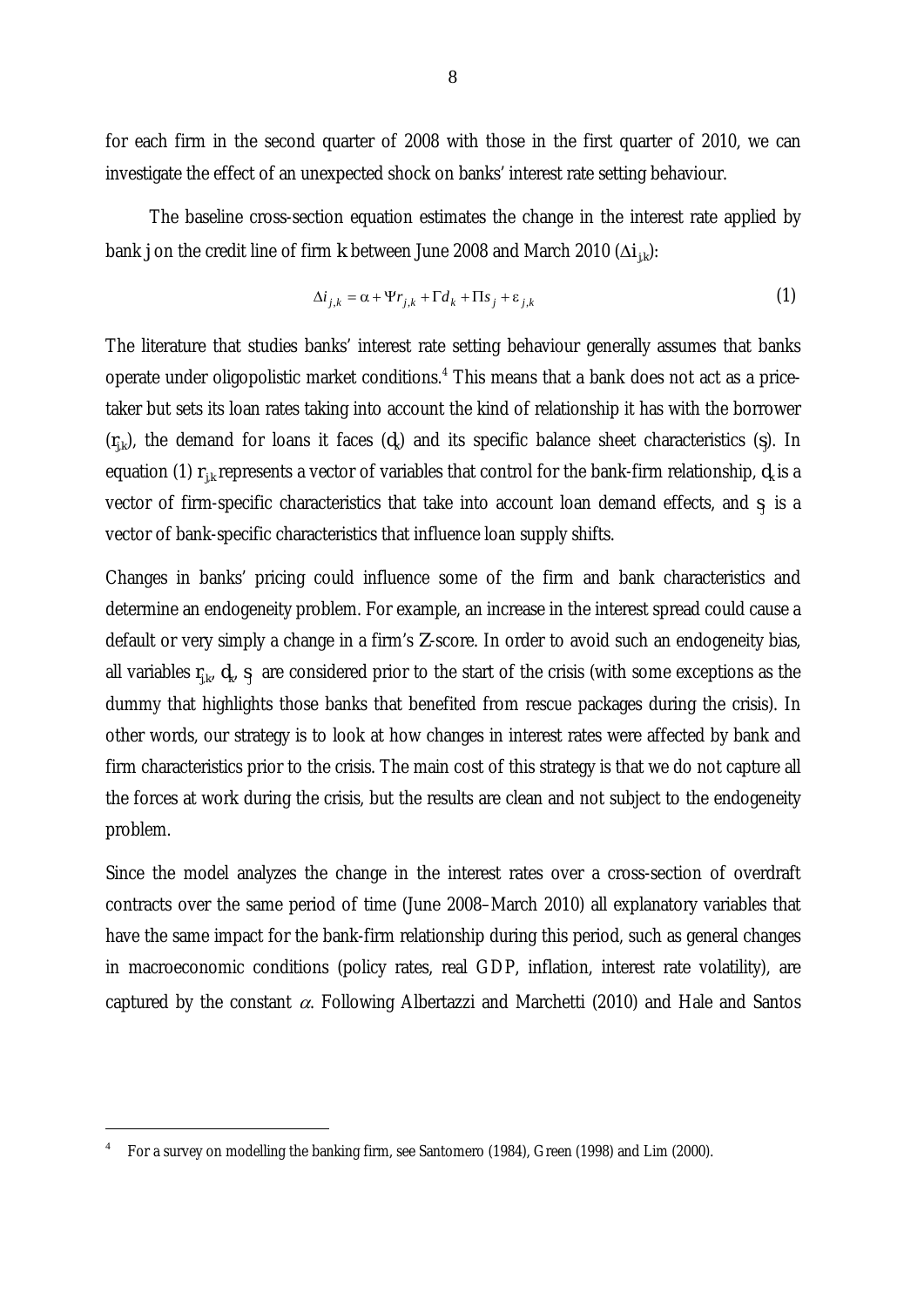(2009) we cluster standard errors ( $\varepsilon_{j,k}$ ) at the firm level.<sup>[5](#page-10-0)</sup> The list of all variables used in the regression is reported in Table 1.

#### *3.1 Bank-firm relationship*

-

The empirical literature shows that in several circumstances borrowers and lenders benefit from establishing long-lasting and close relationships.<sup>[6](#page-10-1)</sup> Relationship lending is a sort of implicit contract that ensures the availability of finance to the firm in the early stages of an investment project and allows the bank to partake in the returns (Boot, 2000; Ongena and Smith, 2000; Berger and Udell,  $2006$ ).<sup>[7](#page-10-2)</sup> The role of relationship lending in a period of crisis, however, has been less investigated. While a wide literature has studied the role of lending relationships for the case of idiosyncratic shocks, i.e. a firm's financial distress (Degryse and Ongena, 2005), less is known about the role of lending relationships in a global crisis. For the case of firm-specific shocks, the literature shows that close lending relationships are beneficial to firms since relationship banks are more prone to support a distressed borrower (Elsas and Krahnen, 1998). Naturally, this comes at a cost for firms. They pay an insurance premium to banks by disbursing, on average, more for credit than firms which are not involved in close lending relationships (Sharpe, 1990; Petersen and Rajan, 1994). In particular, firms pay relatively more for credit in good times and less in bad ones, i.e. when the firm is financially distressed. All this means that on average, firms involved in close relationships pay more for credit, and the differential includes the insurance premium. De Mitri et al (2010) provide evidence on the link between bank-firm relationships and the supply of loans during the crisis.

The literature on banks' price setting focuses mainly on the effects of monetary policy shocks on interest rate changes. The study by Berger and Udell (1992) for the US shows that those credit institutions that maintain close ties with their non-bank customers will adjust their lending rates comparatively less and more slowly. Banks may offer implicit interest rate insurance to risk-averse borrowers in the form of below-market rates during periods of high

<span id="page-10-0"></span><sup>5</sup> For a general discussion on different approaches used to estimating standard errors in finance panel data sets, see Petersen (2009).

<span id="page-10-1"></span>The importance of the bank-firm relationship for supplied lending has been widely documented both in bank oriented financial systems such as Japan (Aoki and Patrick, 1994), Germany (Harhoff and Körting, 1998) and Italy (Angelini et al.,1998) and in more market oriented ones such as the U.S. (Petersen and Rajan, 1994; Berger and Udell, 1995).

<span id="page-10-2"></span>It is worth noting that the relevance of soft information for firm financing also varies over time and across countries, according to lending technology (Berger and Udell, 2006), protection of property rights and other institutional factors (Beck et al. , 2008).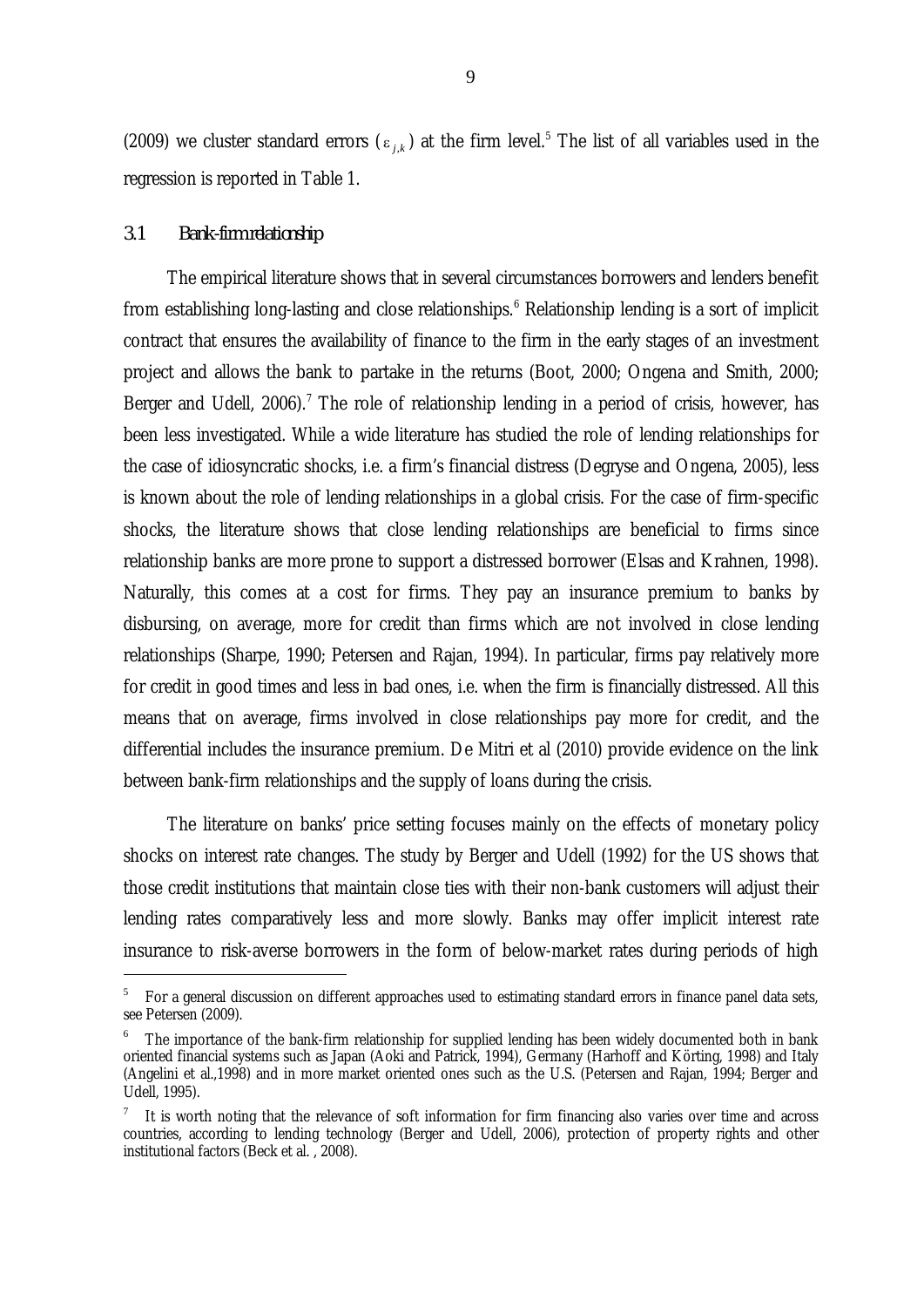market rates, for which the banks are later compensated when market rates are low. Having this in mind, banks that have a close relationship with the clients should be more inclined to insulate them from the effects of a financial crisis on the cost of credit. Along those lines, Gambacorta (2008) finds that in Italy those banks with large volumes of long-term business with households and firms change their prices less frequently than the others in the case of a monetary policy shock.

What is different in an economy-wide crisis is that banks may themselves be suffering from losses which may make them unable to "insure" firms against the effects of financial distress. Thus, comparing the case of a firm-specific shock to that of an economy-wide crisis, one might expect that relationship banks in the latter case lower the cost of credit by less than in a firm-specific shock. Furthermore, a global crisis may affect banks' risk attitude and then their response to firms' financial distress too. The evidence of the effects of a global crisis on interest rate setting is very scarce. One relevant exception is the paper by Santos (2011), who focuses on the syndicated loan market and finds that firms that borrowed after the onset of the crisis paid an additional 16 basis points over Libor when compared to the loans they took out from the same bank prior to the crisis. In addition he finds that these banks increased the interest rates on their loans to bank-dependent borrowers by more than they did on their loans to borrowers that have access to the bond market. Contrary to the "insurance" theory highlighted above, in the case of Santos (2011) the bank-firm relationship seems to be associated with a higher increase in banking rates in case of a crisis. This effect could also depend on the risk of forbearance lending (or "zombie lending") where banks may delay the recognition of losses on their credit portfolio by inefficiently rolling over loans (but at higher prices) to corporations with which they had close relationships (Peek and Rosengren, 2005; Caballero et al., 2008). The effect of the bank-firm relationship on interest rate setting in the case of a crisis is therefore an issue that has to be investigated empirically.

A crucial aspect for the analysis is the way bank-firm relationship characteristics are measured. The literature on relationship lending does not identify a unique variable that captures the whole nature of the lender-borrower relationship. As a consequence, we have included in the specification several alternative measures.

#### i) Functional distance

The distance between lenders and borrowers affects the ability of banks to gather soft information, i.e. information that is difficult to codify, which is a crucial aspect of lending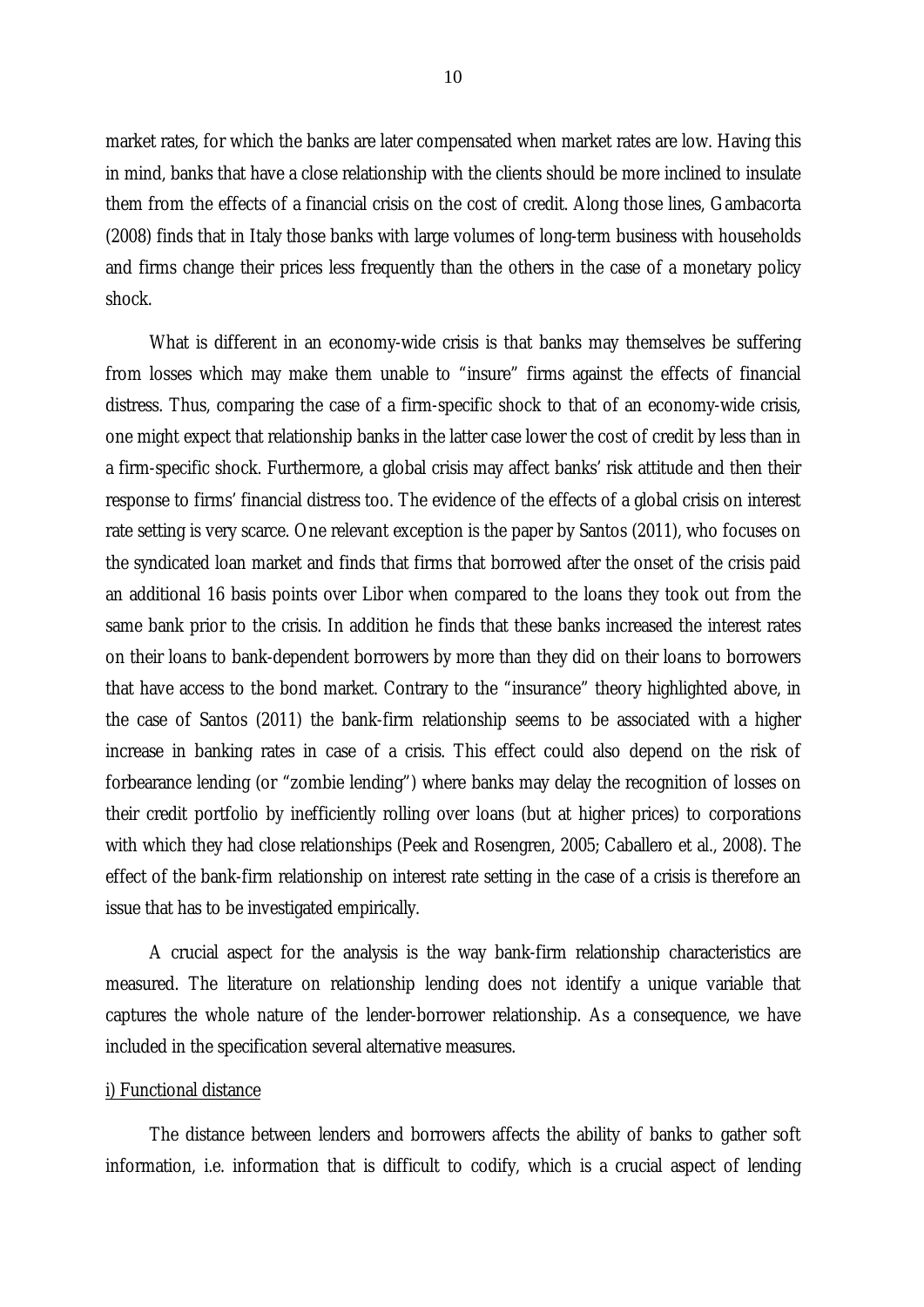relationships (see Agarwal and Hauswald, 2010; Mistrulli and Casolaro, 2010). We control for the distance between the lending bank headquarters and firm headquarters by four dummy variables: DISTh1 is equal to 1 if firm  $k$  is headquartered in the same province<sup>[8](#page-12-0)</sup> where bank  $j$ has its headquarters; DISTh2 is equal to 1 if: a) DISTh1=0 and b) firm *k* is headquartered in the same region where bank *j* has its headquarters; DISTh3 is equal to 1 if: a) DISTh2=0 and b) firm *k* is headquartered in the same geographical area where bank *j* has its headquarters; DISTh4 is equal to 1 if DISTh3=0.

#### ii) Creditor concentration.

We define three measures for creditor concentration: 1) the number of banks lending to a given firm (NUM); 2) the Herfindahl index computed on the amount of lending granted by each bank to a given firm (HERFDEBT); 3) the share of loans granted by each bank to the firm (SHARE), to measure the relative importance of each bank to the firm. The three measures are highly correlated and therefore we use them as alternative controls for creditor concentration. Only measure 3) is a bank-firm specific variable, i.e. it varies for every combination of bankfirm, while measures 1) and 2) are invariant by firm and cannot be used when the specification includes a firm fixed effect.

#### iii) Credit history

j

Asymmetric information may be mitigated by means of repeated interaction with the banking system by which borrowers gain in terms of reputation (Diamond, 1989). We control for the length of the borrower's credit history by measuring the number of years elapsed since the first time a borrower was reported to the Credit Register (CREDIT HISTORY).<sup>[9](#page-12-1)</sup> This variable also tells us how much information has been shared among lenders through the Credit Register over time. Information sharing may work as a discipline device (Padilla and Pagano. 2000) because each bank accessing the Credit Register may be informed of a borrower's payment difficulty. It may also increase the competition in the credit market since it tends to mitigate possible "informational capture" phenomena. In both cases, one may expect that these two factors help borrowers access the credit market (i.e. lower interest rates; higher amount of money borrowed). Conversely, the existence of information sharing may have perverse effects

<span id="page-12-0"></span>Italy is divided into 20 regions, each consisting of many provinces, for a total of 103. Regions are usually grouped into 5 geographical areas: North-West, North-East, Centre, South, Islands.

<span id="page-12-1"></span><sup>9</sup> Our measure for the duration of a firm's relationship with the banking system is truncated at 12.5 years since we do not have information about credit history prior to January 1995.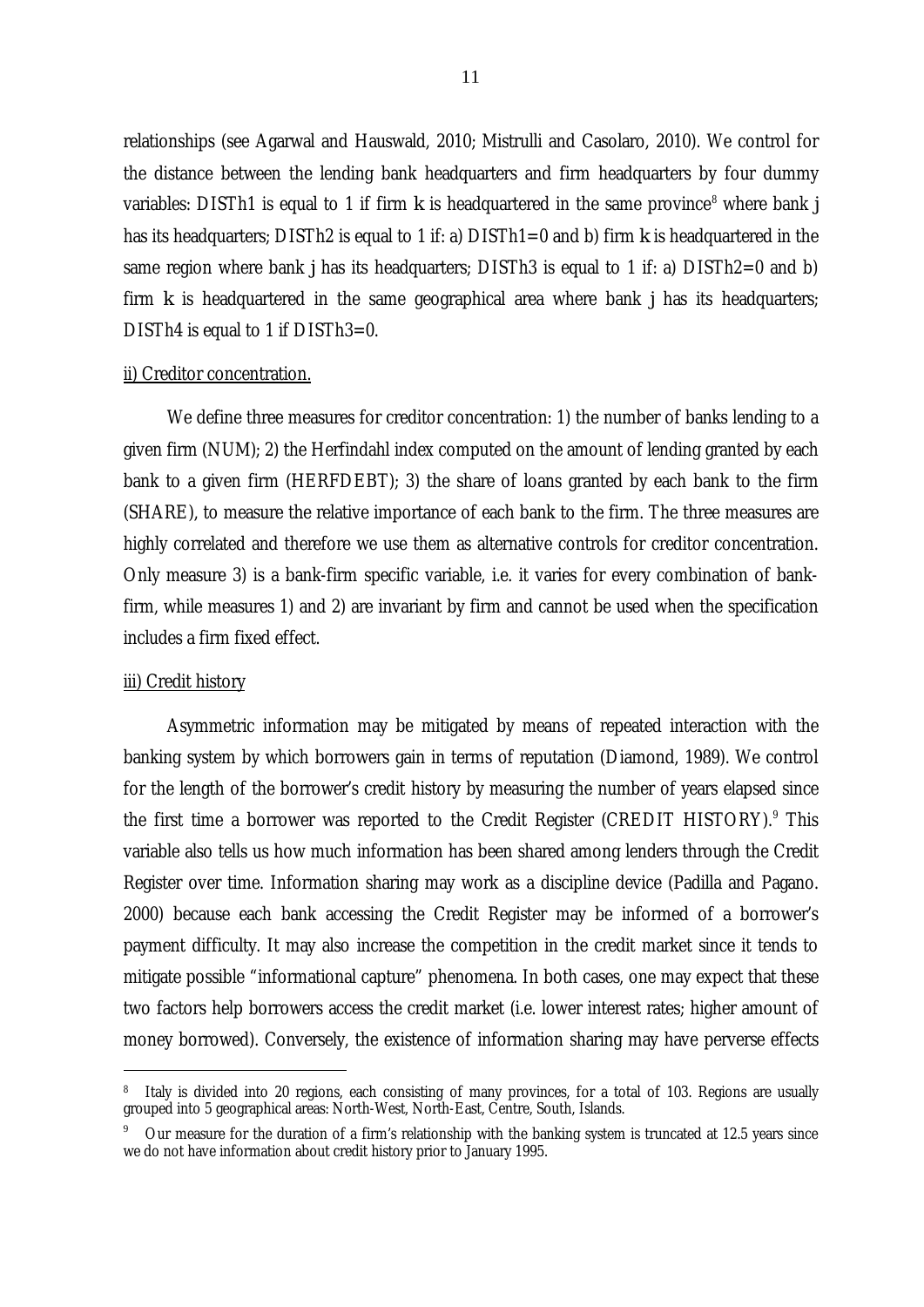in terms of banks' information gathering efforts since banks may free-ride on other banks' information collection activity. We compute this indicator at June 2008, prior to Lehman's default. We allow for possible nonlinearities by including a quadratic term for the length of the relation.

#### iv) Switching relationships

Terminating or starting lending relationships may also affect a borrower's access to the credit market. Closing an existing relationship may be interpreted as a "bad signal" about the borrower's solvency to other banks. For this reason, we compute a dummy variable (CLOSE\_REL) which equals 1 if a borrower has terminated a relationship with at least one bank, 0 otherwise. Conversely, we also define a dummy (OPEN\_REL) which is equal to 1 if a borrower has started at least one relationship with a bank that was not previously part of the pool of lenders, 0 otherwise. Both of these indicators are computed for the period June 2008– March 2010.

#### *3.2 Firm-specific characteristics: loan demand*

Apart from the lending relationship, we control for firm-specific characteristics which presumably affect loan demand. The effect of a recession on loan demand is ambiguous. On the one hand, the slowdown in real activity tends to lower the demand for credit: Worse economic conditions make some projects unprofitable and hence reduce the demand for credit (Kashyap, Stein and Wilcox, 1993). On the other hand, the decrease in revenues caused by the recession may reduce the reliance of firms on self-financing (Friedman and Kuttner, 1993) and cause an increase in the use of credit lines, at least in the short term.<sup>[10](#page-13-0)</sup> In order to control for loan demand we define the following variables:

#### i) Firm's size and business legal structure

 $\overline{a}$ 

We distinguish between small businesses (SMALL\_FIRM; i.e. firms with less than 20 employees) and other firms since a wide literature has indeed indicated that the behaviour of small firms (and their credit risk) is quite different from the others (e.g. small firms, due to their great opacity, do not issue bonds as larger firms do). We also control for the business legal

<span id="page-13-0"></span><sup>&</sup>lt;sup>10</sup> Using flow of funds data from the United States, Cohen-Cole et al. (2008) show that the amount of lending did not decline during the first quarters of the financial crisis. This was not due to "new" lending but mainly to the use of loan commitments, lines of credit and securitization activity returning to banks' balance sheets.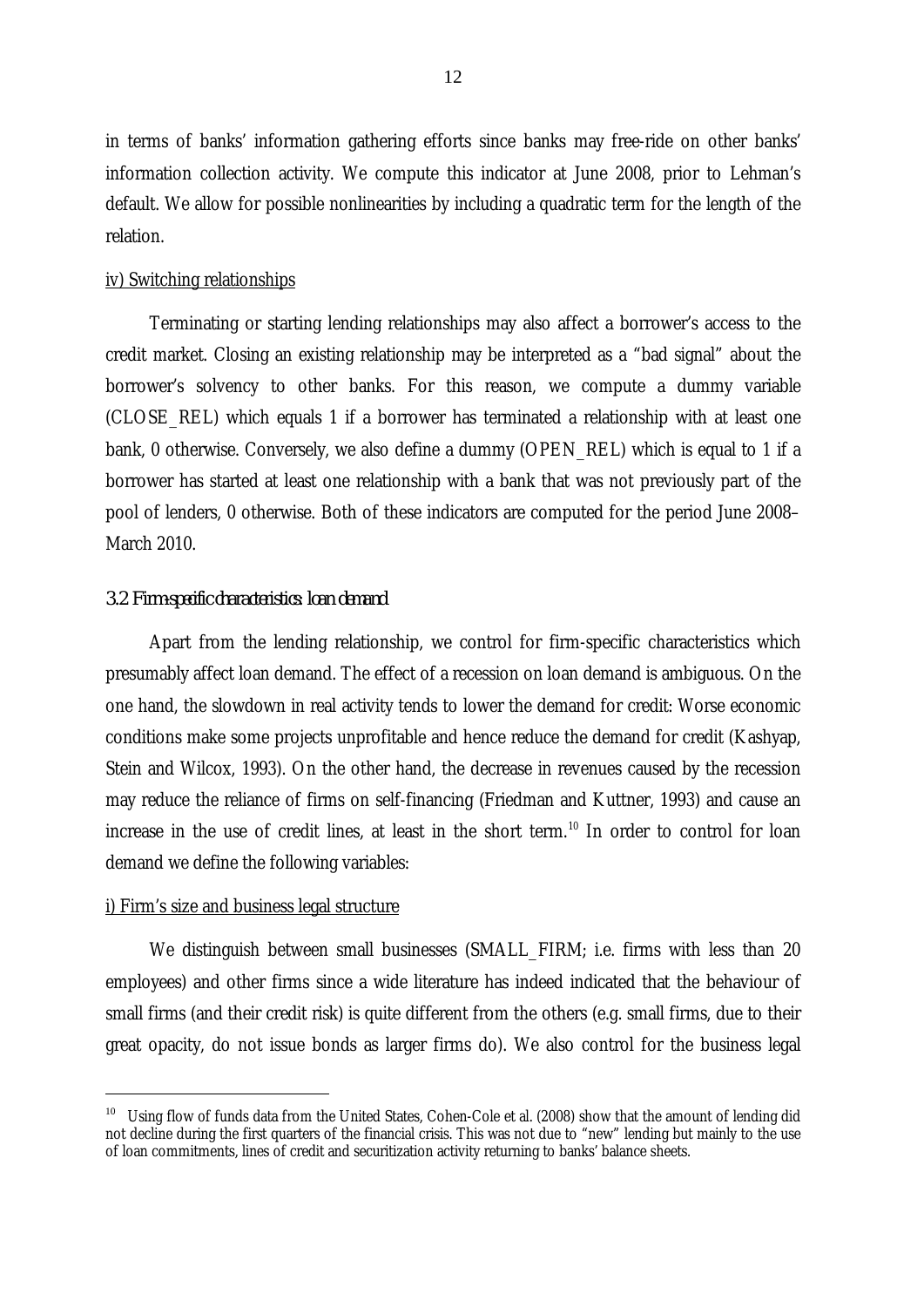structure with a dummy that takes the value of 1 if a company is organized to give its owners limited liability (LTD). This dummy is highly correlated (-0.89\*\*\*) with the dummy SMALL and therefore we use them as alternative controls for firms' size.

#### ii) Firm's default probability

The riskiness of firms is measured by the *Z*-score, an indicator of the probability of default which is computed annually by  $CERVED<sup>11</sup>$  $CERVED<sup>11</sup>$  $CERVED<sup>11</sup>$  on balance sheet variables (the methodology is described by Altman, 1968, and Altman et al., 1994). The *Z*-score indicator takes values from 1 to 9. We have constructed 9 different dummies for each category. A dummy ZSCORE\_NA takes the value of 1 for those firms for which no *Z*-score is available. The *Z*-score is based on annual data and refers to the end of 2007.

#### iii) Firm's industry and location

A number of regressions also include a set of industry fixed effects (defined at the 2 digit NACE level, yielding a set of 55 industry dummies) and 103 province fixed effects for the province in which the firm has its head office. In some of the regressions we introduce firm fixed effects to control for unobserved heterogeneity in firms which may be correlated with relationship lending variables or with supply side effects.

#### *3.3 Bank-specific characteristics: loan supply*

-

According to the "bank lending channel" thesis, an unexpected adverse shock on bank funding should have a larger effect on those banks that are perceived as more risky by the market. Since non-reservable liabilities are not insured and there is an asymmetric information problem about the value of banks' assets, risky banks suffer more through a drying-up of the bond or interbank market.

The effects of the crisis on bank pricing should therefore be larger for less liquid banks, which cannot protect their loan portfolio against adverse shocks simply by drawing down cash and securities (Stein, 1998; Kashyap and Stein, 2000), and poorly capitalized banks, which have less access to markets for uninsured funding (Peek and Rosengren, 1995; Kishan and Opiela,

<span id="page-14-0"></span><sup>&</sup>lt;sup>11</sup> CERVED is a company which provides financial analysis and balance sheet data on Italian firms. For more information, see the Appendix and http://www.cerved.com/xportal/web/eng/aboutCerved/aboutCerved.jsp.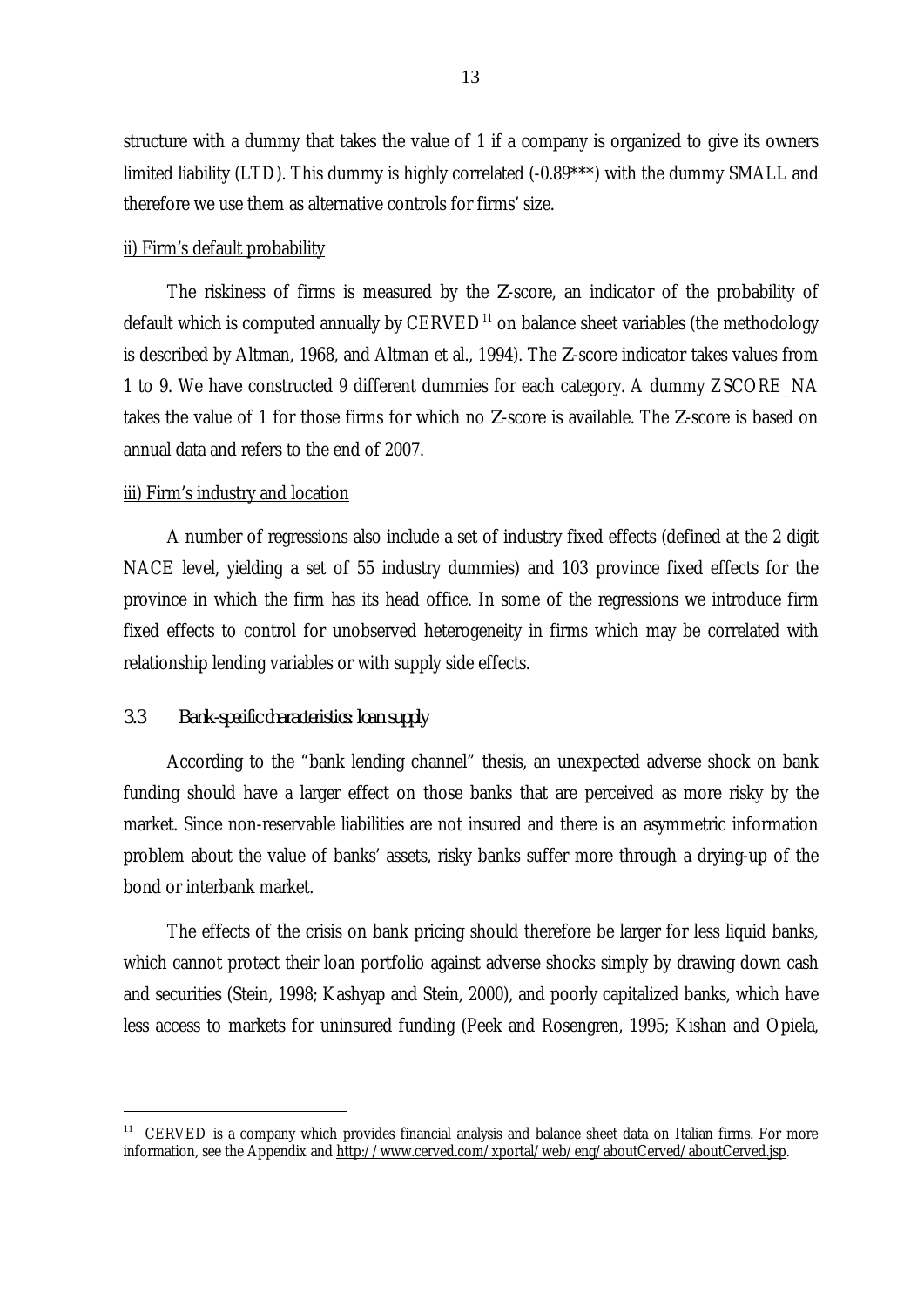2000; Van den Heuvel, 2003).<sup>[12](#page-15-0)</sup> The effect of bank size is a priori ambiguous. On the one hand, small banks, which are more subject to asymmetric information problems, should be more affected by the crisis (Kashyap and Stein, 1995). On the other hand, small banks may be more efficient than larger ones in collecting and processing soft information (Berger and Udell, 2002; Berger et al., 2005) and this could amplify their willingness to preserve the bank-firm business relationship. This is particularly the case for mutual banks in Italy (Gambacorta, 2004).

To control for a bank supply response to the financial crisis, we start therefore with the traditional indicators of size (logarithm of total assets, SIZE), liquidity (cash and securities over total assets, LIQ) and capitalization (excess capital over total assets, CAP).

The use of these bank-specific characteristics feeds into the current policy debate on the new capital and liquidity requirements drawn up by the Basel Committee on Banking Supervision (BCBS, 2009 and 2010), usually referred to as Basel III. However, the definitions of bank capital and liquidity used in this paper refer to the old world and are different with respect to the one adopted in the new regulation. In particular, while the concept of bank capital in Basel III is "tangible common equity" (a concept close to TIER I), the notion of excess capital used in the paper is calculated using at the numerator a definition of bank capital that includes more items subject to evaluation (such as the so-called TIER II). Also, the liquidity ratio represents a short cut with respect to the new definition. Under the BCBS's proposal, banks will be required to meet two new liquidity requirements – a short-term requirement called the Liquidity Coverage Ratio (LCR) and a long-term requirement called the Net Stable Funding Ratio (NSFR). The LCR ensures that banks have adequate funding liquidity to survive one month of stressed funding conditions. The NSFR addresses the mismatches between the maturity of a bank's assets and that of its liabilities.

We also control for other bank-specific characteristics which are worth investigating to detect loan supply shifts: a) the ratio between deposits and total funding; b) a dummy for mutual banks; c) the orientation to traditional intermediation activity; d) the interbank average interest rate prior to the crisis; e) the bank's geographical zone; f) dummies for banks that belong to a group or a bank holding company; g) a measure of the importance of loan securitization at the

 $\overline{a}$ 

<span id="page-15-0"></span><sup>&</sup>lt;sup>12</sup> All these studies on cross-sectional differences in the effectiveness of the "bank lending channel" refer to the US. The literature on European countries is far from conclusive (see Altunbas et al., 2002; Ehrmann et al., 2003). For Italy see Gambacorta (2004) and Gambacorta and Mistrulli (2004).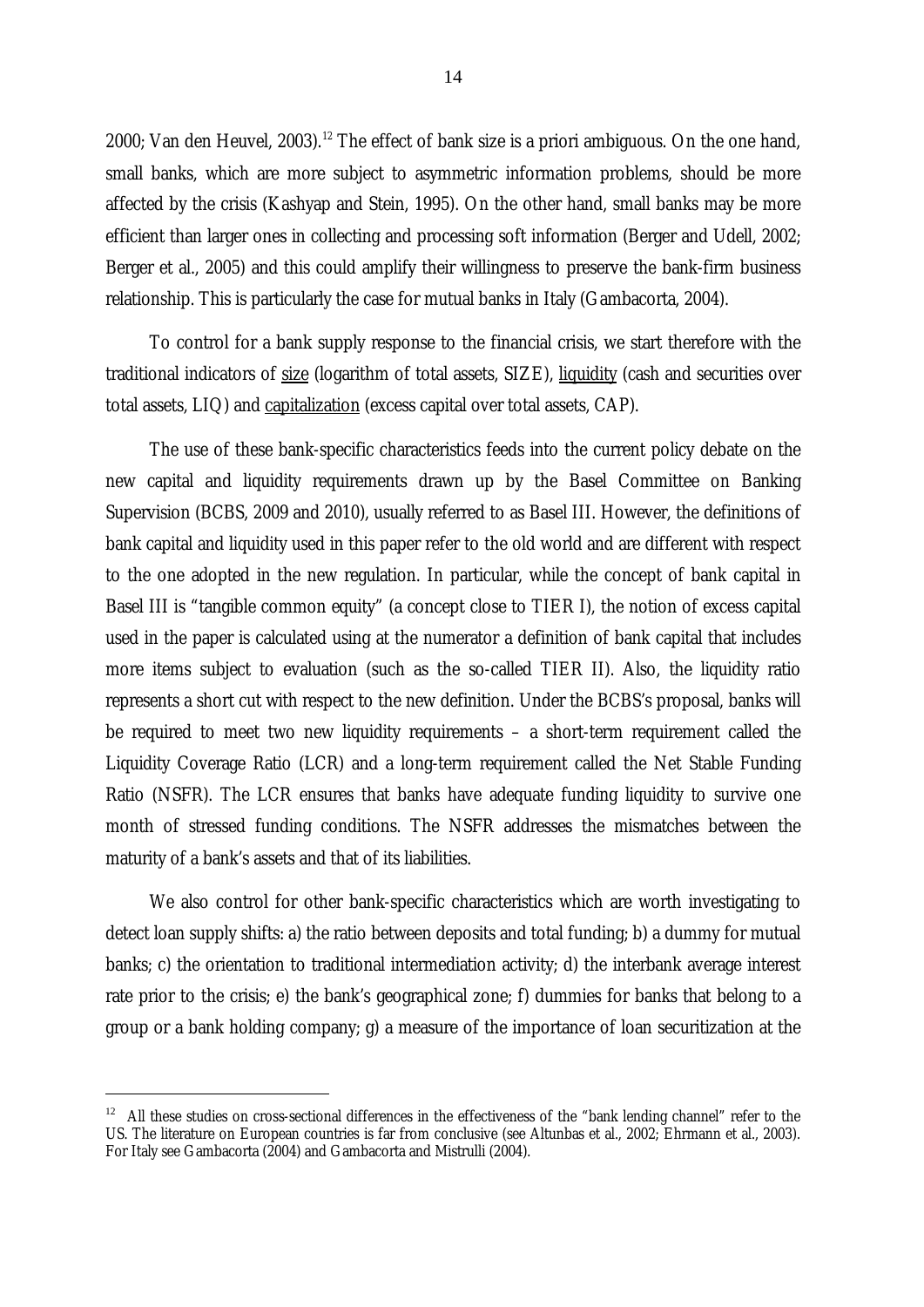bank level; and h) a dummy for banks that received specific rescue packages during the period of investigation.

The first indicator (a) is in line with Berlin and Mester (1999): banks that depend heavily on wholesale funding (i.e. bonds) will adjust their loan interest rates by more (and more quickly) than banks whose liabilities are more retail oriented. The reason for this result is that wholesale markets are dominated by informed investors who react quickly to any news compared to what happens in the retail market, where depositors tend to monitor less the overall economic outlook because of the existence of deposit insurance. Therefore an important indicator in analyzing the pass-through between market and banking rates is the ratio between deposits and total funding (RETAIL), including deposits, bonds and interbank borrowing. Banks which use relatively more bonds and interbank debt than deposits for financing purposes come under greater pressure because their costs increase contemporaneously and to a similar extent to market rates.

The second indicator (b), MUTUAL is a dummy variable for cooperative banks (mutual banks), which are subject to a special regulatory regime and have been shown in the literature to focus on relationship lending (Angelini et al., 1998).

The third indicator (c) measures how much banks are involved in traditional lending activity. Our indicator is defined as the ratio of total lending to total assets (LENDING). We expect a firm borrowing from banks that are relatively more specialized in lending to benefit more from the reduction in money interest rates. Indeed, these banks have invested more in costly information gathering and then tend to be more prone to insulate their borrowers from shocks in order to fully benefit from their information investments, which presumably need time to be completely reaped.

The fourth indicator (d) controls for the level of the average interbank spread during the period of financial turmoil (August 2007–August 2008) prior to Lehman's default. We obtain this information from transactions on the electronic market for interbank deposits (e-Mid). As in Angelini et al. (2011) we compute the spread between the interest rate on time deposits and the repo rates on corresponding maturities. Then we compute an average interbank deposit rate by weighting each rate with the amount of transactions. Finally, we compute the variation of the average interest rate between August 2007 and September 2008.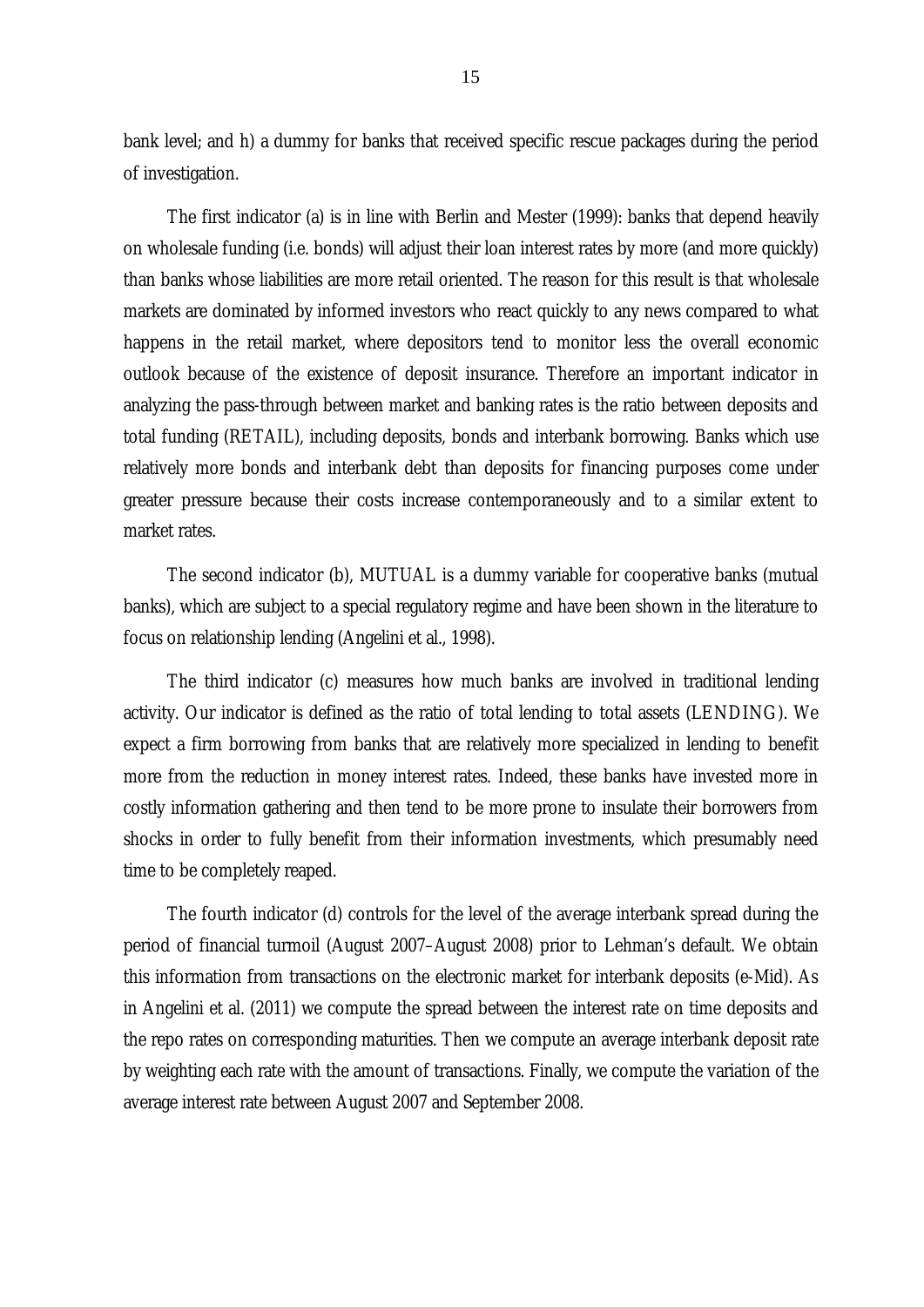To control for geographical differences among credit intermediaries (e) we also insert geographical dummies for the main headquarters of the bank. In certain specifications, bank fixed effects will help us to control for this and other unobserved heterogeneity in the bank which may be correlated with relationship lending variables or with demand side effects.

Following Ashcraft (2006), we also use affiliation with a group to check for the presence of internal capital markets in bank holding companies (f). The reason for this test is that the presence of internal capital markets in bank holding companies is important to isolate exogenous variation in the financial constraint faced by subsidiary banks. For those small banks belonging to a group that do not have direct access to the interbank market we calculate variable (d) by using the interest rate applied to the holding bank.

Banks' pricing may be also influenced by how active the bank is in the securitization market. There is for example evidence that securitization has reduced the influence of monetary policy changes on credit supply. In normal times (i.e. when there is no financial stress), this would make the bank lending channel less effective (Loutskina and Strahan, 2006). In line with this hypothesis, Altunbas et al. (2009) find that, prior to the recent financial crisis, banks making more use of securitization were more sheltered from the effects of monetary policy changes. However, their macro-relevance exercise highlights the fact that securitization's role as a shock absorber for bank lending could even be reversed in a situation of financial distress. We therefore include in the econometric model, as an additional control, the ratio of securitized lending over total loans (SEC\_RATIO) in the three years prior to Lehman's default (g).

Finally we compute a dummy (h) that takes the value of 1 if a bank has received a specific rescue package in the period under investigation (Panetta et al, 2009).

Table 2 gives some basic information on the variables used in the regressions. The change in the interest rate is expressed in percent. This means that the average reduction in the interest rates on overdrafts (across bank-firm observations) during the period under investigation is 1.6 percentage points. For cleaning outliers, we dropped the first and last 5% percentile of the distribution of the dependent variables. The final database includes 194,000 observations and around 80,000 firms. More details on the statistical sources are provided in the Appendix.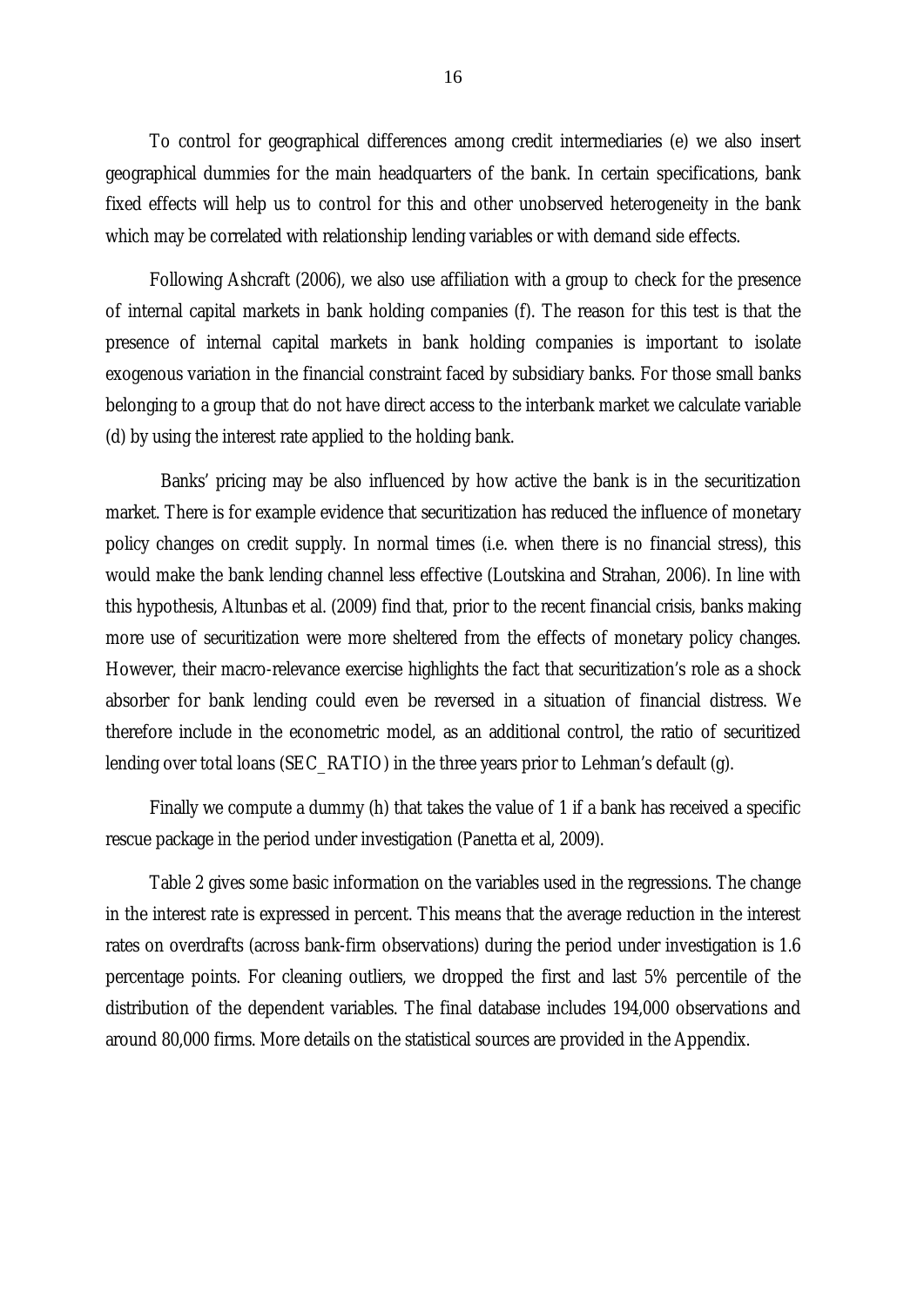#### **4.Results**

#### *4.1 Bank-firm relationship*

The results of the econometric analysis are summarized in Tables 3–5. The first column of Table 3 presents a baseline equation with bank-firm distance variables, the share of lending granted by each bank to a given firm together with both bank and firm fixed effects. The inclusion of both fixed effects is possible because we focus on multiple lending only, which, as discussed in the Introduction, is a long-standing characteristic of bank-firm relationships in Italy. This specification allows us to control for all (observable and unobservable) bank and borrower characteristics and to detect in a very precise way the effects of distance. The coefficients show that with increasing functional distance, the change in the interest rates tends to be larger. In other terms, firms borrowing at a shorter distance are better insulated from shocks, consistent with the view that distance negatively affects the ability of banks to gather soft information, thus making it more difficult to establish close ties with borrowers. From an economic point of view, the difference in the interest rate received by a firm that is headquartered in the same region (DISTh2) with respect to the benchmark case in which the firm is headquartered in the same province is equal to 10 basis points.

The interest rate change during the crisis is negatively correlated with the share of lending granted by each bank to a given firm. In other words, in the extreme case that a firm has overdraft contracts with many banks but it receives almost all credit from only one (SHARE is approximately equal to 1), then the interest rate charged by the main bank is 25 basis points lower relative to the other credit intermediaries.

By using firm fixed effects we are prevented from including other relationship lending variables that do not change with respect to the bank-firm matching. For example, the Herfindahl index calculated on the amount of lending granted by each bank to a given firm is collinear with the firm effect dummy (and also highly correlated with SHARE). Therefore in the second column of Table 3 we drop firm fixed effects and SHARE and include the alternative lending relationship variables discussed in the previous section. We also include firm-specific characteristics which aim at controlling for demand shifts. The results show that, consistent with the literature on relationship lending analyzing the case of firm idiosyncratic shocks, even in the case of a systemic financial crisis those firms that have a closer tie with the lender tend to be more insulated. The change in the interest rate is lower for firms with more concentrated credit. This is also confirmed by the results in column 3, where we replace the Herfindahl index with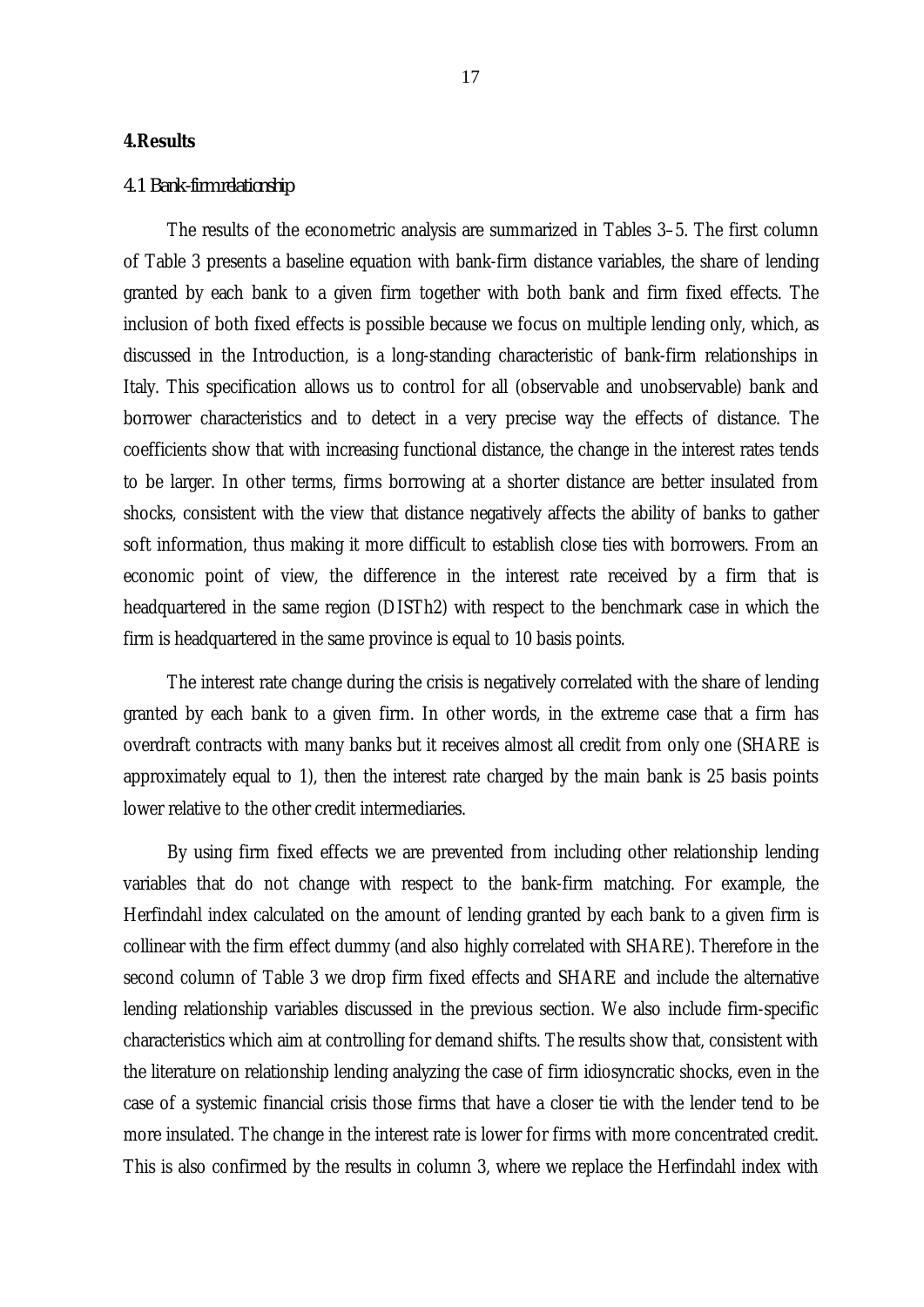the number of banks lending to a given firm: the lower the number of banks that have a business relationship with a given firm, the lower is the increase of its interest rate during the period of crisis. This result is in line with Elsas (2005).

Repeated interaction with the banking system also has an effect on bank interest rate setting. The variable CREDIT\_HISTORY, representing the number of years elapsed since the first time a borrower was reported to the Credit Register, is negatively correlated with the change in lending rates. The last column in Table 3 checks for the existence of possible nonlinearities in the relationship between CREDIT\_HISTORY and the change in the interest rate. A graphic analysis of the results is reported in the first panel of Figure 5 and shows the simulated drop in the lending rate applied to firms' overdraft facilities with respect to different levels of CREDIT\_HISTORY. Since our measure for the duration of a firm's relationship is truncated at 12.5 years the maximum benefit is equal to 0.35 percentage points.

Terminating an existing relationship is interpreted as a "bad signal" about a borrower's solvency to other banks: other things being equal, the interest rate increases by 2 basis points. By contrast, starting a new relationship with another bank that was not previously part of the pool of lenders is interpreted as a "good signal": the interest rate decreases by 5 basis points.

#### *4.2 Firm-specific characteristics: loan demand*

Apart from lending relationship factors, the transmission of shocks to loan rates depends on some firm characteristics. First of all, in all equations reported in Table 3, except for column I, we control for a firm's credit-worthiness (measured at the beginning of the period under investigation) by using its *Z*-score. Since it is reasonable to assume that the crisis hit more fragile firms (i.e. those with a high score) harder, it is not surprising that we find that a larger variation in loan interest rates for less sound firms. Column IV in Table 3 also indicates that even after their riskiness is controlled for, small firms benefited less from the decline in money market interest rates. We also checked whether some different behaviour of loan rates emerges when we compare limited versus unlimited liability firms. This control (LTD) cannot be used together with that for firm size due to high collinearity (small firms tend be unlimited ones). Columns II-III in Table 3 indicate that this control has no impact on the dependent variable.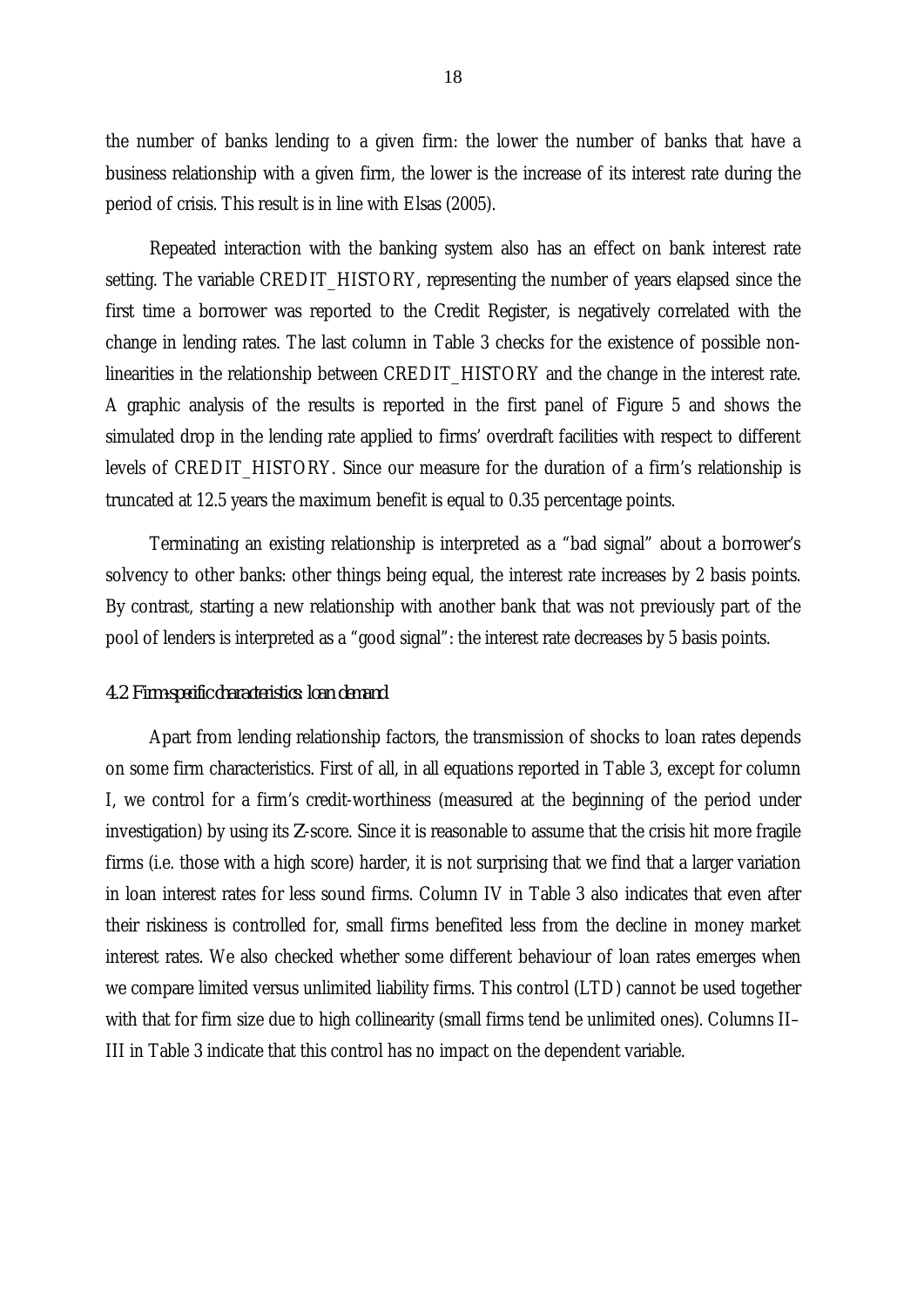#### *4.3 Bank-specific characteristics: loan supply*

In Table 4 we report the results of some estimations which focus on bank-specific characteristics. Similarly to the previous section, we drop bank fixed effects and we include some bank-specific controls. In this setting, we can only continue to control for factors varying with the bank-firm pair like our functional distance regressors.

First of all, we control for the cost of funding in the interbank market (INT\_RATE). We find that the level of the interbank rate paid on average by each bank in the period August 2007–August 2008, characterized by financial turmoil, is positively associated with the change in the interest rate on overdraft lending. Those banks that suffered the problems in the interbank market more were those that were less able to protect their clients.

Second, the dummy MUTUAL, which stands for cooperative banks, has a negative coefficient, but the effects are very low and statistically not different from zero.

As regards the bank-specific characteristics, liquid and well-capitalized banks insulate their clients more in the financial crisis. Also, banks with a high proportion of traditional lending activity tend to change their prices less. The effect for the variable size is indeed positive: small banks protect their clients more. This evidence matches previous results in the literature for the monetary transmission channel. Liquid banks can protect their loan portfolio against a shock simply by drawing down cash and securities (Stein, 1998; Kashyap and Stein, 2000). Wellcapitalized banks that are perceived as less risky by the market are better able to raise uninsured funds in order to compensate for difficulties in the funding market (Peek and Rosengren, 1995; Kishan and Opiela, 2000; Van den Heuvel, 2003; Gambacorta and Mistrulli, 2004). Therefore the effects on lending generally detected for liquid and well-capitalized banks are mirrored by their higher capacity to insulate clients from the effects on interest rates as well.

To get a sense of the economic impact of the above-mentioned results, well-capitalized banks (those that have a capital ratio greater than 2 standard deviations with respect to the average) supplied credit lines at an interest rate at least 10 basis points below the average. This impact is even higher for highly liquid banks (those with a liquidity ratio above 2 standard deviations of the average bank), which applied interest rates at least 28 basis points lower. Small banks (those with a size below 2 standard deviations of the bank dimension) applied a discount of 24 basis points.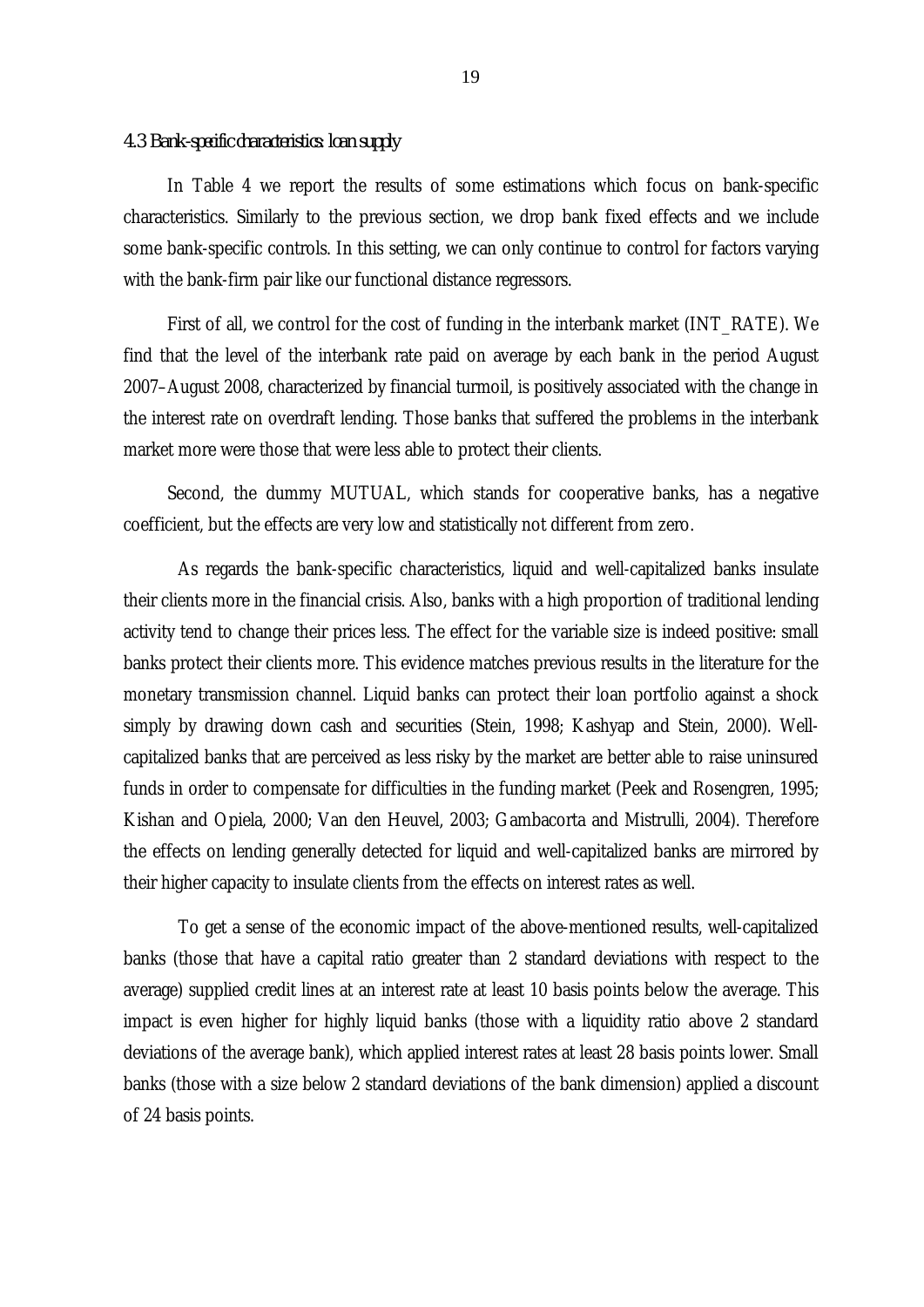Banks that securitize their assets to a larger extent have, on average, a higher ability to smooth the effects of the financial crisis on their clients (see the second column of Table 4). This result is interesting, because during the crisis the ability of banks to sell securitized products directly to the market was drastically reduced. However, in the euro area ABSs were typically self-retained and used as collateral in refinancing operations with the central bank. This implies that the insulation effect of securitization changed in nature but remained in place. In this respect, a similar insulating effect of securitization is detected on lending supply in the US and EU countries (Gambacorta and Marques-Ibanez, 2011).

The relationship between capitalization and bank interest rate setting may be not linear. For example, using banking data from 1984 to 1993, Calem and Rob (1999) find a U-shaped relationship between equity capital and risk-taking. Undercapitalized banks take large risks because of the deposit insurance's coverage of bankruptcy costs. Risk is then decreasing in capital up to a critical level of capitalization at which each additional unit of capital per asset increases risk-taking because of the increasing marginal benefit of gambling. In order to tackle this point we have introduced a quadratic term for capitalization (CAP\_2) in the third column of Table 4. The results, summarized also in the second panel of Figure 5, show that the relationship is slightly non-linear.

It is interesting to note that, in contrast with the evidence for the US on lending (Kashyap and Stein, 1995), the effect for SIZE is positive. The fact that the interest rate on overdraft facilities of smaller banks is less sensitive in a financial crisis than that of larger banks could reflect the close customer relationship between small banks and small firms, widely documented for the Italian case (Angeloni et al., 1995; Angelini et al., 1998; Gambacorta, 2004). This result is also consistent with Ehrmann et al. (2003), where size does not emerge as a useful indicator for the distributional effect of monetary policy on lending, not only in Italy but also in France, Germany and Spain.

The liability structure also seems to influence banks' pricing decision. A bank with a high proportion of deposits tends to change its interest rates by more. This could be due to cost pressure on banks that rely more heavily on a branching structure, which could be particularly intense in financial crises when credit losses increase and loan demand is reduced.

In this paper we chose to use unconsolidated capital and liquidity ratios, in order to exploit the heterogeneity of behaviour and conditions across banks belonging to the same group. However, the presence of internal capital markets in bank holding companies is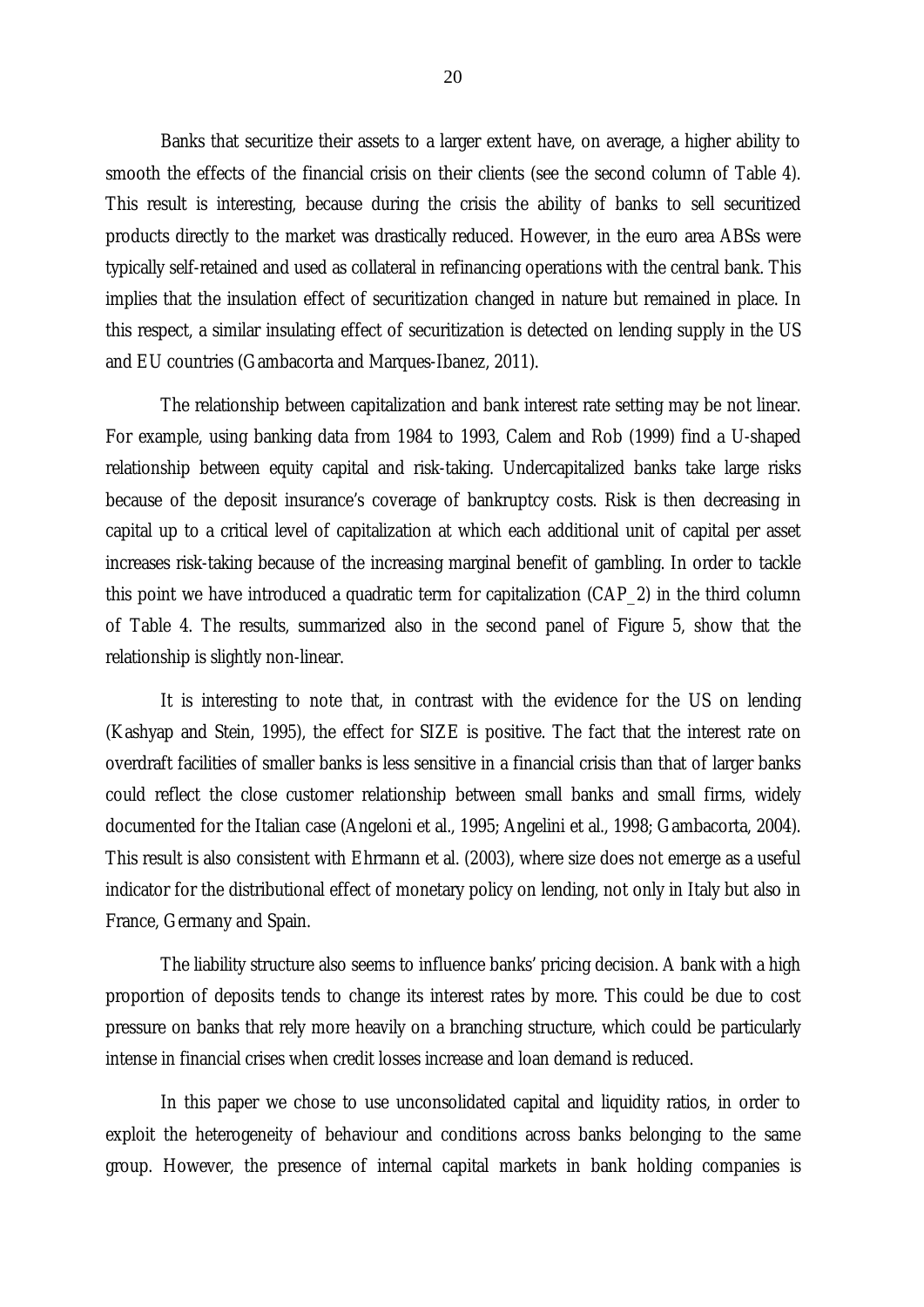important to isolate exogenous variation in the financial constraint faced by subsidiary banks. To check the robustness of the results in the fourth column of Table 4 we introduce a dummy for those banks which belong to a group. However, the effect is not statistically significant (see column four in Table 4), even if we consider separately a dummy for bank holding companies (the results regarding this last specification are not reported for the sake of brevity).

Finally, the results indicate that firms borrowing from banks obtaining public assistance by means of a rescue package (RESCUED) benefited more, other things being equal, in terms of the cost of credit, due to an amelioration in banks' solvency and liquidity positions (see the fifth column of Table 4).

#### **5. Robustness checks**

One possible objection to our results reported so far is that banks set simultaneously both prices and quantities. The first robustness check is therefore to see if results are confirmed when equation (1) is estimated simultaneously with a bank lending equation. In particular we consider the following equation:

$$
\Delta l_{j,k} = \alpha + \Psi r_{j,k} + \Gamma d_k + \Pi s_j + \varepsilon_{j,k}
$$
\n(2)

where the dependent variable is the change in the logarithm of outstanding loans supplied by bank *j* on total credit lines of firm *k* between June 2008 and March 2010 ( $\Delta l_{ik}$ ).

To tackle the simultaneity issue, we have estimated the system composed by equations (1) and (2) by means of the seemingly unrelated regression equations (SURE) model, proposed by [Zellner](http://en.wikipedia.org/wiki/Arnold_Zellner) [\(1962\).](http://en.wikipedia.org/wiki/Seemingly_unrelated_regressions#CITEREF_Zellner_1962#CITEREF_Zellner_1962) In this way we allow for the errors term to be correlated across equations. This helps us to control also for possible forms of cross-subsidization, i.e. banks could increase the spread charged on current accounts while extending, at the same time, the overall amount of supplied lending, or vice versa. In the estimation we can include both bank and firm controls, but we have to exclude bank and firm effects. For this reason we have enriched the set of variables by including a dummy (US>GR) that takes the value of 1 for those firms that have used their credit lines for an amount greater than the value granted by the bank, and zero elsewhere. This dummy should help to control for those increases in interest rates and lending quantities not caused by an autonomous shift in the lending supply by the bank.

The results reported in the first and the second column of Table 5 are in line with our previous findings. We obtain a similar picture for loan quantities, with close relationships being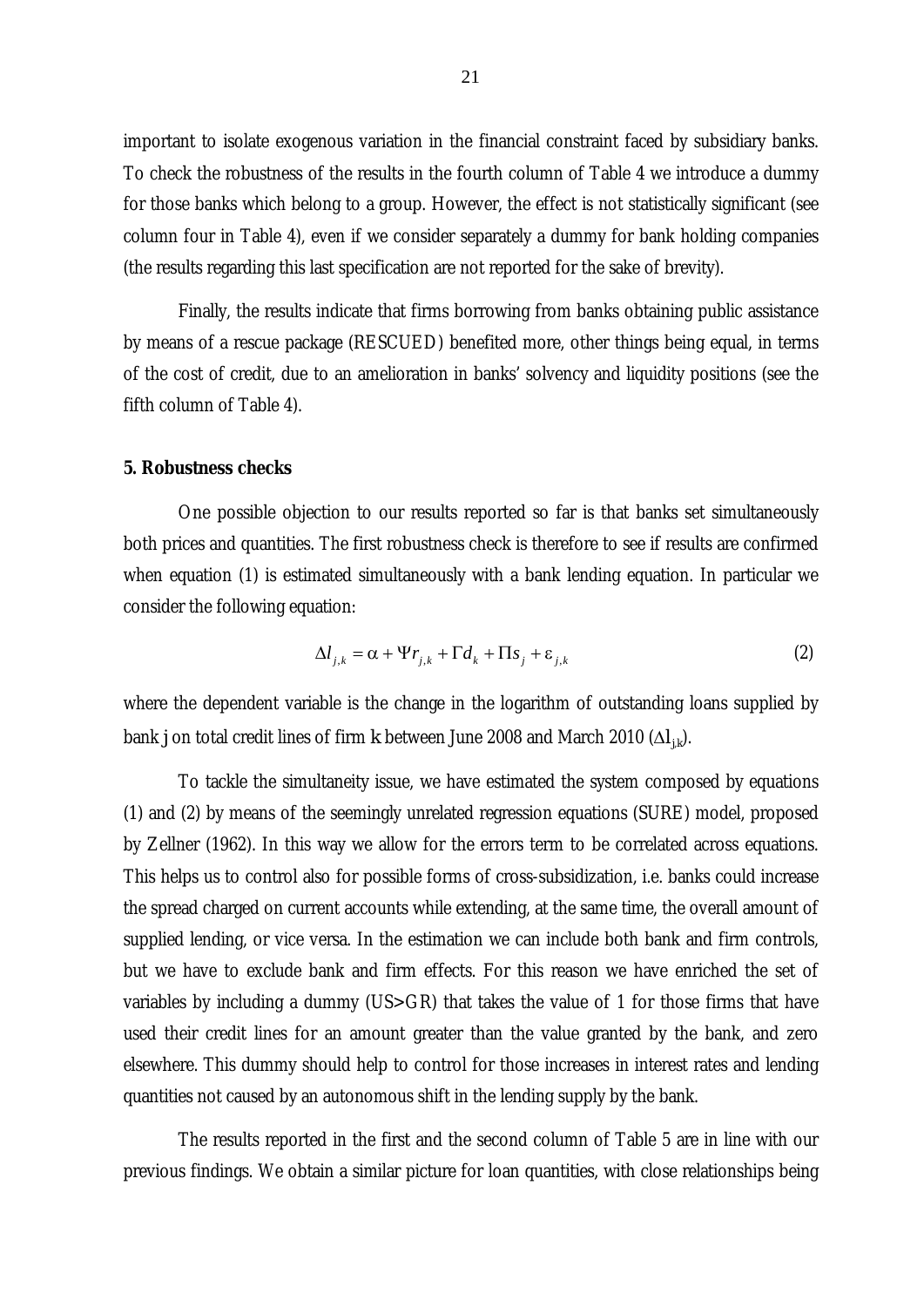beneficial also in terms of the amount borrowed. One exception is the share of the lending granted by each bank to the firm. While we find that a bank with a high share of lending to a given firm tends to reduce the cost of credit more, on the contrary it reduces, other things being equal, the amount borrowed. This may be interpreted as the effect of a greater need of banks to diversify better their loan portfolio by avoiding too much credit concentration following the crisis. It might be the case that banks' risk aversion increased as a consequence of the crisis. It is worth stressing that even considering lending supply, well-capitalized and highly liquid banks were better able to shield the credit portfolio of their clients. Interestingly, banks with a higher proportion of retail funding protected their clients more by reducing supplied lending less. This is probably due to the fact that in the presence of a high preference for liquidity and the presence of deposit insurance, retail deposits were less affected than the issuance of bonds and CDs by the turmoil on financial markets.

Following Albertazzi and Marchetti (2010) and De Mitri et al. (2010) we have also estimated the lending equation (2) by using as dependent variable the change in outstanding loans extended by bank j to firm *k*, divided by the firm's total assets at the beginning of the period. The use of this variable rather than the rate of growth of loans is motivated by the fact that in many cases the amount of credit at bank-firm level at the beginning of the period (September 2008) or at the end (March 2010) was negligible, resulting in a disproportionate number of observations with, respectively, a huge positive rate of growth or a rate of growth equal to -100%. The results (not reported for the sake of brevity) are qualitatively similar to those reported in Table 5 and do not change the main message of the study.

Another robustness check has been to estimate the system (1)-(2) including also firms that have a relationship with only one bank. This is possible because the estimation is performed by including both bank and firm controls, while excluding bank and firm fixed effects. The results – presented in the last part of Table 5 – confirm qualitatively the previous conclusions.

We also try to get a sense of why bank capitalization and liquidity were important characteristics after Lehman's collapse to preserve the bank-firm relationship. One possible explanation is that well-capitalized and liquid banks were less affected by the consequences of the crisis in the interbank market. If those banks could raise funds at a lower cost, they may have been more able to set lower interest rates for their clients and to provide them with more loans. We have therefore estimated the following simple equation: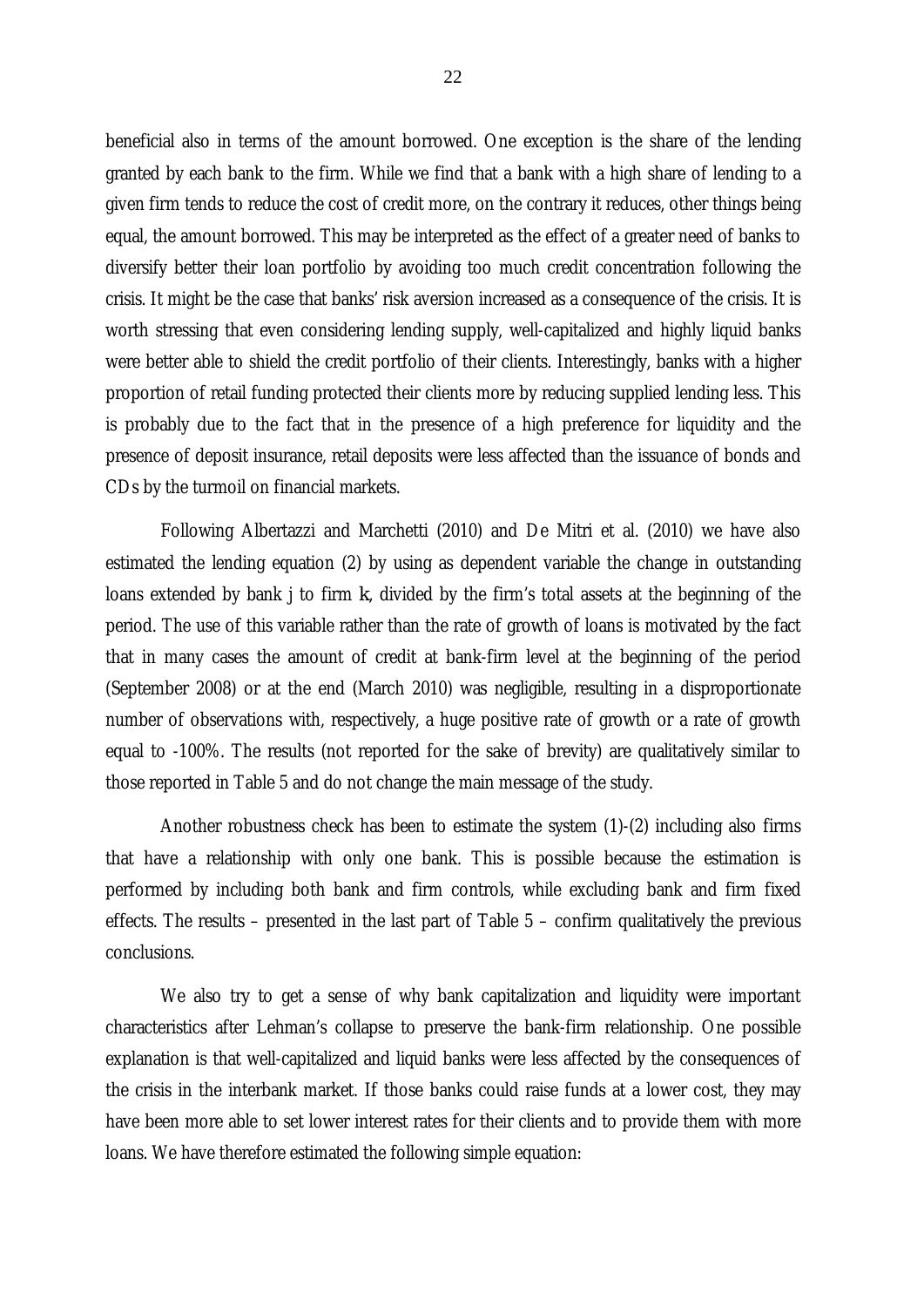$$
\Delta INT \_\, RATE_j = \alpha + \Phi s_j + \varepsilon_j \tag{3}
$$

where the dependent variable is the increase in the average interbank spread between the time deposit rate and the repo rate on corresponding maturities applied to bank *j* between June 2008 and March 2010 (∆*INT\_RATE <sup>j</sup>*, ). The latter is regressed on a constant (α) and a vector of bank-specific characteristics (*sj* ). The results reported in the first panel of Table 6 show that high capitalization and liquidity, together with bank dimensions, are important characteristics that helped financial intermediaries to contain the overall increase of the interbank spread after Lehman's collapse. Interestingly, the second panel of Table 6 shows that those bank-specific characteristics were less important in the first part of the financial turmoil (2007:q2–2008:q2), where the increase of the spread was indeed lower for small banks.

Finally, we have also checked whether results are the same after controlling for firms that have specific access to the syndicated loan market. In particular, we have included in the specifications a dummy that takes the value of one if the bank-firm contracts also include a syndicated loan. In all the specifications the coefficient of the dummy is always equal to -0.10\* (significance level 10%). This means that firms that have access to the syndicated loan market with a given bank pay 10 basis points less than other firms on the credit line applied by the same bank, other things being equal. All other results remain exactly the same. Is this effect dependent on the specific bank-firm relationship or on the fact that the firm is less bankdependent? To check for this we have constructed another dummy that takes the value of one for all firms that have a syndicated loan, independently of the bank. This extends the effect of the dummy to all banks, also those with which the firm does not have a specific syndicated loan. The coefficient of the dummy in this case is equal to 0.05, but it is no longer statistically significant. This means that the lower interest rate paid on the credit line during the period of crisis depends on the specific bank-firm relationship and not on the fact that the firm is less bank-dependent.

It is also interesting to note that for those firms that have access to the syndicated loan market, typically very big, the effect of the distance to the main seat of the bank tends to vanish. By running the same regressions in Table 3 and 4 only for firms that have received at least one syndicated loan, the variables DISTh2, DISTh3 and DISTh4 are statistically not different from zero. Conversely, the variable SHARE remains negative and significant (coefficient -0.47\*\*). This means that the higher the share of loans granted by a specific bank, the lower the interest rate paid by the firms (that also have access to the syndicated loan market). It is worth noting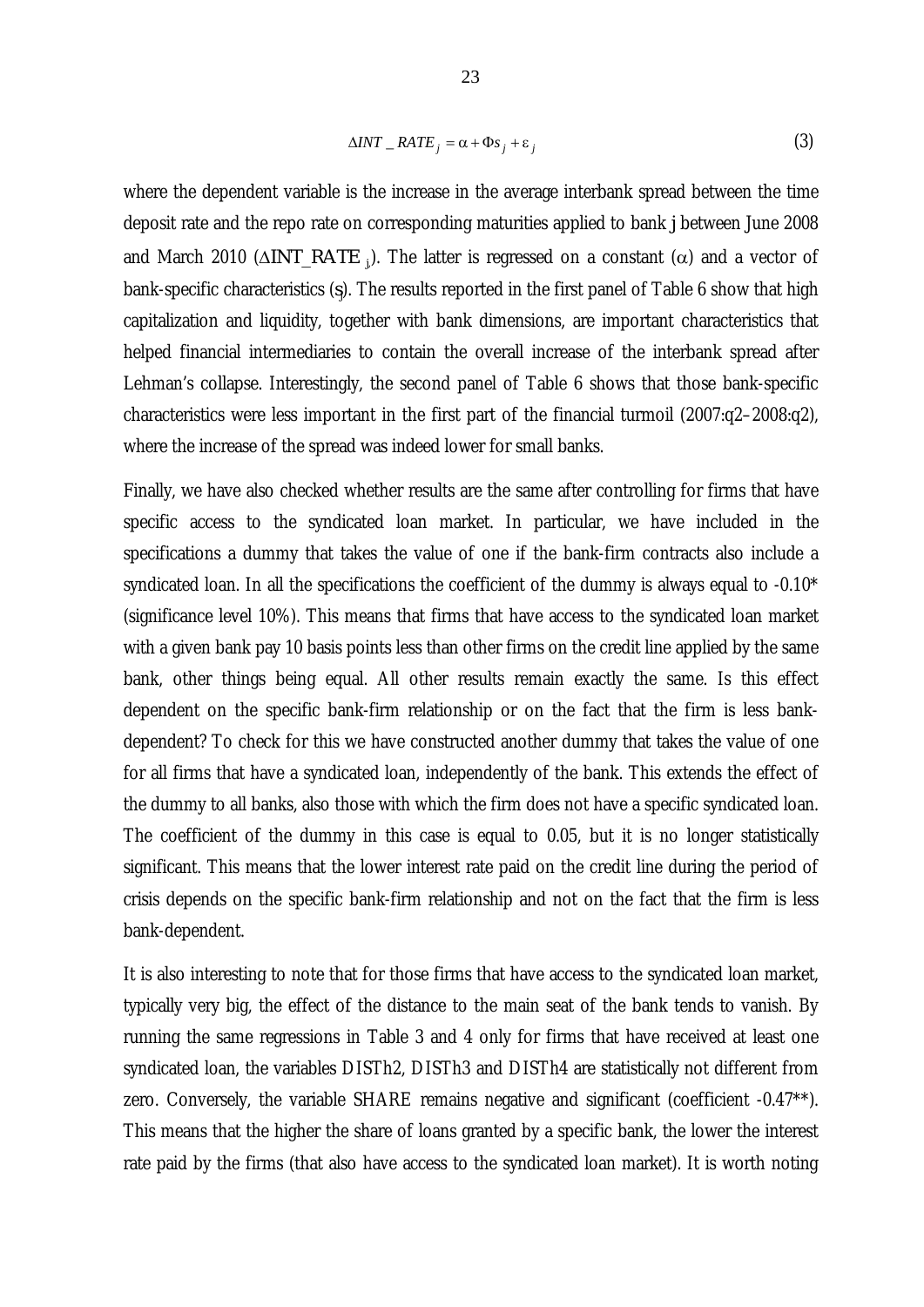that this effect, equal to 47 basis points, is roughly double that reported in Tables 3–5 on the whole sample of firms.

#### **6. Conclusions**

The role of relationship lending and bank-specific characteristics in shielding borrowers from idiosyncratic shocks has been deeply investigated. Conversely, much less is known about their role in an economy-wide crisis. Recently, some papers have investigated the dynamic of lending supply in the financial crisis. In this paper, we focus on the cost of credit, an issue little investigated by previous contributions because of the limited data availability. To this end we have used detailed information at the bank-firm level from the Italian Credit Register, merged with Supervisory Reports of the Bank of Italy. The richness of the database allows us to take into account bank, firm and bank-firm relationship characteristics.

We find that, in an economy-wide crisis, lending relationships and bank-specific characteristics matter. In the period June 2008–March 2010, the spread between loan rates and the interbank rate increased due to the overall rise in credit risk. However, for those firms that had closer relationships with their lenders, the interest spread increased less than that for other firms. We have measured the closeness of the lending relationship using different indicators: the functional distance between the bank and the borrower; the concentration of lenders; the length of borrowers' credit history; and the event that, during the period under investigation, a new lending relationship was established or a pre-existing one terminated. All indicators point in the same direction, showing the importance of the lending relationship in shielding clients from the effects of the crisis.

We also find that bank-specific characteristics affect bank interest rate setting. In particular, banks which are less liquid or less well capitalized were less likely to shield their corporate clients from an increase in the loan interest spread. Other bank characteristics also mattered for the spread pass-through: banks more oriented to lending smoothed interest rates more, and the same held for banks with a high disposition towards lending activity via securitization.

All in all, our results indicate that close lending relationships allowed firms to be more insulated from the financial crisis and that the ability of banks to shield their borrowers from shocks crucially depends on their capital and liquidity condition. From a policy perspective, these findings support the focus of Basel III on core capital and funding liquidity risk.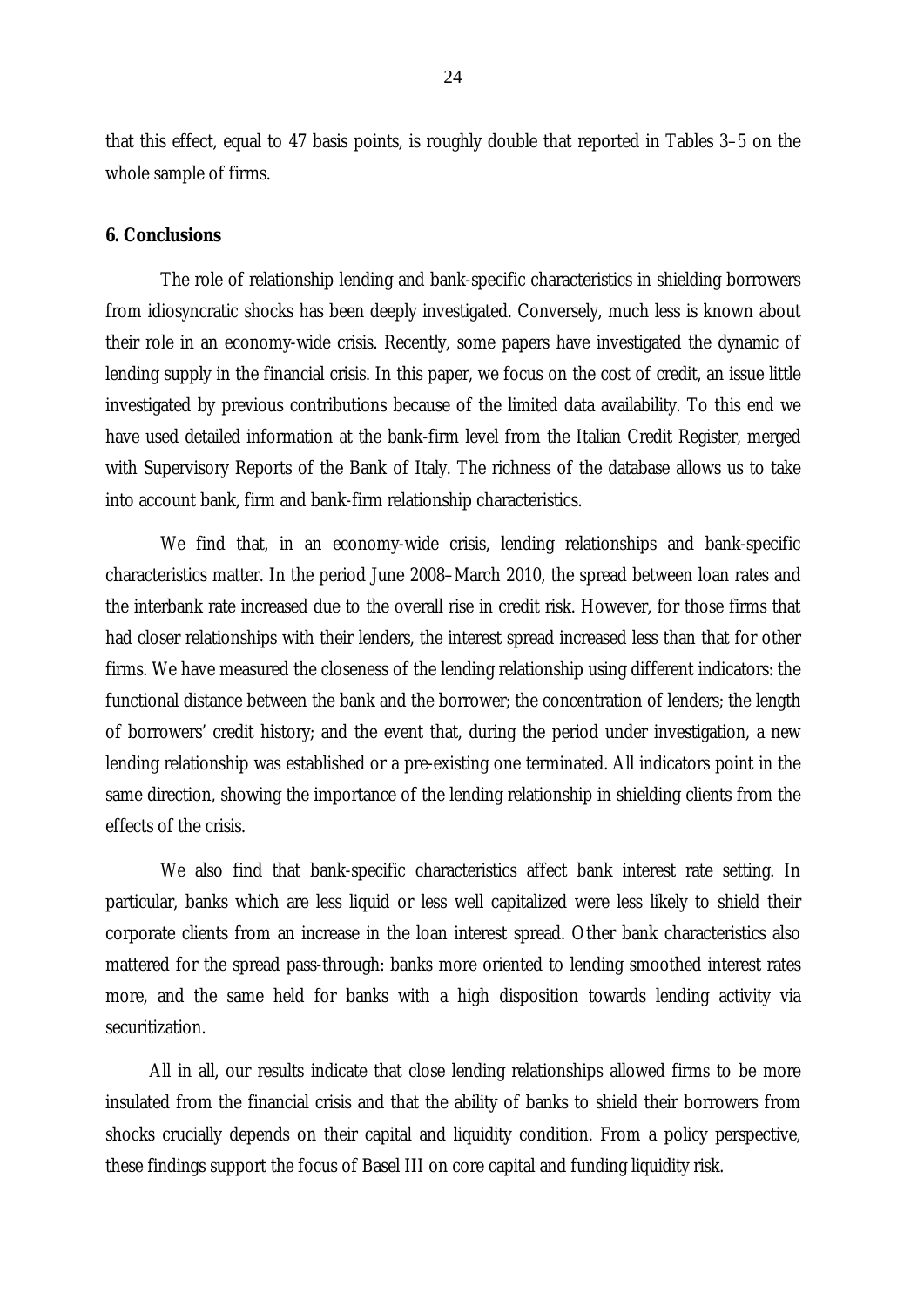#### **Appendix – Technical details regarding the data**

We construct the database linking a number of different sources. From the Italian Credit Register  $(CR)^{13}$  $(CR)^{13}$  $(CR)^{13}$  we obtain information on the interest rate, the amount lent, the type of loan contract and the tax code of the borrower.

The second source of data is the CERVED database, which includes balance sheet information on about 500,000 companies, mostly privately owned. Balance sheet data are as of December 2007. This is important since credit decisions in June 2008 on how to set firms' interest rates on credit lines are based on December 2007 balance sheet information. Moreover, importantly, balance sheet variables from December 2007 are predetermined with respect to the dynamic of interest rates (and credit) between June 2008 and March 2010. We match data from CERVED and from the Credit Register obtaining a dataset of bank-firm loans matched with balance sheet information on the borrower.

Third, from the database of the Banking Supervision Department of the Bank of Italy we obtain information on most relevant characteristics of the banks (size, liquidity, capitalization, funding structure). Importantly, for all the banks in the sample, we obtain information on the credit concentration of the local credit market in June 2008. We compute Herfindahl indexes for each province (similar to counties in the US) using the data on loans granted by banks.

We include in our sample firms for which we have complete balance sheet information as of December 2007 and which have a credit line with at least two Italian banks in June 2008. This focuses the analysis on 216,000 observations. We clean outliers from the data, cutting the top and bottom fifth percentile of the distribution of the dependent variables we use in the regression.<sup>[14](#page-26-1)</sup> An observation has been defined as an outlier if it lies within the top or bottom fifth percentile of the distribution of the dependent variables ( $\Delta i_{ik}$  and  $\Delta l_{ik}$ ). After these steps our sample reduces to around 194,000 observations (80,000 firms), which we use for the empirical analysis.

<span id="page-26-0"></span><sup>&</sup>lt;sup>13</sup> The Italian Credit Register is maintained by the Bank of Italy and collects information from all supervised intermediaries operating in Italy (banks, special purpose vehicles, other financial intermediaries providing credit) on borrowers obtaining loans from a single intermediary which is at least equal to 75,000 euros.

<span id="page-26-1"></span><sup>&</sup>lt;sup>14</sup> Similar results, from a qualitative point of view, are obtained by imposing a less restrictive filter of 1%. In this case many of the firms that are recovered have to be excluded from the analysis in any case because of their missing *Z*-scores.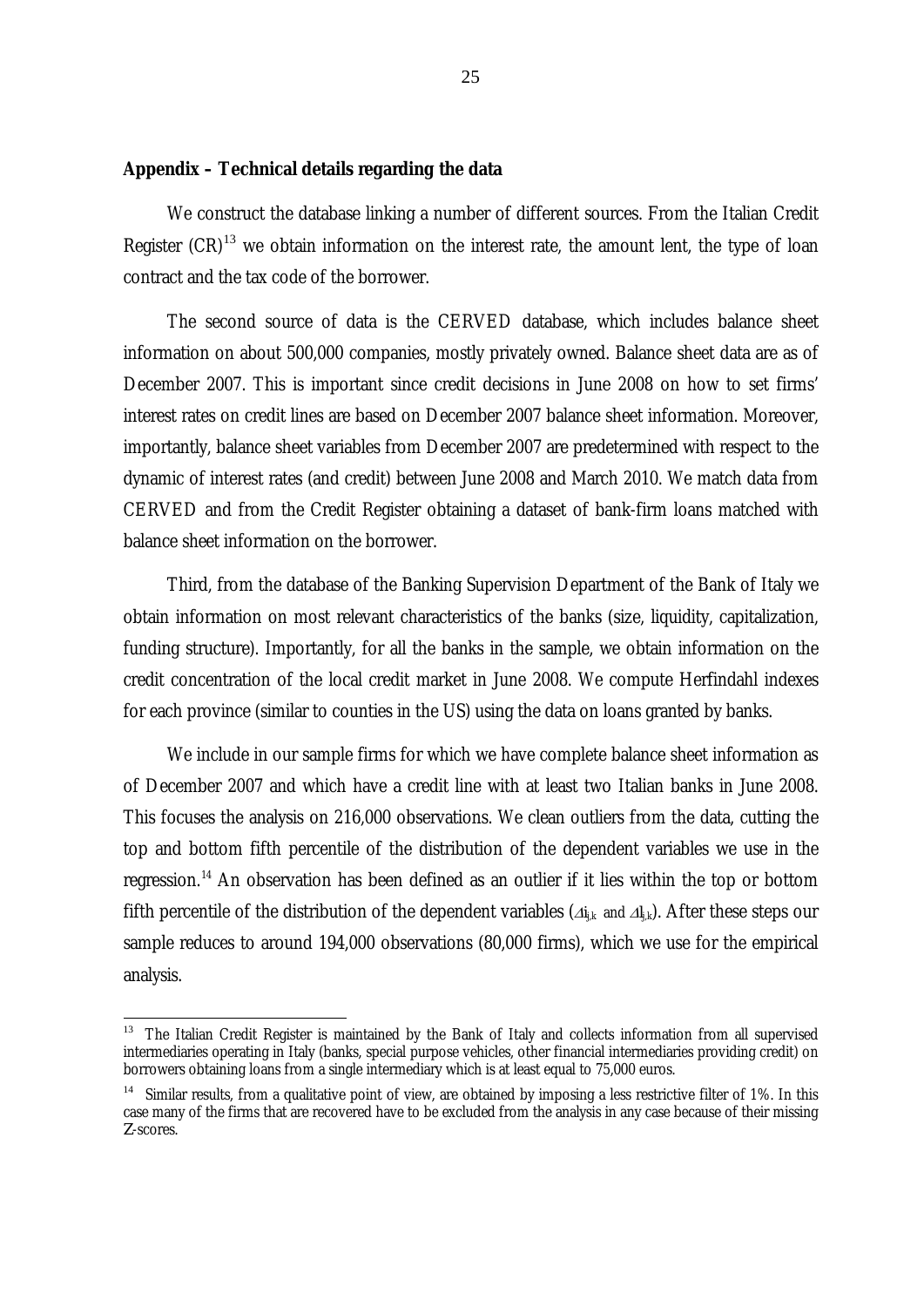## **Tables and figures**

#### **VARIABLES DESCRIPTION**

| Variables                         | Symbols                               | Description                                                                                                                                        |  |  |
|-----------------------------------|---------------------------------------|----------------------------------------------------------------------------------------------------------------------------------------------------|--|--|
| Dependent                         | $\varDelta i_{\textrm{i},\textrm{k}}$ | Change in the interest rate on overdraft on current account                                                                                        |  |  |
| variables                         | $\Delta l_{j,k}$                      | Change in the logarithm of total lending                                                                                                           |  |  |
|                                   | <b>NUM REL</b>                        | Number of banks lending to a given firm                                                                                                            |  |  |
|                                   | <b>HERFDEBT</b>                       | Herfindahl index calculated on the amount of lending granted by each bank                                                                          |  |  |
| Bank-firm                         |                                       | to a given firm                                                                                                                                    |  |  |
| relationship                      | <b>SHARE</b>                          | The share of loans granted by each bank to the firm                                                                                                |  |  |
| $(r_{j,k})$                       | DISTh1                                | Dummy equal to 1 if firm i is headquartered in the same province where<br>the bank j has its headquarter; 0 elsewhere.                             |  |  |
|                                   | DISTh <sub>2</sub>                    | Dummy equal to 1 if: a) $DISTh1=0$ and b) firm i is headquartered in the                                                                           |  |  |
|                                   |                                       | same region where bank j has its headquarters; 0 elsewhere.                                                                                        |  |  |
|                                   | DISTh <sub>3</sub>                    | Dummy equal to 1 if: a) $DISTh2=0$ and b) firm i is headquartered in the<br>same geographical area where bank j has its headquarters; 0 elsewhere. |  |  |
|                                   | DISTh4                                | Dummy equal to 1 if DISTh3=0; 0 elsewhere.                                                                                                         |  |  |
|                                   | <b>CRED_HISTORY</b>                   | Number of years elapsed since the first time a borrower was reported to the                                                                        |  |  |
|                                   |                                       | Credit register.                                                                                                                                   |  |  |
|                                   | <b>CLOSE REL</b>                      | Dummy equal to 1 if a borrower has terminated a relationship with at least                                                                         |  |  |
|                                   |                                       | one bank, 0 otherwise.                                                                                                                             |  |  |
|                                   | <b>OPEN_REL</b>                       | Dummy equal to 1 if a borrower has started at least one relationship with a                                                                        |  |  |
|                                   | SMALL_FIRM                            | bank that was not previously part of the pool of lenders, 0 otherwise.<br>Dummy equal to 1 if the firm has fewer than 20 employees, 0 otherwise.   |  |  |
| Firm-specific<br>characteristics: | <b>LTD</b>                            | Dummy equal to 1 if the firm is organized to give its owners limited                                                                               |  |  |
| loan demand                       |                                       | liability, 0 otherwise.                                                                                                                            |  |  |
| (dj)                              | Z-SCORE                               | Altman's indicator of the probability of default for a firm. The Z-SCORE                                                                           |  |  |
|                                   |                                       | indicator takes the value from 1 (low risk) to 9 (high risk). For a limited                                                                        |  |  |
|                                   |                                       | number of firms no Z-score is available.                                                                                                           |  |  |
|                                   | US > GR                               | Dummy equal to 1 if the firm has used its credit lines for an amount greater<br>than the value granted by the bank, 0 otherwise.                   |  |  |
|                                   | Industry fixed effects                | A set of 55 industry dummies defined at the 2 digit NACE level.                                                                                    |  |  |
|                                   | Province dummies                      | A set of 103 province dummies in which the firm has its head office.                                                                               |  |  |
|                                   | <b>SIZE</b>                           | Log of total assets                                                                                                                                |  |  |
|                                   | LIQ                                   | Liquidity ratio given by cash and securities over total assets                                                                                     |  |  |
| Bank-specific<br>characteristics: | CAP                                   | Excess capital given by the difference between regulatory capital and capital<br>requirements over risk-weighted assets                            |  |  |
| loan supply                       | <b>RETAIL</b>                         | Ratio between deposits and total bank funding (excluding capital)                                                                                  |  |  |
| $(s_k)$                           | <b>MUTUAL</b>                         | Dummy for mutual banks                                                                                                                             |  |  |
|                                   | <b>LENDING</b>                        | Lending to total asset ratio                                                                                                                       |  |  |
|                                   | <b>INT_RATE</b>                       | Average interbank spread between time deposit rate and the repo rate on                                                                            |  |  |
|                                   |                                       | corresponding maturities (August 2007-August 2008)                                                                                                 |  |  |
|                                   | <b>GROUP</b>                          | Dummy equal to 1 if a bank belongs to a group; 0 elsewhere.                                                                                        |  |  |
|                                   | <b>SEC_RATIO</b>                      | Ratio of securitized lending over total loans                                                                                                      |  |  |
|                                   | <b>RESCUED</b>                        | Dummy equal to 1 if a bank has received assistance by means of rescue                                                                              |  |  |
|                                   |                                       | package in the estimation period; 0 elsewhere.                                                                                                     |  |  |
|                                   | Bank zone dummies                     | Geographical dummies for the main headquarters of the bank.                                                                                        |  |  |

Note: For more information on the definition of the variables, see the Appendix.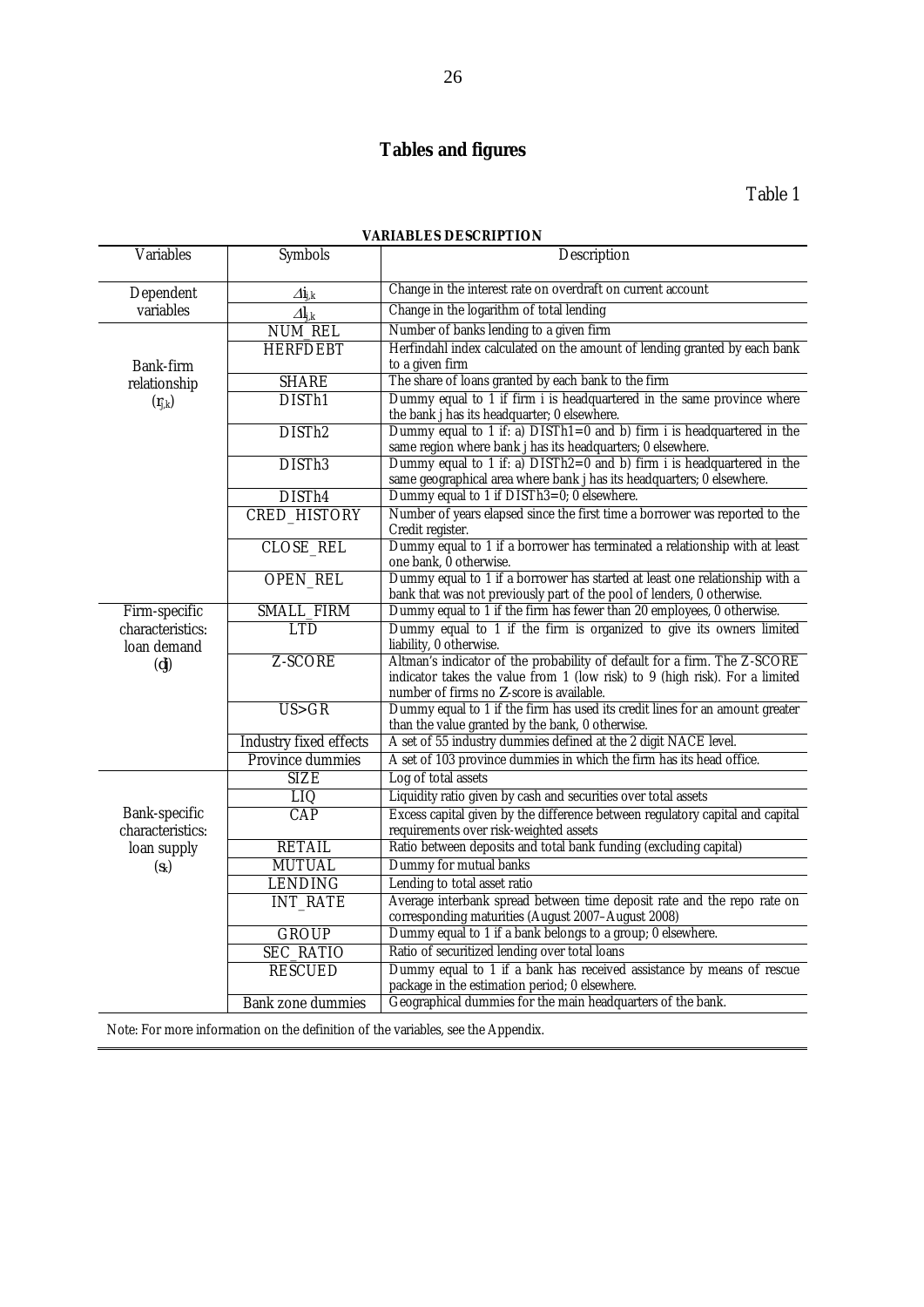## **SUMMARY STATISTICS**

|                                |              | <b>POIMMAILLE DI ALIDITOP</b> |           |          |        |
|--------------------------------|--------------|-------------------------------|-----------|----------|--------|
| Variable                       | Observations | Mean                          | Std. Dev. | Min      | Max    |
| Dependent variables:           |              |                               |           |          |        |
| $\varDelta i_{j,k}$            | 194,476      | $-1.579$                      | 1.897     | $-5.420$ | 2.500  |
| $\Delta l_{i,k}$               | 194,476      | $-0.017$                      | 0.828     | $-4.359$ | 4.559  |
| Bank-firm relationship:        |              |                               |           |          |        |
| <b>HERFDEBT</b>                | 194,476      | 0.392                         | 0.199     | 0.031    | 1.000  |
| SHARE                          | 194,476      | 0.274                         | 0.236     | 0.001    | 0.999  |
| NUM_REL                        | 194,476      | 1.478                         | 0.629     | 0.693    | 4.290  |
| DISTh1                         | 194,476      | 0.293                         | 0.455     | 0.000    | 1.000  |
| DISTh <sub>2</sub>             | 194,476      | 0.279                         | 0.448     | 0.000    | 1.000  |
| DISTh <sub>3</sub>             | 194,476      | 0.169                         | 0.375     | 0.000    | 1.000  |
| DISTh4                         | 194,476      | 0.250                         | 0.433     | 0.000    | 1.000  |
| CRED_HISTORY                   | 194,476      | 10.004                        | 3.499     | 0.333    | 12.500 |
| CLOSE_REL                      | 194,476      | 0.512                         | 0.500     | 0.000    | 1.000  |
| OPEN_REL                       | 194,476      | 0.415                         | 0.493     | 0.000    | 1.000  |
| Firm-specific characteristics: |              |                               |           |          |        |
| SMALL_FIRM                     | 194,476      | 0.226                         | 0.419     | 0.000    | 1.000  |
| <b>LTD</b>                     | 194,476      | 0.731                         | 0.444     | 0.000    | 1.000  |
| Z-SCORE2                       | 194,476      | 0.016                         | 0.124     | 0.000    | 1.000  |
| Z-SCORE3                       | 194,476      | 0.167                         | 0.373     | 0.000    | 1.000  |
| Z-SCORE4                       | 194,476      | 0.195                         | 0.396     | 0.000    | 1.000  |
| Z-SCORE5                       | 194,476      | 0.201                         | 0.401     | 0.000    | 1.000  |
| Z-SCORE6                       | 194,476      | 0.296                         | 0.456     | 0.000    | 1.000  |
| Z-SCORE7                       | 194,476      | 0.063                         | 0.242     | 0.000    | 1.000  |
| Z-SCORE8                       | 194,476      | 0.167                         | 0.373     | 0.000    | 1.000  |
| Z-SCORE9                       | 194,476      | 0.011                         | 0.104     | 0.000    | 1.000  |
| Z-SCORE_NA                     | 194,476      | 0.004                         | 0.061     | 0.000    | 1.000  |
| US > GR                        | 194,476      | 0.161                         | 0.367     | 0.000    | 1.000  |
| Bank-specific characteristics: |              |                               |           |          |        |
| SIZE                           | 194,476      | 9.987                         | 1.670     | 6.122    | 12.937 |
| LIQ                            | 194,476      | 26.705                        | 12.838    | 4.183    | 93.366 |
| CAP                            | 194,476      | 6.496                         | 4.800     | 0.235    | 20.175 |
| <b>RETAIL</b>                  | 194,476      | 53.201                        | 13.465    | 0.798    | 84.284 |
| <b>MUTUAL</b>                  | 194,476      | 0.066                         | 0.247     | 0.000    | 1.000  |
| <b>LENDING</b>                 | 194,476      | 67.170                        | 14.427    | 6.363    | 92.475 |
| <b>INT_RATE</b>                | 194,476      | 0.295                         | 0.088     | 0.074    | 0.760  |
| <b>GROUP</b>                   | 194,476      | 0.903                         | 0.297     | 0.000    | 1.000  |
| SEC_RATIO                      | 194,476      | 1.66                          | 2.37      | 0.000    | 39.47  |
|                                |              |                               |           |          |        |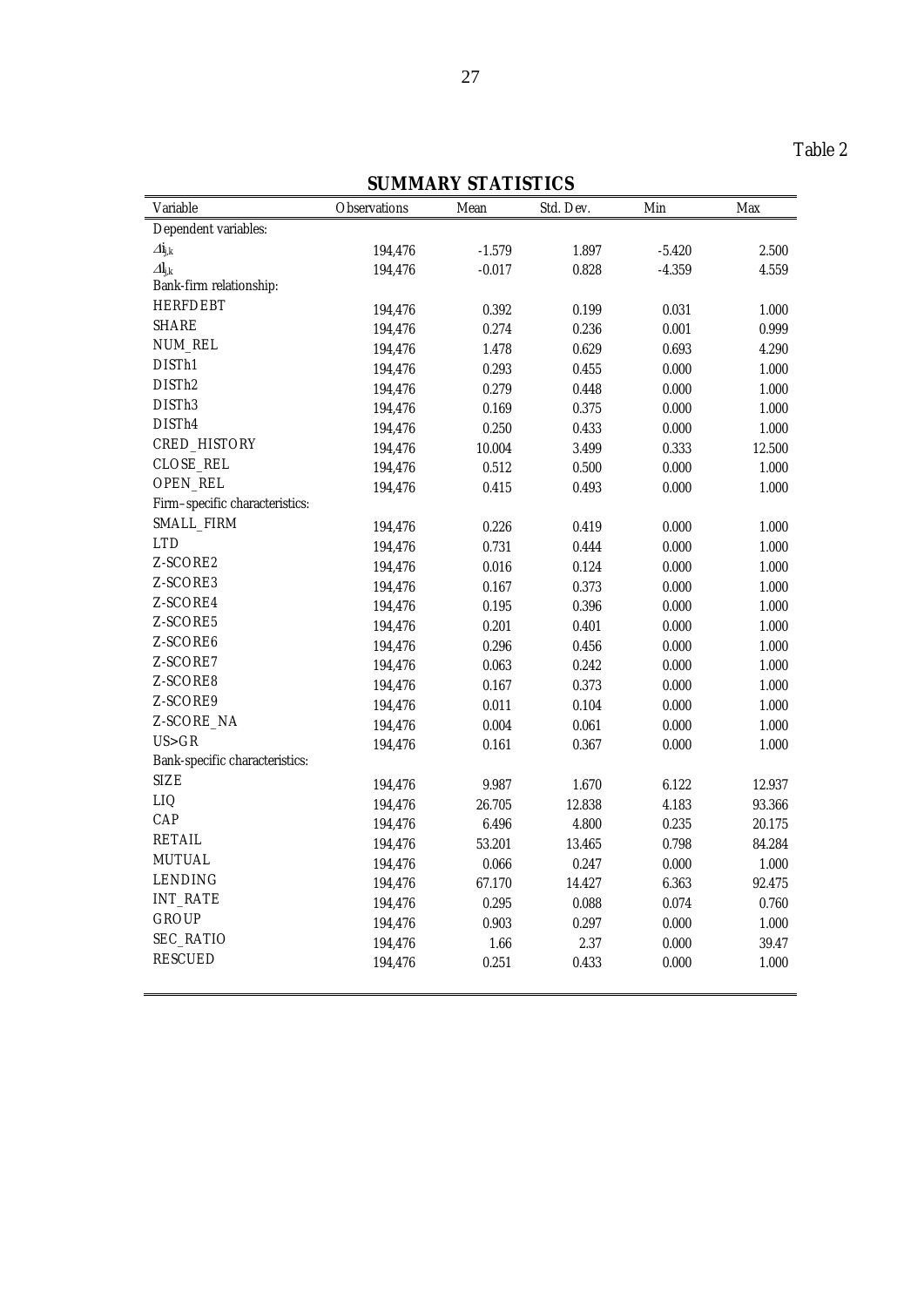## Table 3

## **BANK-FIRM RELATIONSHIP, CREDIT DEMAND AND BANK FIXED EFFECTS**

| Dependent variable: change      | (1)                    | (II)                    | (III)                  | (IV)                   | (V)                    |
|---------------------------------|------------------------|-------------------------|------------------------|------------------------|------------------------|
| in the interest rate on         | Baseline equation for  | All bank-firm           | Number of bank         | Small firms            | Non-linear effects of  |
| overdraft facilities (2008:q2-  | distance, bank share   | relationship variables, | relationships          |                        | credit history         |
| 2010:q1)                        | and fixed effects      | loan demand controls    |                        |                        |                        |
|                                 |                        | and bank-fixed effects  |                        |                        |                        |
| DISTh2                          | $0.091$ ***            | $0.094$ ***             | $0.095$ ***            | $0.089$ ***            | $0.089$ ***            |
|                                 |                        |                         |                        |                        |                        |
| DISTh <sub>3</sub>              | (0.019)<br>$0.231$ *** | (0.013)<br>$0.219$ ***  | (0.013)<br>$0.221$ *** | (0.013)<br>$0.213$ *** | (0.013)<br>$0.213$ *** |
|                                 |                        |                         |                        |                        |                        |
|                                 | (0.025)                | (0.017)                 | (0.017)                | (0.017)                | (0.017)                |
| DISTh4                          | $0.164$ ***            | $0.175$ ***             | $0.177$ ***            | $0.166$ ***            | $0.166$ ***            |
|                                 | (0.023)                | (0.016)                 | (0.016)                | (0.016)                | (0.016)                |
| <b>SHARE</b>                    | $-0.250$ ***           |                         |                        | $-0.219$ ***           | $-0.219$ ***           |
|                                 | (0.034)                |                         |                        | (0.019)                | (0.019)                |
| <b>HERFDEBT</b>                 |                        | $-0.197$ ***            |                        |                        |                        |
|                                 |                        | (0.028)                 |                        |                        |                        |
| NUM_REL                         |                        |                         | $0.040$ ***            |                        |                        |
|                                 |                        |                         | (0.010)                |                        |                        |
| CRED_HISTORY                    |                        | $-0.024$ ***            | $-0.024$ ***           | $-0.025$ ***           | $-0.015$ **            |
|                                 |                        | (0.001)                 | (0.001)                | (0.001)                | (0.007)                |
| CRED_HISTORY_2                  |                        |                         |                        |                        | $-0.001$ **            |
|                                 |                        |                         |                        |                        | (0.000)                |
| <b>CLOSE_REL</b>                |                        | 0.018                   | $0.021$ *              | $0.023$ **             | $0.023$ **             |
|                                 |                        | (0.011)                 | (0.011)                | (0.010)                | (0.010)                |
| OPEN_REL                        |                        | $-0.047$ ***            | $-0.045$ ***           | $-0.048$ ***           | $-0.048$ ***           |
|                                 |                        | (0.010)                 | (0.011)                | (0.010)                | (0.010)                |
| ZSCORE2                         |                        | $-0.043$                | $-0.037$               | $-0.038$               | $-0.038$               |
|                                 |                        | (0.073)                 | (0.073)                | (0.073)                | (0.072)                |
| ZSCORE3                         |                        | 0.077                   | 0.084                  | 0.083                  | 0.083                  |
|                                 |                        | (0.066)                 | (0.066)                | (0.066)                | (0.066)                |
| ZSCORE4                         |                        | $0.172$ ***             | $0.182$ ***            | $0.18$ ***             | $0.18$ ***             |
|                                 |                        | (0.063)                 | (0.063)                | (0.063)                | (0.063)                |
| ZSCORE5                         |                        | $0.337$ ***             | $0.350$ ***            | $0.347$ ***            | $0.347$ ***            |
|                                 |                        | (0.063)                 | (0.063)                | (0.063)                | (0.063)                |
| ZSCORE6                         |                        | $0.505$ ***             | $0.518$ ***            | $0.515$ ***            | $0.514$ ***            |
|                                 |                        | (0.063)                 | (0.063)                | (0.063)                | (0.063)                |
| ZSCORE7                         |                        | $0.680$ ***             | $0.695$ ***            | $0.691$ ***            | $0.691$ ***            |
|                                 |                        | (0.063)                 | (0.063)                | (0.063)                | (0.063)                |
| ZSCORE8                         |                        | $0.809$ ***             | $0.822$ ***            | $0.82$ ***             | $0.82$ ***             |
|                                 |                        | (0.065)                 | (0.065)                | (0.065)                | (0.065)                |
| ZSCORE9                         |                        | $0.983$ ***             | $0.995$ ***            | $0.991$ ***            | $0.991$ ***            |
|                                 |                        | (0.076)                 | (0.076)                | (0.076)                | (0.076)                |
| ZSCORE_NA                       |                        | $0.675$ ***             | $0.681$ ***            | $0.688$ ***            | $0.689$ ***            |
|                                 |                        | (0.092)                 | (0.092)                | (0.092)                | (0.092)                |
| <b>LTD</b>                      |                        | $-0.007$                | $-0.007$               |                        |                        |
|                                 |                        | (0.028)                 | (0.029)                |                        |                        |
| SMALL_FIRM                      |                        |                         |                        | $0.250*$               | $0.250*$               |
|                                 |                        |                         |                        | (0.140)                | (0.140)                |
|                                 |                        |                         |                        |                        |                        |
| Industry-province dummies       | no                     | yes                     | yes                    | yes                    | yes                    |
| Firm fixed effects              | yes                    | $\mathop{\mathrm{no}}$  | $\mathop{\mathrm{no}}$ | no                     | $\mathop{\mathrm{no}}$ |
| Bank fixed effects              | yes                    | yes                     | yes                    | yes                    | yes                    |
|                                 |                        | 194,476                 |                        |                        |                        |
| Number of obs.<br>Adj R-Squared | 194,476<br>0.637       | 0.085                   | 194,476<br>0.085       | 194,476<br>0.085       | 194,476<br>0.085       |
|                                 |                        |                         |                        |                        |                        |

Notes: Parameter estimates are reported with robust standard errors in brackets (cluster at individual firm level). The symbols \*, \*\*, and \*\*\* represent significance levels of 10%, 5%, and 1% respectively. Coefficients for dummies and fixed effects are not reported.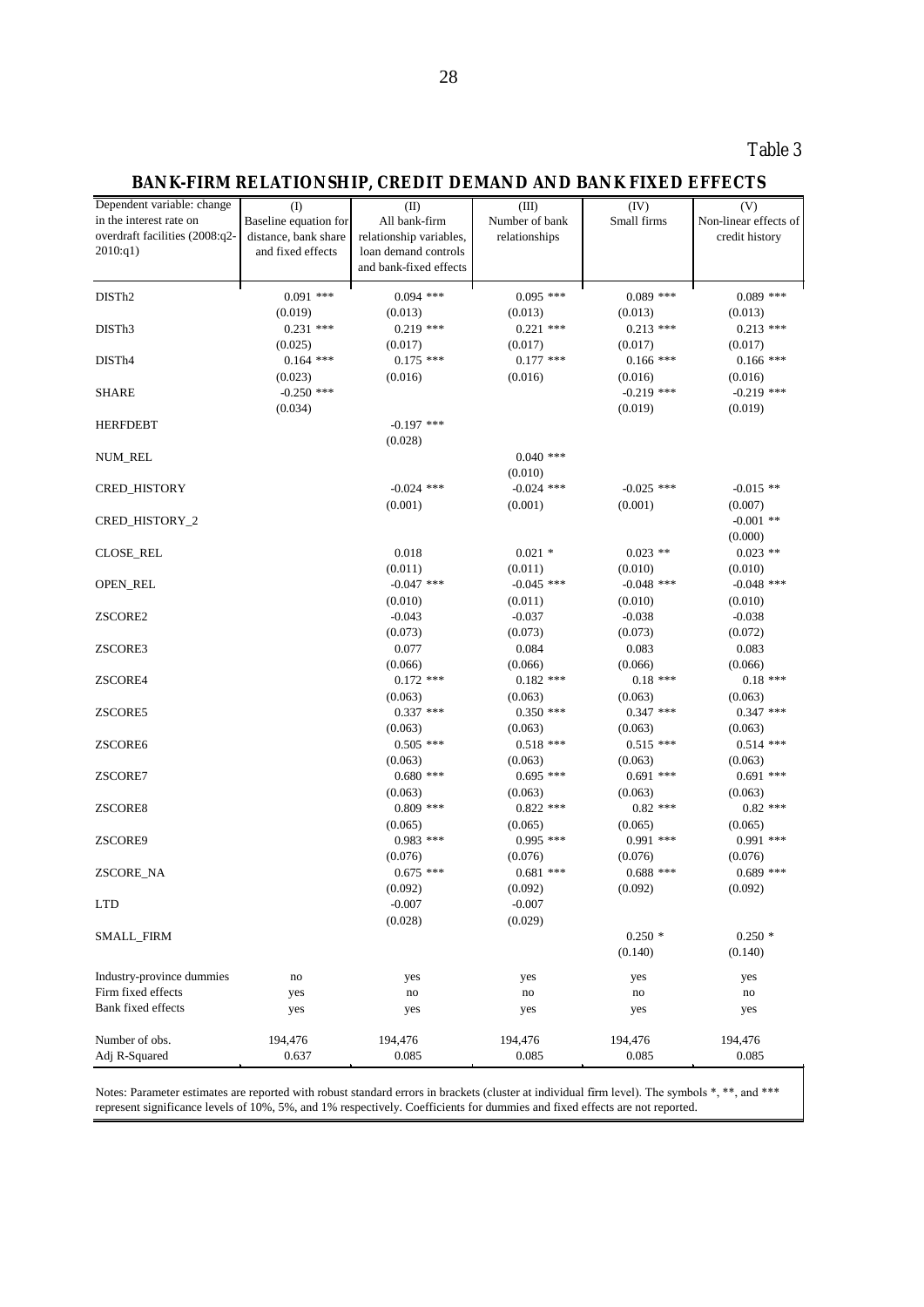**BANK-FIRM RELATIONSHIP, CREDIT SUPPLY AND FIRM FIXED EFFECTS** 

| Dependent variable:    | (1)                 | (II)           | (III)                 | (IV)                  | (V)           |
|------------------------|---------------------|----------------|-----------------------|-----------------------|---------------|
| change in the interest | Distance, bank-     | Securitization | Non-linear effects of | Effect for banks that | Rescued banks |
| rate on overdraft      | specific            | activity       | bank capital          | belong to a group     |               |
| facilities             | characteristics and |                |                       |                       |               |
| $(2008:q2-2010:q1)$    | firm fixed effects  |                |                       |                       |               |
| DIST <sub>h2</sub>     | 0.023               | 0.024          | 0.023                 | 0.022                 | 0.013         |
|                        | (0.019)             | (0.019)        | (0.019)               | (0.019)               | (0.019)       |
| DIST <sub>h</sub> 3    | $0.275$ ***         | $0.290$ ***    | $0.288$ ***           | $0.289$ ***           | $0.272$ ***   |
|                        | (0.029)             | (0.029)        | (0.029)               | (0.030)               | (0.030)       |
| DIST <sub>h4</sub>     | $0.093$ ***         | $0.103$ ***    | $0.100$ ***           | $0.102$ ***           | $0.091$ ***   |
|                        | (0.028)             | (0.028)        | (0.028)               | (0.028)               | (0.028)       |
| <b>SHARE</b>           | $-0.237$ ***        | $-0.241$ ***   | $-0.236$ ***          | $-0.241$ ***          | $-0.227$ ***  |
|                        | (0.045)             | (0.045)        | (0.045)               | (0.045)               | (0.045)       |
| <b>INT_RATE</b>        | $0.602$ ***         | $0.501$ ***    | $0.518$ ***           | $0.485$ ***           | $0.525$ ***   |
|                        | (0.102)             | (0.102)        | (0.103)               | (0.103)               | (0.103)       |
| <b>MUTUAL</b>          | $-0.067$            | $-0.051$       | $-0.043$              | $-0.027$              | $-0.027$      |
|                        | (0.042)             | (0.042)        | (0.042)               | (0.047)               | (0.047)       |
| <b>SIZE</b>            | $0.037$ ***         | $0.041$ ***    | $0.046$ ***           | $0.037$ ***           | $0.077$ ***   |
|                        | (0.009)             | (0.009)        | (0.009)               | (0.009)               | (0.010)       |
| CAP                    | $-0.008$ ***        | $-0.005$ ***   | $-0.002$ *            | $-0.005$ ***          | $-0.008$ ***  |
|                        | (0.002)             | (0.002)        | (0.001)               | (0.002)               | (0.002)       |
| $CAP_2$                |                     |                | $-0.0008$ ***         |                       |               |
|                        |                     |                | (0.0002)              |                       |               |
| LIQ                    | $-0.010$ ***        | $-0.007$ ***   | $-0.009$ ***          | $-0.007$ **           | $-0.009$ ***  |
|                        | (0.003)             | (0.003)        | (0.003)               | (0.003)               | (0.003)       |
| <b>LENDING</b>         | $-0.015$ ***        | $-0.012$ ***   | $-0.015$ ***          | $-0.012$ ***          | $-0.020$ ***  |
|                        | (0.002)             | (0.002)        | (0.003)               | (0.003)               | (0.003)       |
| <b>RETAIL</b>          | $0.010$ ***         | $0.011$ ***    | $0.010$ ***           | $0.011$ ***           | $0.010$ ***   |
|                        | (0.001)             | (0.001)        | (0.001)               | (0.001)               | (0.001)       |
| <b>SEC_RATIO</b>       |                     | $-0.025$ ***   | $-0.030$ ***          | $-0.026$ ***          | $-0.018$ ***  |
|                        |                     | (0.004)        | (0.004)               | (0.004)               | (0.004)       |
| <b>GROUP</b>           |                     |                |                       | 0.046                 | 0.046         |
|                        |                     |                |                       | (0.040)               | (0.040)       |
| <b>RESCUED</b>         |                     |                |                       |                       | $-0.363$ ***  |
|                        |                     |                |                       |                       | (0.034)       |
| Firm fixed effects     | yes                 | yes            | yes                   | yes                   | yes           |
| Bank zone dummies      | yes                 | yes            | yes                   | yes                   | yes           |
|                        |                     |                |                       |                       |               |
| Number of obs.         | 194,476             | 194,476        | 194,476               | 194,476               | 194,476       |
| Adj R-Squared          | 0.6223              | 0.6227         | 0.6228                | 0.6228                | 0.6237        |
|                        |                     |                |                       |                       |               |

Notes: Parameter estimates are reported with robust standard errors in brackets (cluster at individual firm level). The symbols \*, \*\*, and \*\*\* represent significance levels of 10%, 5%, and 1% respectively. Coefficients for dummies and fixed effects are not reported.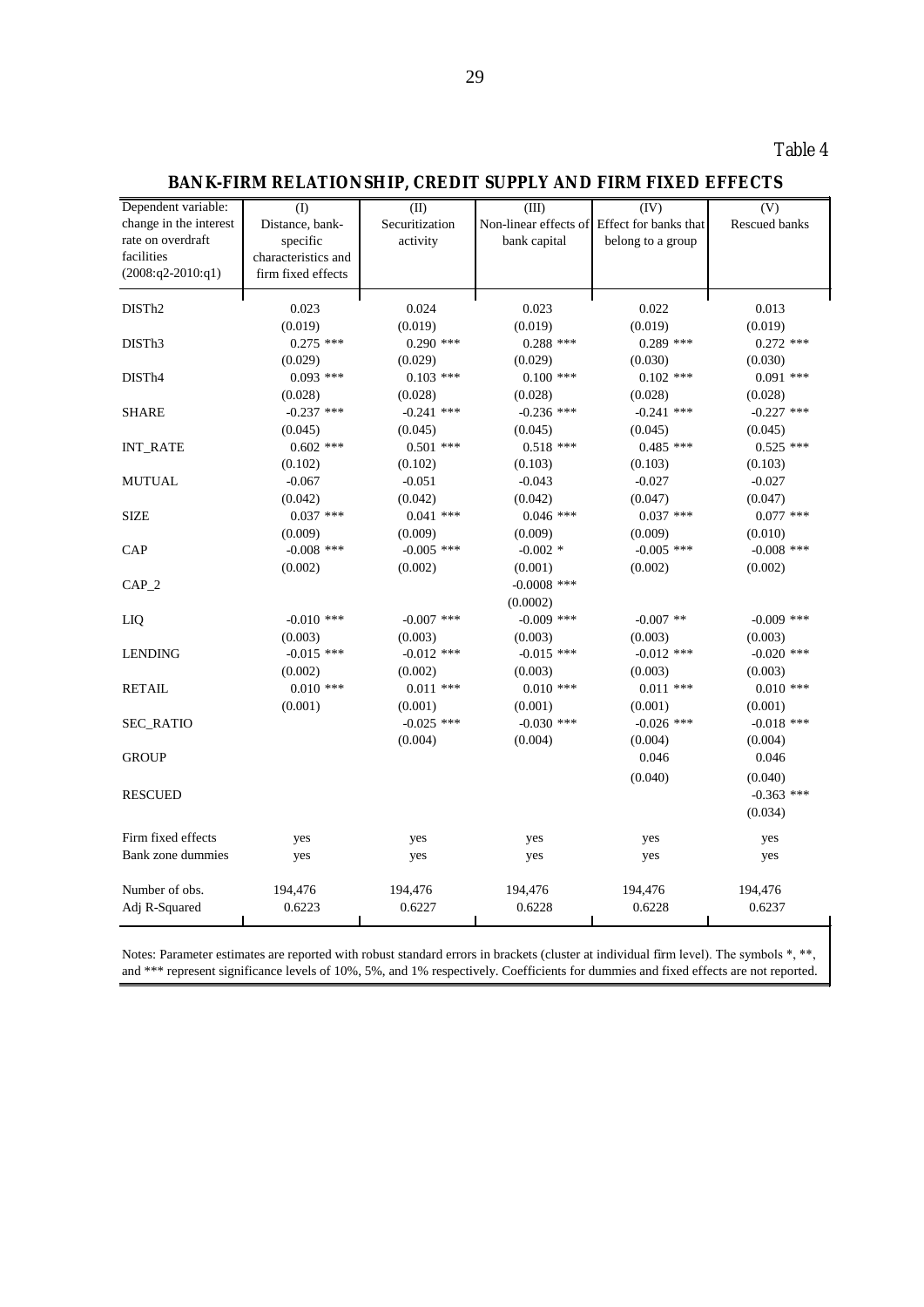Table 5

## **BANK-FIRM RELATIONSHIP, CREDIT SUPPLY AND DEMAND**

|                                                                                                                                      |                                                           | (I) SURE estimation - multiple lending only<br>(Zellner's seemingly unrelated regression) | (II) SURE estimation - all credit relationships<br>(Zellner's seemingly unrelated regression) |                                                          |  |
|--------------------------------------------------------------------------------------------------------------------------------------|-----------------------------------------------------------|-------------------------------------------------------------------------------------------|-----------------------------------------------------------------------------------------------|----------------------------------------------------------|--|
| Regressors                                                                                                                           | Eq. 1: Dependent variable:<br>change in the interest rate | Eq. 2: Dependent variable:<br>change in the log of total                                  | Eq. 1: Dependent variable:<br>change in the interest rate                                     | Eq. 2: Dependent variable:<br>change in the log of total |  |
|                                                                                                                                      | on overdraft facilities<br>$(2008:q2-2010:q1)$            | outstanding loans<br>$(2008:q2-2010:q1)$                                                  | on overdraft facilities<br>$(2008:q2-2010:q1)$                                                | outstanding loans<br>$(2008:q2-2010:q1)$                 |  |
| DIST <sub>h2</sub>                                                                                                                   | $0.023$ *                                                 | $-0.050$ ***                                                                              | $0.021$ *                                                                                     | $-0.036$ ***                                             |  |
|                                                                                                                                      | (0.012)                                                   | (0.006)                                                                                   | (0.012)                                                                                       | (0.005)                                                  |  |
| DISTh <sub>3</sub>                                                                                                                   | $0.233$ ***                                               | $-0.076$ ***                                                                              | $0.226$ ***                                                                                   | $-0.058$ ***                                             |  |
|                                                                                                                                      | (0.015)                                                   | (0.007)                                                                                   | (0.014)                                                                                       | (0.006)                                                  |  |
| DISTh4                                                                                                                               | $0.074$ ***                                               | $-0.101$ ***                                                                              | $0.072$ ***                                                                                   | $-0.073$ ***                                             |  |
|                                                                                                                                      | (0.015)                                                   | (0.007)                                                                                   | (0.013)                                                                                       | (0.006)                                                  |  |
| SHARE                                                                                                                                | $-0.259$ ***                                              | $-0.754$ ***                                                                              | $-0.156$ ***                                                                                  | $-0.449$ ***                                             |  |
|                                                                                                                                      | (0.019)                                                   | (0.009)                                                                                   | (0.014)                                                                                       | (0.006)                                                  |  |
| CRED_HISTORY                                                                                                                         | $-0.025$ ***                                              | $0.009$ ***                                                                               | $-0.025$ ***                                                                                  | 0.009                                                    |  |
|                                                                                                                                      | (0.001)                                                   | (0.001)                                                                                   | (0.001)                                                                                       | (0.000)                                                  |  |
| <b>CLOSE_REL</b>                                                                                                                     | 0.012                                                     | $-0.058$ ***                                                                              | $0.015$ *                                                                                     | $-0.075$ ***                                             |  |
|                                                                                                                                      | (0.009)                                                   | (0.004)                                                                                   | (0.009)                                                                                       | (0.004)                                                  |  |
| OPEN_REL                                                                                                                             | $-0.040$ ***                                              | $0.015$ ***                                                                               | $-0.037$ ***                                                                                  | $0.012$ ***                                              |  |
|                                                                                                                                      | (0.009)                                                   | (0.004)                                                                                   | (0.009)                                                                                       | (0.004)                                                  |  |
| SMALL_FIRM                                                                                                                           | $0.199$ **                                                | $-0.052$                                                                                  | $0.191**$                                                                                     | $-0.020$                                                 |  |
|                                                                                                                                      | (0.091)                                                   | (0.042)                                                                                   | (0.082)                                                                                       | (0.037)                                                  |  |
| <b>INT_RATE</b>                                                                                                                      | $0.288$ ***                                               | $-0.089$ ***                                                                              | $0.261$ ***                                                                                   | $-0.105$ ***                                             |  |
|                                                                                                                                      | (0.054)                                                   | (0.024)                                                                                   | (0.050)                                                                                       | (0.022)                                                  |  |
| <b>MUTUAL</b>                                                                                                                        | 0.022                                                     | $0.064$ ***                                                                               | $-0.014$                                                                                      | $0.057$ ***                                              |  |
|                                                                                                                                      | (0.024)                                                   | (0.011)                                                                                   | (0.021)                                                                                       | (0.010)                                                  |  |
| <b>SIZE</b>                                                                                                                          | $0.112$ ***                                               | $0.011$ ***                                                                               | $0.108$ ***                                                                                   | $0.006$ ***                                              |  |
|                                                                                                                                      | (0.005)                                                   | (0.002)                                                                                   | (0.005)                                                                                       | (0.002)                                                  |  |
| US>GR                                                                                                                                | $0.606$ ***                                               | $0.124$ ***                                                                               | 0.579                                                                                         | $0.105$ ***                                              |  |
|                                                                                                                                      | (0.012)                                                   | (0.005)                                                                                   | (0.010)                                                                                       | (0.005)                                                  |  |
| CAP                                                                                                                                  | $-0.005$ ***                                              | $0.004$ ***                                                                               | $-0.004$ ***                                                                                  | $0.004$ ***                                              |  |
|                                                                                                                                      | (0.001)                                                   | (0.001)                                                                                   | (0.001)                                                                                       | (0.001)                                                  |  |
| LIQ                                                                                                                                  | $-0.008$ ***                                              | $0.006$ ***                                                                               | $-0.008$ ***                                                                                  | $0.005$ ***                                              |  |
|                                                                                                                                      | (0.001)                                                   | (0.001)                                                                                   | (0.001)                                                                                       | (0.001)                                                  |  |
| <b>LENDING</b>                                                                                                                       | $-0.013$ ***                                              | $0.008$ ***                                                                               | $-0.013$ ***                                                                                  | $0.006$ ***                                              |  |
|                                                                                                                                      | (0.001)                                                   | (0.001)                                                                                   | (0.001)                                                                                       | (0.001)                                                  |  |
| <b>RETAIL</b>                                                                                                                        | $0.009$ ***                                               | $0.001$ ***                                                                               | $0.008$ ***                                                                                   | $0.001$ ***                                              |  |
|                                                                                                                                      |                                                           |                                                                                           |                                                                                               |                                                          |  |
|                                                                                                                                      | (0.000)                                                   | (0.000)                                                                                   | (0.000)                                                                                       | (0.000)                                                  |  |
| SEC_RATIO                                                                                                                            | $-0.015$ ***                                              | $0.003$ ***                                                                               | $-0.015$ ***                                                                                  | $0.002$ **                                               |  |
|                                                                                                                                      | (0.002)                                                   | (0.001)                                                                                   | (0.002)                                                                                       | (0.001)                                                  |  |
| <b>RESCUED</b>                                                                                                                       | $-0.322$ ***                                              | $0.067$ ***                                                                               | $-0.29$ ***                                                                                   | $0.044$ ***                                              |  |
|                                                                                                                                      | (0.018)                                                   | (0.008)                                                                                   | (0.016)                                                                                       | (0.008)                                                  |  |
| Industry-province dummies                                                                                                            | yes                                                       | yes                                                                                       | yes                                                                                           | yes                                                      |  |
| <b>ZSCORE</b> dummies                                                                                                                | yes                                                       | yes                                                                                       | yes                                                                                           | yes                                                      |  |
| Bank zone dummies                                                                                                                    | yes                                                       | yes                                                                                       | yes                                                                                           | yes                                                      |  |
|                                                                                                                                      |                                                           |                                                                                           |                                                                                               |                                                          |  |
| Number of obs.                                                                                                                       | 194,476                                                   | 194,476                                                                                   | 194,476                                                                                       | 194,476                                                  |  |
| Adj R-Squared                                                                                                                        | 0.052                                                     | 0.079                                                                                     | 0.052                                                                                         | 0.082                                                    |  |
| Notes: Robust standard errors in brackets. The symbols *, **, and *** represent significance levels of 10%, 5%, and 1% respectively. |                                                           |                                                                                           |                                                                                               |                                                          |  |
|                                                                                                                                      |                                                           |                                                                                           |                                                                                               |                                                          |  |

Coefficients for the dummies are not reported.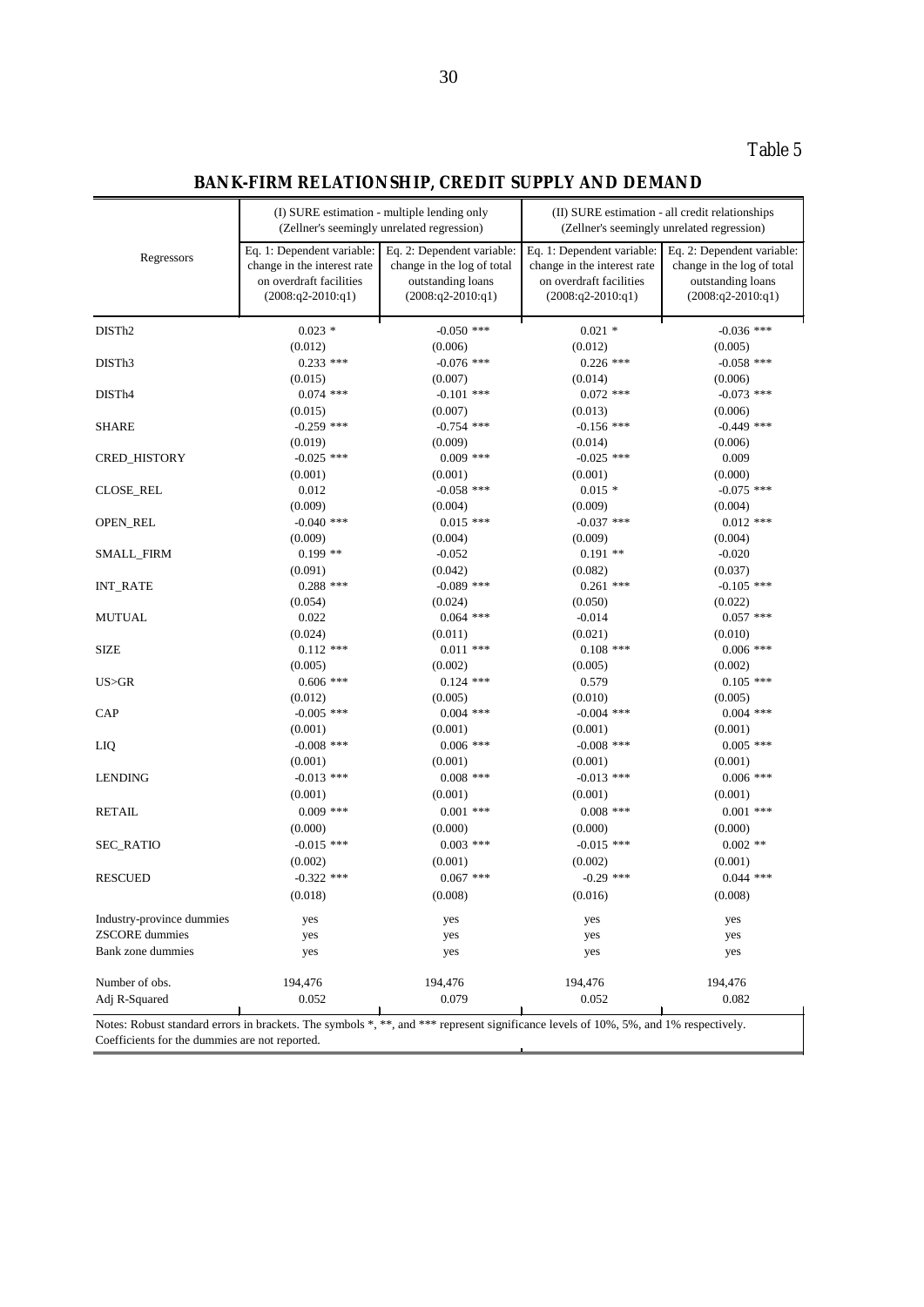Table 6

| Dependent variable:      | $\rm (I)$              | (II)                |
|--------------------------|------------------------|---------------------|
| change in the average    | After Lehman's default | Initial period of   |
| interbank spread rate at | $(2008:q2-2010:q1)$    | financial turmoil   |
| the bank level           |                        | $(2007:q2-2008:q2)$ |
| <b>SIZE</b>              | $0.0202$ *             | $-0.0115$ *         |
|                          | (0.011)                | (0.006)             |
| CAP                      | $-0.009$ **            | $-0.0017$           |
|                          | (0.004)                | (0.002)             |
| LIQ                      | $-0.011$ ***           | $-0.0003$           |
|                          | (0.004)                | (0.002)             |
| <b>LENDING</b>           | $-0.0105$ ***          | 0.001               |
|                          | (0.004)                | (0.002)             |
| <b>RETAIL</b>            | $-0.002$ ***           | $-0.002$ ***        |
|                          | (0.001)                | (0.001)             |
| <b>RESCUED</b>           | 0.025                  |                     |
|                          | (0.084)                |                     |
| <b>CONSTANT</b>          | 1.2974 ***             | $0.4858$ **         |
|                          | (0.408)                | (0.227)             |
| Number of obs.           | 168                    | 168                 |
| Adj R-Squared            | 0.1478                 | 0.147               |

**BANK-SPECIFIC CHARACTERISTICS AND INCREASE IN THE INTERBANK SPREAD**

Notes: Parameter estimates are reported with robust standard errors in brackets. The symbols \*, \*\*, and \*\*\* represent significance levels of 10%, 5%, and 1% respectively.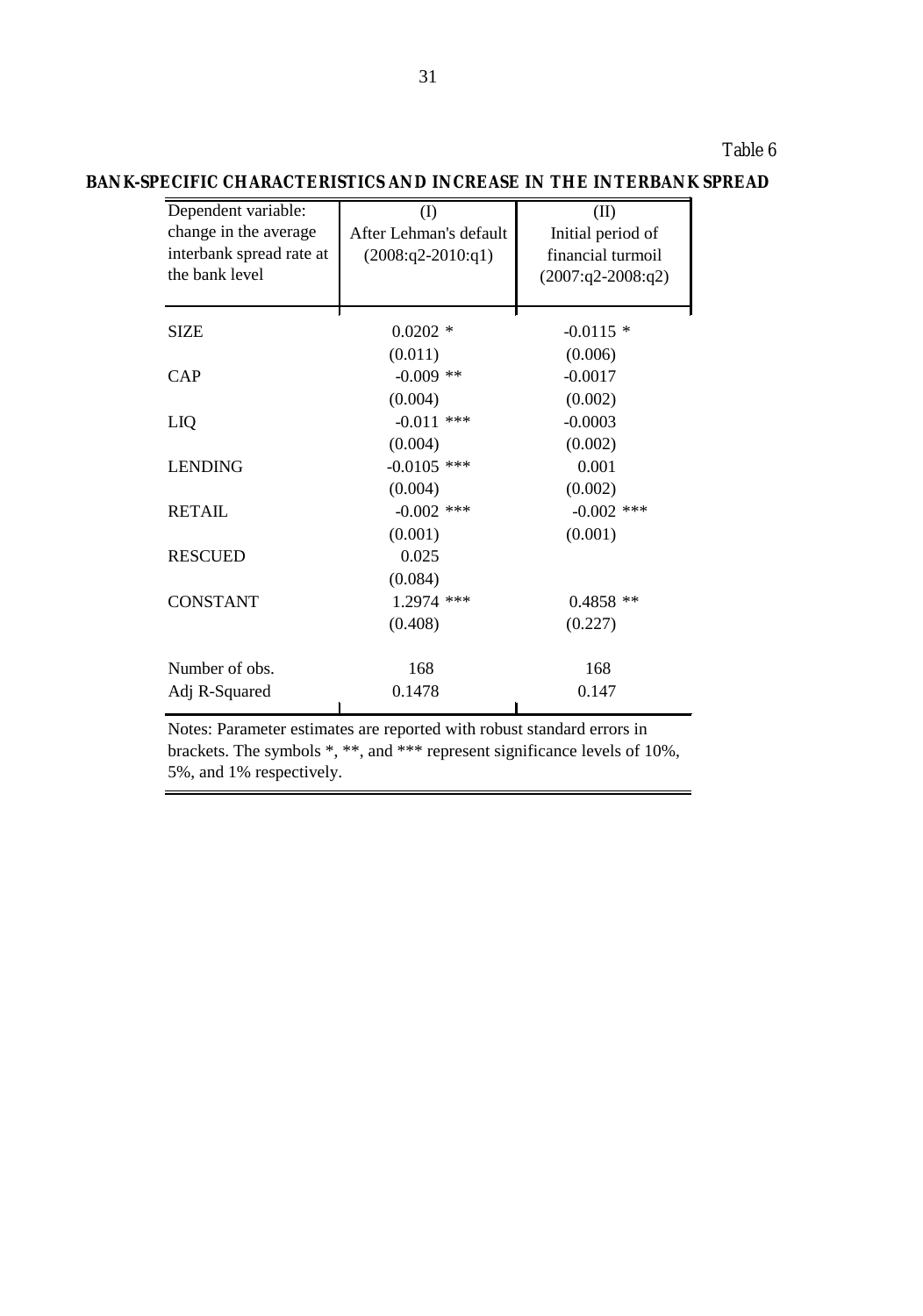

Interest rates on overdrafts and interbank rate in Italy (1) (Monthly data; percentage points)

(1) Current account overdrafts expressed in euros. The vertical dotted line indicates Lehman's default.

Fig. 2

Fig. 1



#### Ratio of new bad debts to outstanding loans (1) (Seasonally adjusted, annualized quarterly data; percentages)

Sources: Central Credit Register and supervisory reports.<br>(1) Annualized flow of adjusted new bad debts in the q Annualized flow of adjusted new bad debts in the quarter as a percentage of total loans excluding adjusted bad debts at the end of the previous quarter. All the time series are adjusted for seasonal effects, where applicable. The dotted line indicates the quarter prior to Lehman's default.

Source: Bank of Italy.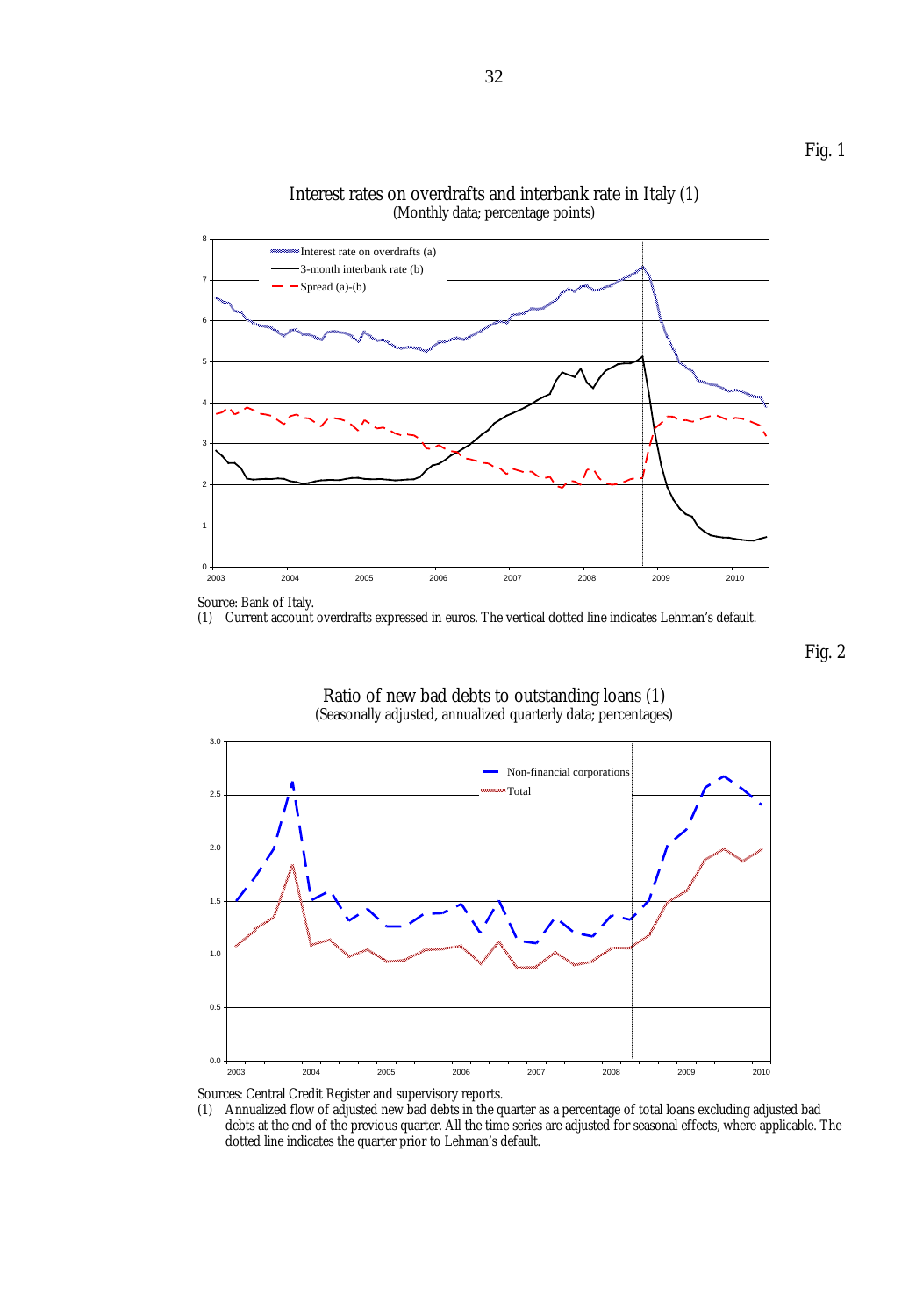

#### Bank lending to the private sector (1) (Monthly data; annual growth rates)

Source: Bank of Italy.

(1) Bad loans are excluded. The series are corrected for the impact of securitization activity. The vertical dotted line indicates Lehman's default.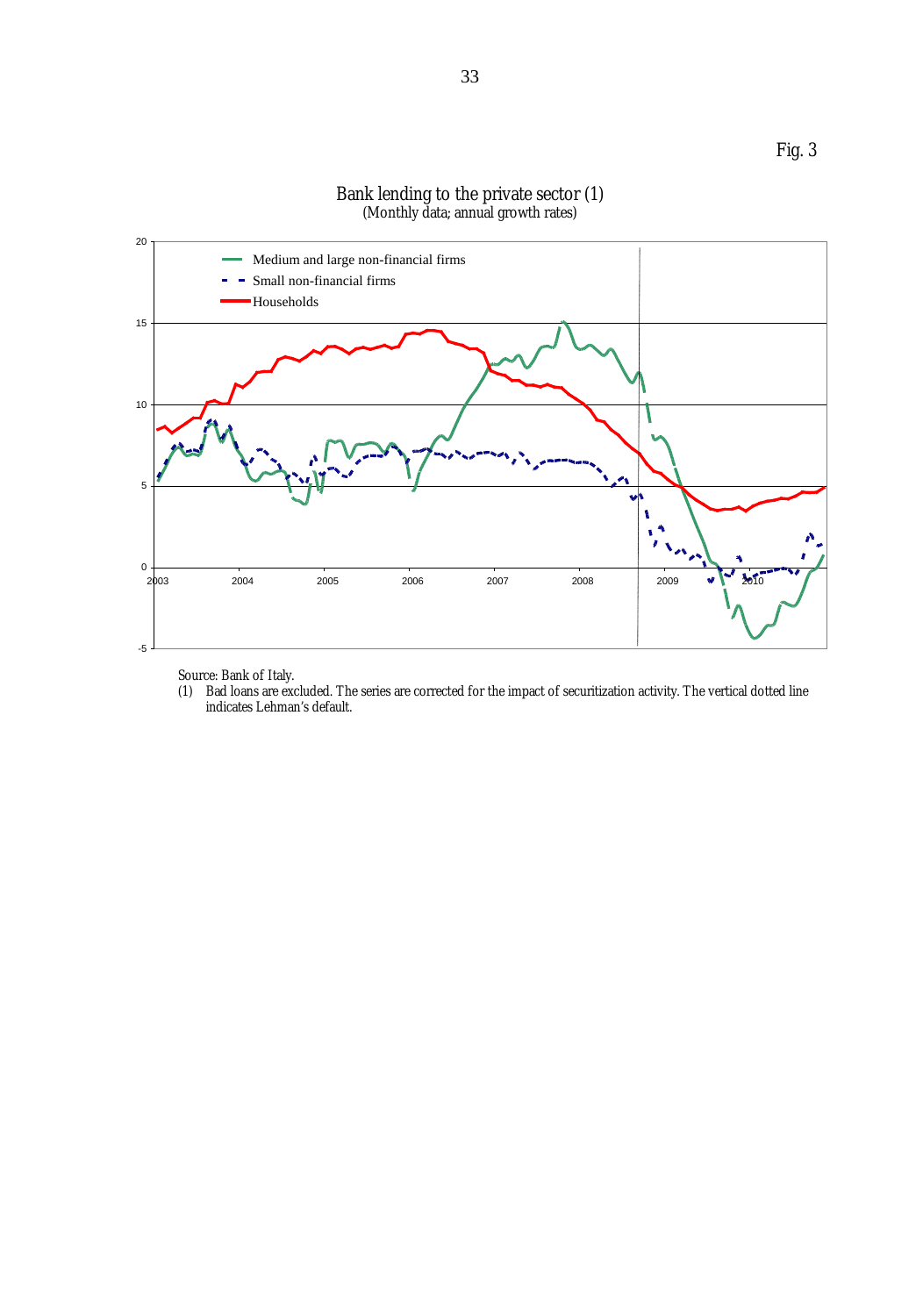

Change in the spread between the interest rate on overdrafts and three-month Euribor (*June 2008 and March 2010*; *median values*)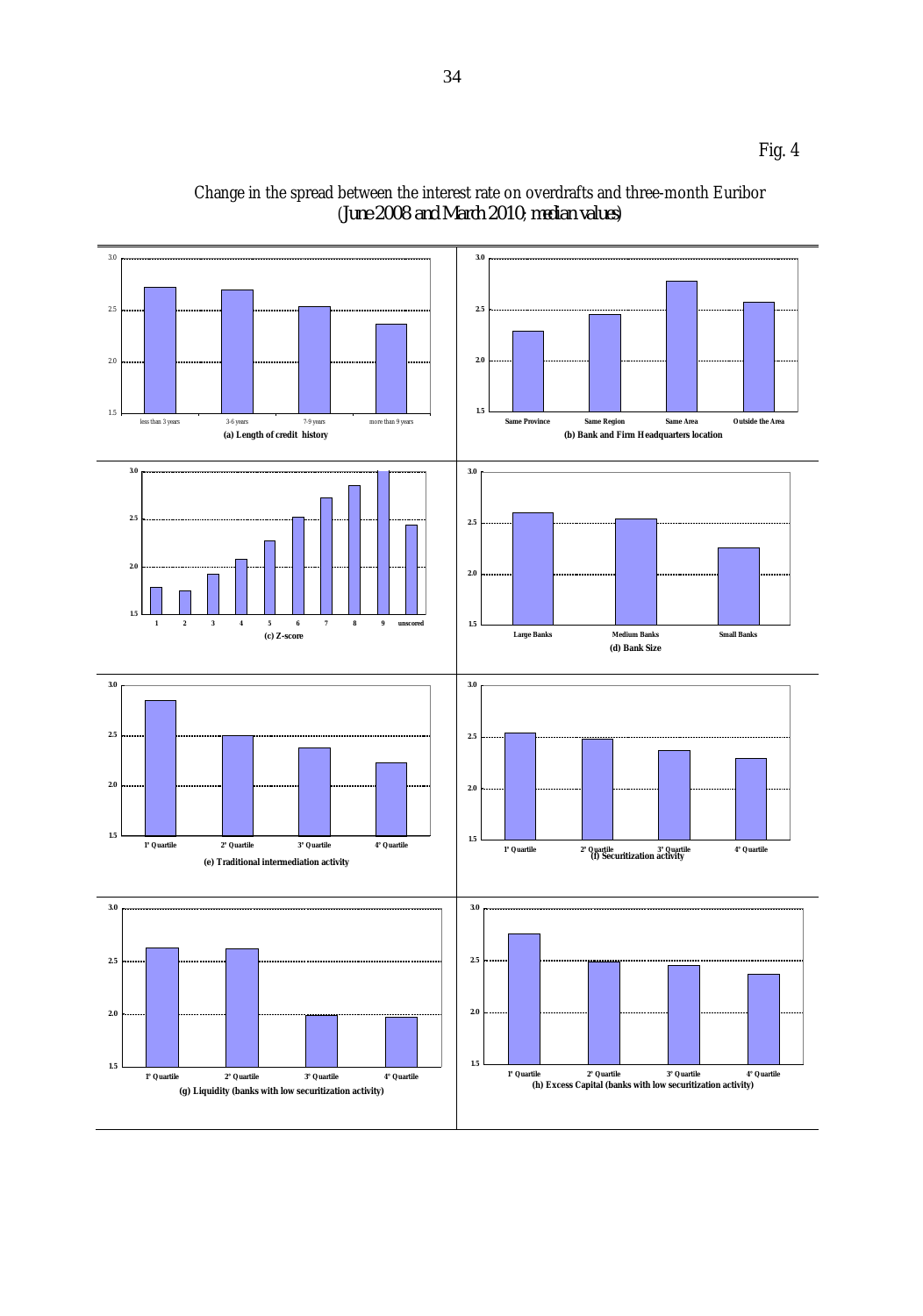Fig. 5

## Non-linear effects (1)



(1) The vertical axis reports the effect on the interest rate on overdraft account in the period 2010:q1–2008:q2 due to a change in the variable reported in the horizontal axis.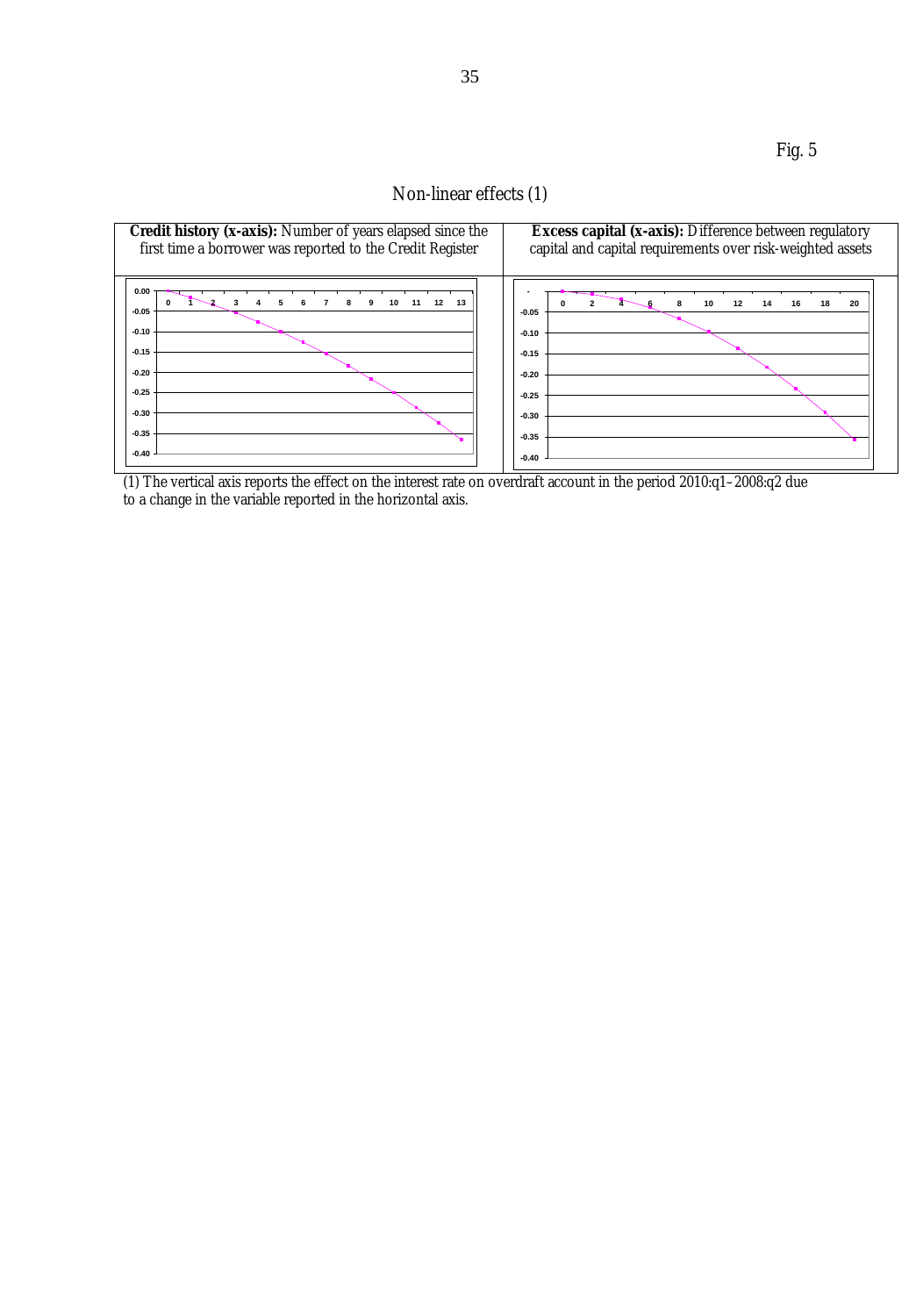#### **References**

- Agarwal, S. and Hauswald R. (2010), "Distance and Private Information in Lending", *The Review of Financial Studies*, 23, 2757-2788.
- Albertazzi, U. and Marchetti D. (2010), "Lending Supply and Unnatural Selection: An Analysis of Bank-Firm Relationships in Italy After Lehman", Bank of Italy, Temi di discussione, 756.
- Altman, E.I. (1968), "Financial ratios, discriminant analysis and the prediction of corporate bankruptcy", *Journal of Finance*, 35, 1001-1016
- Altman, E.I., Marco G. and Varetto F. (1994), "Corporate distress diagnosis: Comparisons using linear discriminant analysis and neural networks (the Italian experience)", *Journal of Banking and Finance*, 18, 505-529
- Altunbas, Y., Fazylow O. and Molyneux P. (2002), "Evidence on the Bank Lending Channel in Europe", *Journal of Banking and Finance*, 26, 2093-2110.
- Altunbas, Y., Gambacorta L. and Marques-Ibanez D. (2009), "Securitisation and the bank lending channel", *European Economic Review*, 53, 996-1009.
- Angelini, P., Di Salvo P. and Ferri G. (1998), "Availability and Cost of Credit for Small Businesses: Customer Relationships and Credit Cooperatives", *Journal of Banking and Finance*, 22, 925-954.
- Angelini, P., Nobili A. and Picillo C. (2011), "The Interbank Market After August 2007: What Has Changed, and Why?", *Journal of Money, Credit and Banking*, 43, 923–958.
- Angeloni, I., Buttiglione L., Ferri G. and Gaiotti E. (1995), "The Credit Channel of Monetary Policy across Heterogeneous Banks: The Case of Italy", Bank of Italy, Temi di discussione, 256.
- Aoki, M. and Patrick, H. (1994, eds), The Japanese Main Bank System: Its Relevance for Developing and Transforming Economies. Oxford: Oxford Univ. Press.
- Ashcraft, A. (2006), "New Evidence on the Lending Channel", *Journal of Money, Credit, and Banking*, 38, 751-76.
- Basel Committee on Banking Supervision (BCBS) (2009), "International framework for liquidity risk measurement, standards and monitoring", consultative document, Basel.
- Basel Committee on Banking Supervision (BCBS) (2010), "Basel III: A global regulatory framework for more resilient banks and banking systems", Basel.
- Beck, T., Demirguc-Kunt A. and Maksimovic V. (2008), "Financing patterns around the world: Are small firms different?", *Journal of Financial Economics*, 89, 467-487.
- Berger, A.N. and Udell G.F. (1992), "Some Evidence on the Empirical Significance of Credit Rationing", *Journal of Political Economy*, 100, 1047-1077.
- Berger, A.N. and Udell G.F., (1995). "Relationship Lending and Lines of Credit in Small Firm Finance", *Journal of Business*, 68, 351-379.
- Berger, A.N. and Udell G.F. (2002), .Small Business Credit Availability and Relationship Lending: The Importance of Bank Organisational Structure., *The Economic Journal*, 112, 32-53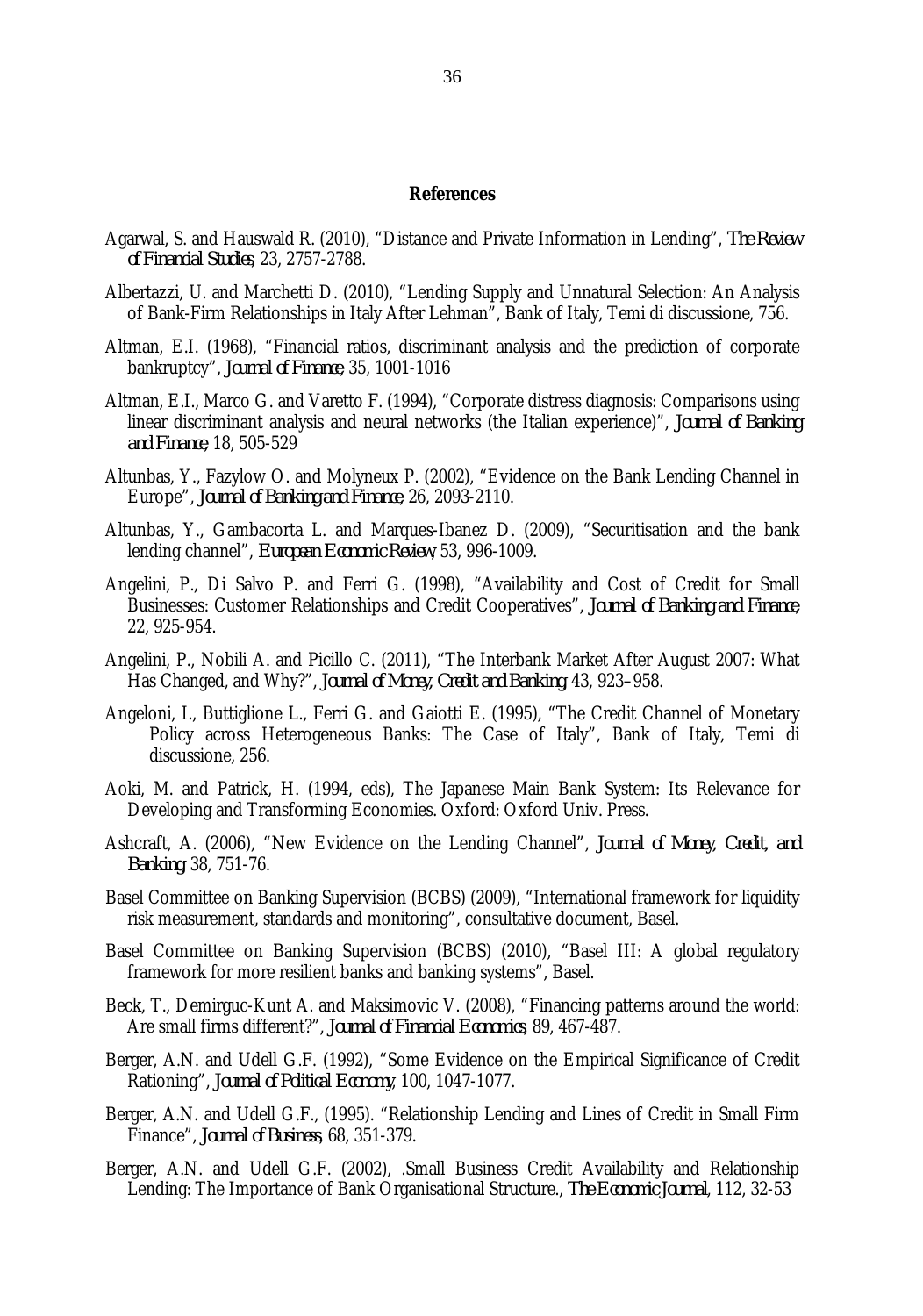- Berger, A.N., Miller, N.H., Petersen, M.A., Rajan, R.G. and Stein, J.C. (2005), Does Function Follow Organizational Form? Evidence from the Lending Practices of Large and Small Banks., *Journal of Financial Economics*, 76, 237-269.
- Berger, A.N. and Udell, G.F. (2006), "A More Complete Conceptual Framework for SME Finance", *Journal of Banking and Finance*, 30, 2945-66.
- Berlin, M. and Mester L.J. (1999), "Deposits and Relationship Lending", *Review of Financial Studies*, 12, 579-607.
- Boot, A.W.A (2000), "Relationship banking: What do we know?", *Journal of Financial Intermediation*, 9, 7-25.
- Caballero, R.J., Hoshi, T., Kashyap, A.K. (2008), "Zombie Lending and Depressed Restructuring in Japan," *American Economic Review*, 98, 1943-77.
- Calem, P. and Rob R. (1999), "The Impact of Capital-Based Regulation on Bank-Risk Taking", *Journal of Financial Intermediation*, 8, 317-52.
- Cohen-Cole, E., Duygan-Bump B., Fillat J. and Montoriol-Garriga J. (2008), "Looking behind the aggregates: A reply to facts and myths about the financial crisis of 2008", Federal Reserve Bank of Boston, Working Paper Series, 5.
- Degryse, H. and Ongena S. (2005), "Distance, Lending Relationships, and Competition", Journal of Finance, 1, 231-66.
- De Mitri, S., Gobbi G. and Sette E. (2010), "Relationship Lending in a Financial Turmoil", Bank of Italy, Temi di discussione, 772.
- Detragiache, E., Garella, P. and Guiso, L. (2000), "Multiple versus Single Banking Relationships: Theory and Evidence", *Journal of Finance*, 55, 1133-1161.
- Diamond, D.W., (1989), "Reputation Acquisition in Debt Markets", *Journal of Political Economy*, 97, 828-862.
- Ehrmann, M., Gambacorta L., Martinez Pagés J., Sevestre P. and Worms A. (2003), "Financial Systems and the Role of Banks in Monetary Policy Transmission in the Euro Area", in Angeloni I., Kashyap A. and Mojon B. (eds.), Monetary Policy Transmission in the Euro Area, Cambridge, Cambridge University Press.
- Elsas, R. (2005) "Empirical Determinants of Relationship Lending", *Journal of Financial Intermediation*, 14, 32-57.
- Elsas, R., and Krahnen J.P. (1998), "Is Relationship Lending Special? Evidence from Credit-File Data in Germany", *Journal of Banking and Finance,* 22, 1283-1316.
- Foglia, A., Laviola, S. and Marullo Reedtz, P. (1998), "Multiple Banking Relationships and the Fragility of Corporate Borrowers" *Journal of Banking and Finance,* 22, 1441-1456.
- Friedman, B. and Kuttner K. (1993), "Economic Activity and the Short-Term Credit Markets: an Analysis of Prices and Quantities", *Brooking Papers on Economic Activity*, 2, 193-283.
- Gambacorta, L. (2004), "Inside the Bank Lending Channel", *European Economic Review*, 49, 1737- 1759.
- Gambacorta, L. (2008), "How Do Banks Set Interest Rates?", *European Economic Review*, 52, 792- 819.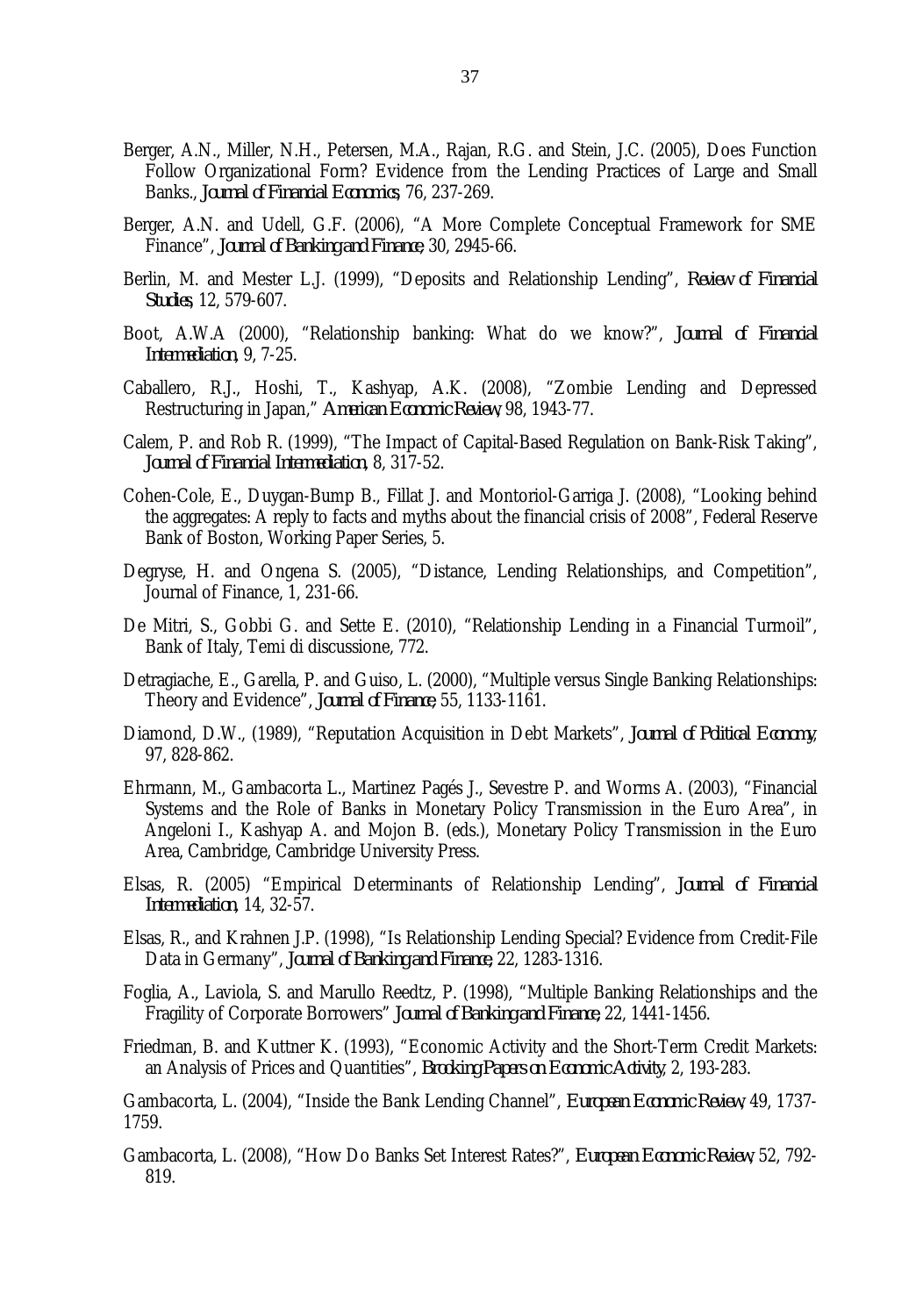- Gambacorta, L. and Marques-Ibanez D. (2011), "The Bank Lending Channel: Lessons from the Crisis", *Economic Policy*, 26, 135-182.
- Gambacorta, L. and Mistrulli P. (2004), "Does Bank Capital Affect Lending Behavior?", *Journal of Financial Intermediation*, 13, 436-457.
- Green, C.J. (1998), "Banks as Interest Rate Managers", *Journal of Financial Services Research*, 14, 189-208.
- Hale G. and Santos J.A.C. (2009), "Do banks price their informational monopoly?", *Journal of Financial Economics*, 93, 185-206.
- Harhoff, D. and Körting T. (1998), "Lending relationships in Germany . Empirical evidence from survey data", *Journal of Banking and Finance*, 22, 1317-1353.
- Kashyap, A. and Stein J.C. (1995), "The Impact of Monetary Policy on Bank Balance Sheets", *Carnegie Rochester Conference Series on Public Policy*, 42, 151-195.
- Kashyap, A. and Stein J.C. (2000), "What Do a Million Observations on Banks Say About the Transmission of Monetary Policy", *American Economic Review*, 90, 407-428.
- Kashyap, A., Stein J.C. and Wilcox D. (1993), "Monetary Policy and Credit Conditions: Evidence from the Composition of External Finance", *American Economic Review*, 83, 78-98.
- Kishan, R.P. and Opiela T.P. (2000), "Bank Size, Bank Capital and the Bank Lending Channel", *Journal of Money, Credit and Banking*, 32, 121-141.
- Lim, G.C. (2000), "Bank Interest Rate Adjustments: Are They Asymmetric?", *The Economic Record*, 77, 135-147.
- Loutskina, E. and Strahan P.E. (2006), "Securitization and the declining impact of bank finance on loan supply: Evidence from mortgage acceptance rates", NBER Working Paper 11983.
- Mistrulli, P. and Casolaro L. (2010), "Distance, Lending Relationships and Interest Rates", Bank of Italy, mimeo.
- Padilla, A.J. and Pagano M., (2000) "Sharing Default Information as a Borrower Discipline Device", *European Economic Review*, 44, 1951-1980.
- Panetta, F., Faeh T., Grande G., Ho C., King M., Levy A., Signoretti F.M., Taboga M. and Zaghini A. (2009), "An assessment of financial sector rescue programmes", BIS Papers 48.
- Peek, J. and Rosengren E.S. (1995), "Bank Lending and the Transmission of Monetary Policy"; in Peek J. and E.S. Rosengren (eds.), *Is Bank Lending Important for the Transmission of Monetary Policy?*, Federal Reserve Bank of Boston Conference Series 39, 47-68.
- Peek, J. and Rosengren E.S. (2005), ["Unnatural Selection: Perverse Incentives and the](http://ideas.repec.org/a/aea/aecrev/v95y2005i4p1144-1166.html)  [Misallocation of Credit in Japan](http://ideas.repec.org/a/aea/aecrev/v95y2005i4p1144-1166.html)", *[American Economic Review](http://ideas.repec.org/s/aea/aecrev.html)*, 95, 1144-1166.
- Petersen, M.A. (2009), "Estimating Standard Errors in Finance Panel Data Sets: Comparing Approaches", *The Review of Financial Studies*, 22, 435–80.
- Petersen, M. and Rajan R. (1994), "The Benefits of Lending Relationships: Evidence from Small Business Data", *The Journal of Finance*, 49, 3-37.
- Ongena, S. and Smith, D.C. (2000), "Bank relationships: a Review", in Harker P.T., Stavros A.Z. (eds.), *Performance of Financial* Institutions: Efficiency, Innovation, Regulation, 221-258.